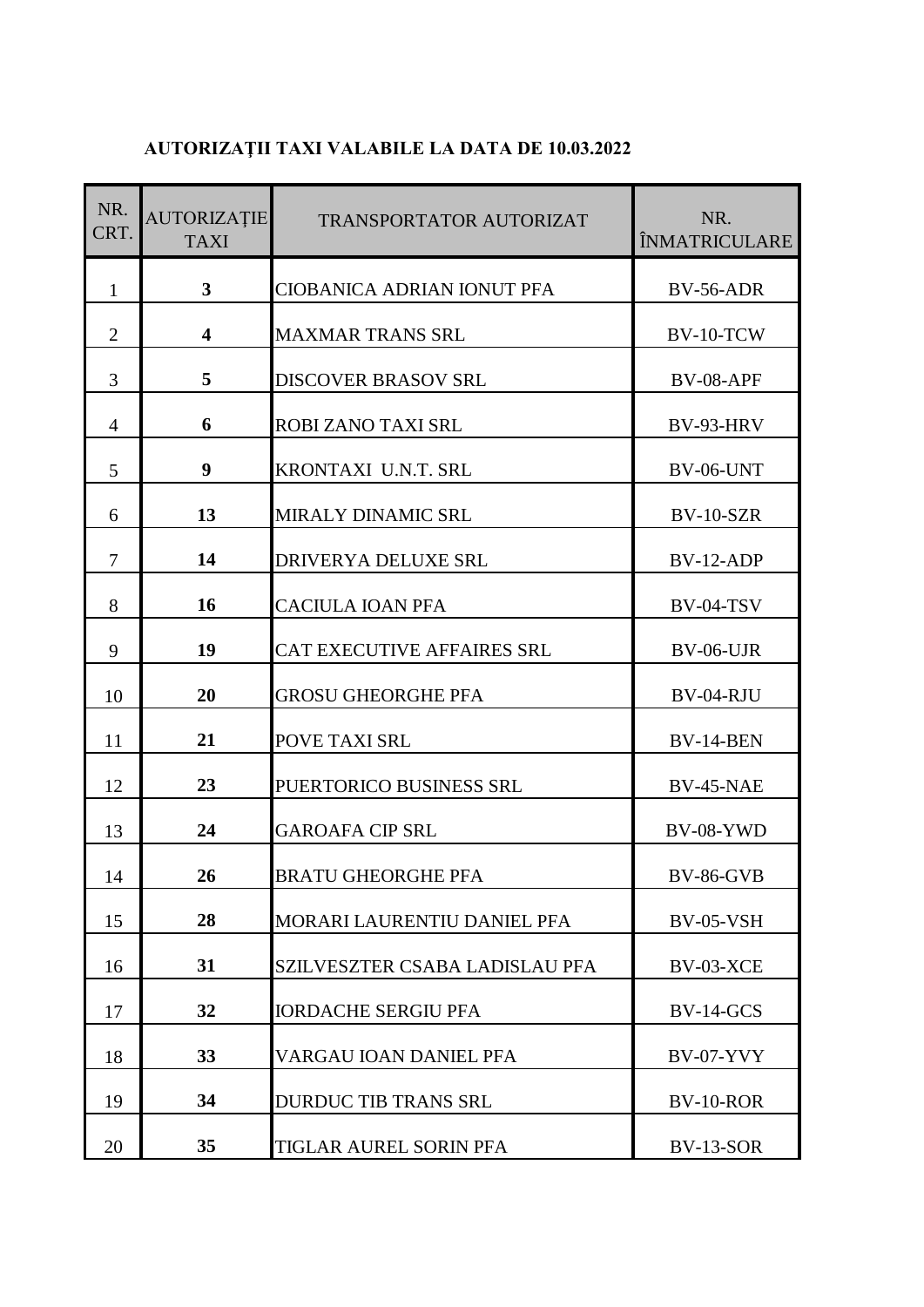| 21 | 36 | <b>REXXY DRIVER ELEGANCE SRL</b>   | BV-01-MCS        |
|----|----|------------------------------------|------------------|
| 22 | 37 | TOMA STEFAN PFA                    | $BV-11-TJO$      |
| 23 | 38 | <b>GINTU LUCA PFA</b>              | BV-21-DEC        |
| 24 | 39 | <b>FANCY KRON TAXI SRL</b>         | $BV-01-VVW$      |
| 25 | 42 | <b>CICOSA CAR SRL</b>              | BV-63-MYA        |
| 26 | 43 | <b>IOSIF GABRIEL PFA</b>           | $BV-07-GAB$      |
| 27 | 44 | <b>MACHINETE TAX SRL</b>           | <b>B-102-PXX</b> |
| 28 | 45 | L.M.D. & KLAU SRL                  | BV-31-LMD        |
| 29 | 46 | <b>ZINGEN TAX SRL</b>              | BV-33-ENY        |
| 30 | 49 | <b>LARY FLASHCAR SRL</b>           | $BV-06-ABV$      |
| 31 | 51 | ANASTI-FLO TAXI SRL                | <b>BV-50-BPF</b> |
| 32 | 52 | <b>SCORTE SABIN PFA</b>            | BV-03-UXH        |
| 33 | 54 | <b>CROWN TAXI SRL</b>              | <b>BV-08-RSO</b> |
| 34 | 55 | <b>KRON CITY CAB SRL</b>           | <b>BV-35-ZOL</b> |
| 35 | 56 | <b>MARINOAICA SORIN ION PFA</b>    | $BV-24-SOR$      |
| 36 | 57 | <b>BESCHIA GABRIEL ROMULUS PFA</b> | BV-07-SHC        |
| 37 | 58 | <b>OMA TAXI RAPID SRL</b>          | BV-81-MEM        |
| 38 | 59 | RAO ROX S.I.U. SRL                 | <b>BV-08-SIU</b> |
| 39 | 60 | EREMENKO TAXI SRL                  | $BV-75-ASD$      |
| 40 | 62 | <b>COMAN NAE PFA</b>               | <b>BV-18-XAR</b> |
| 41 | 63 | <b>MANEA ADRIAN IONUT PFA</b>      | BV-44-MMR        |
| 42 | 64 | M.C.R. CLOELY SRL                  | <b>BV-96-ADY</b> |
| 43 | 68 | PITYU SPEED CAB SRL                | <b>BV-06-LVG</b> |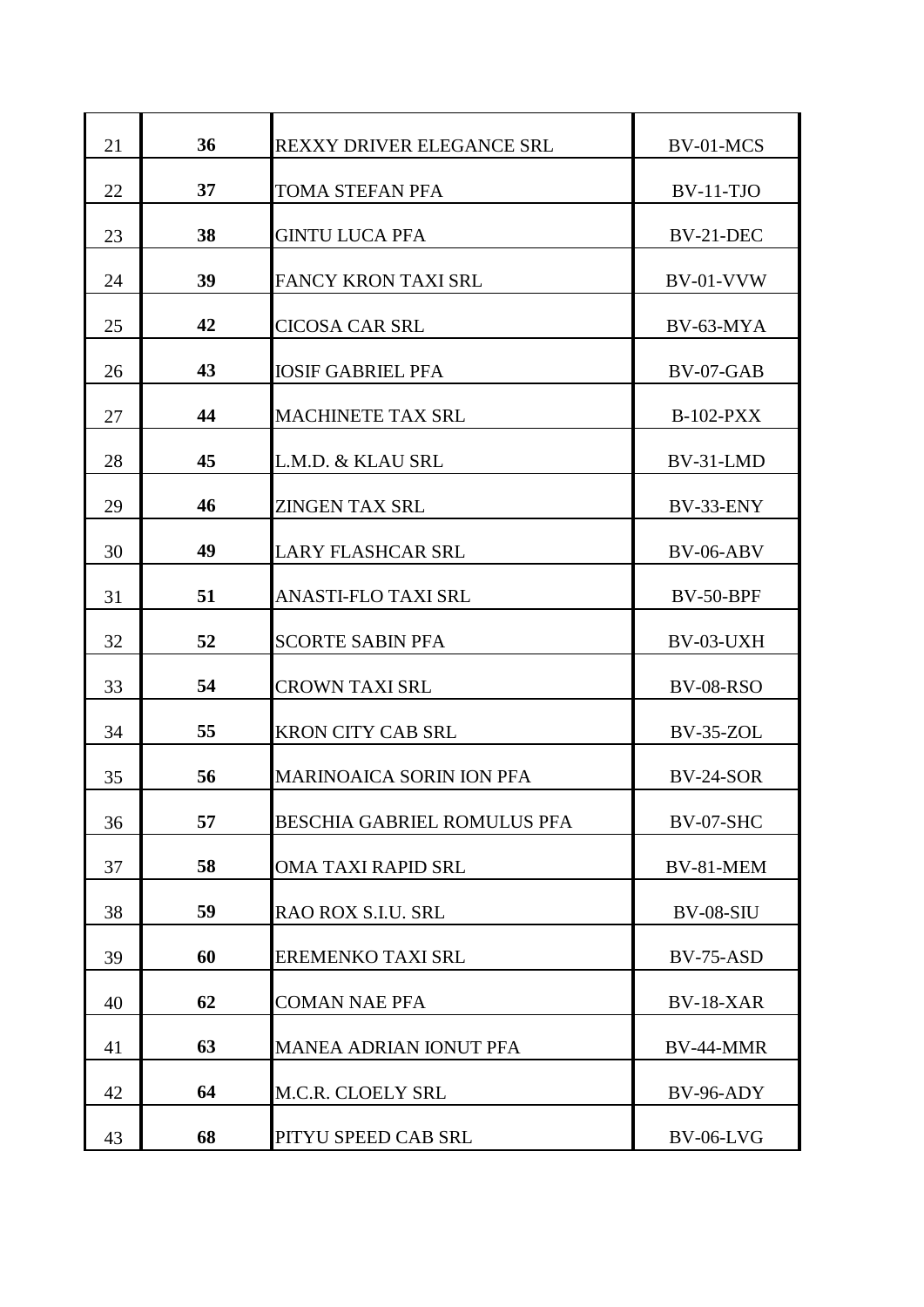| 44 | 69 | <b>CIOBOTARU FLORIN PFA</b>      | BV-26-MKY        |
|----|----|----------------------------------|------------------|
| 45 | 70 | D.D.U.-CAB SRL                   | BV-77-DDU        |
| 46 | 73 | PASCU CRISTIAN MARIAN PFA        | <b>BV-78-KRY</b> |
| 47 | 74 | <b>BARGAB KRONTRANS SRL</b>      | <b>B-331-MLN</b> |
| 48 | 75 | <b>V.J.V. TAXI KRONSTADT SRL</b> | $BV-09-VJV$      |
| 49 | 77 | <b>MOCANU IOAN PFA</b>           | BV-07-MUX        |
| 50 | 78 | <b>STANCIU NICOLAE PFA</b>       | BV-10-GUW        |
| 51 | 79 | RAILEANU CONSTANTIN CORNEL PFA   | $BV-04-BIT$      |
| 52 | 80 | MIHAILESCU DUMITRU PFA           | <b>BV-08-WUG</b> |
| 53 | 81 | <b>BERBECE GHEORGHE PFA</b>      | BV-10-ELU        |
| 54 | 82 | <b>GAFITESCU DAN MARIN PFA</b>   | BV-95-ADA        |
| 55 | 84 | PETRE TEODOR PFA                 | <b>BV-56-PUI</b> |
| 56 | 85 | <b>ALESIO LACROS SRL</b>         | BV-79-CAZ        |
| 57 | 86 | <b>WHITE CAB SRL</b>             | BV-12-WHT        |
| 58 | 87 | <b>LAVRIC DAN PAUL PFA</b>       | BV-09-PER        |
| 59 | 88 | ORGHIDAN ROMULUS PFA             | BV-44-XMX        |
| 60 | 89 | MIHAI FLORIN IOAN PFA            | <b>BV-06-JGO</b> |
| 61 | 90 | <b>TAXIUL MEU SRL</b>            | $BV-42-BIA$      |
| 62 | 91 | POP E.VASILE PFA                 | BV-57-PCI        |
| 63 | 93 | <b>BIOLAN MARCEL PFA</b>         | $BV-16-BIJ$      |
| 64 | 95 | <b>BABEANU CATALIN PFA</b>       | <b>BV-08-CLP</b> |
| 65 | 96 | <b>ONASE CAB SRL</b>             | <b>BV-05-DKC</b> |
| 66 | 97 | <b>KRONTAX TRIP SRL</b>          | <b>BV-17-XTT</b> |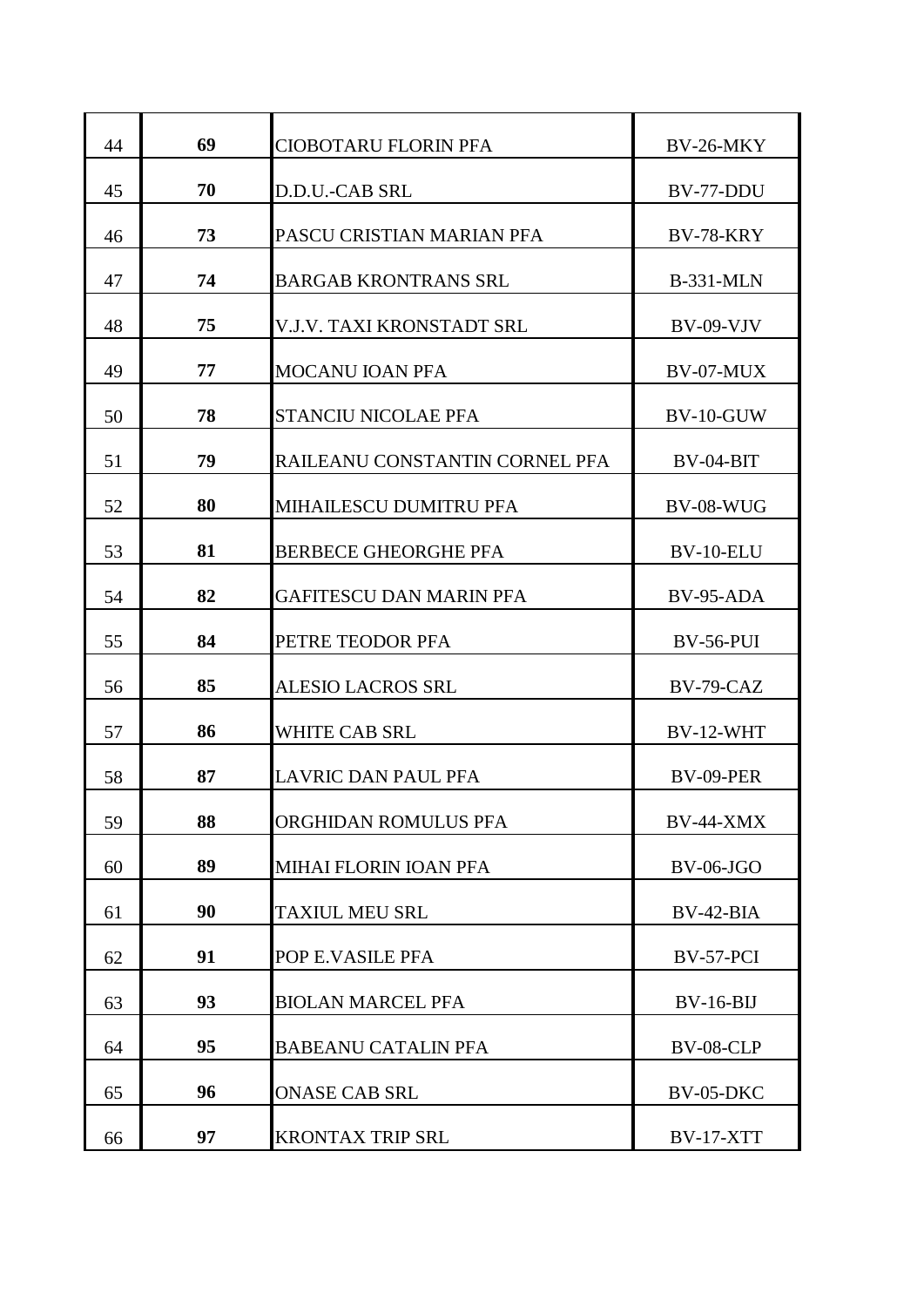| 67 | 99         | <b>MICLEA TAXI SRL</b>         | $BV-12-AYB$      |
|----|------------|--------------------------------|------------------|
| 68 | 105        | <b>COB RELAX SRL</b>           | <b>B-128-YPP</b> |
| 69 | 107        | <b>JONAS GABOR PFA</b>         | BV-05-WMV        |
| 70 | 108        | HARABAGIU MARIANA CRISTINA PFA | BV-10-HCM        |
| 71 | 109        | <b>C.V. COJO TAXI SERV SRL</b> | <b>BV-07-FVV</b> |
| 72 | <b>110</b> | DASCALU KRONTAX SRL            | BV-18-DAS        |
| 73 | 111        | PETRESCU DANIEL IOAN PFA       | BV-43-PRB        |
| 74 | 112        | <b>AVRAM AUREL PFA</b>         | <b>BV-67-WUW</b> |
| 75 | 113        | <b>TAXINERAR SRL</b>           | BV-24-NYK        |
| 76 | 116        | <b>DANISMART TRANS SRL</b>     | BV-37-CSD        |
| 77 | 117        | <b>BULARCA STEFAN PFA</b>      | BV-54-MIS        |
| 78 | 118        | SFÂNTU MIRCEA MIHAI PFA        | BV-07-KSU        |
| 79 | <b>119</b> | PREDA IRINA PFA                | <b>BV-98-NOI</b> |
| 80 | <b>120</b> | PREDA TAX SRL                  | <b>BV-97-NOI</b> |
| 81 | 122        | <b>IOSIF CLAUDIU PETRU PFA</b> | <b>BV-28-KLA</b> |
| 82 | 123        | <b>GOGTAXI SRL</b>             | <b>B-224-WAR</b> |
|    |            |                                |                  |
| 83 | 124        | <b>BRASOV TRIP INGO SRL</b>    | <b>BV-55-RIC</b> |
| 84 | 125        | <b>KEVIN TAXI SRL</b>          | BV-90-CSD        |
| 85 | 126        | <b>IC AFLOB TAXI SRL</b>       | BV-04-WAL        |
| 86 | 127        | MIMOSOL 2014 SRL               | BV-43-CMR        |
| 87 | 129        | <b>IVAN AUREL GHEORGHE PFA</b> | BV-04-ZKG        |
| 88 | 130        | URSEA VALERIU PFA              | BV-02-HKL        |
| 89 | 131        | <b>JULIEN KRONTRANS SRL</b>    | BV-03-YPU        |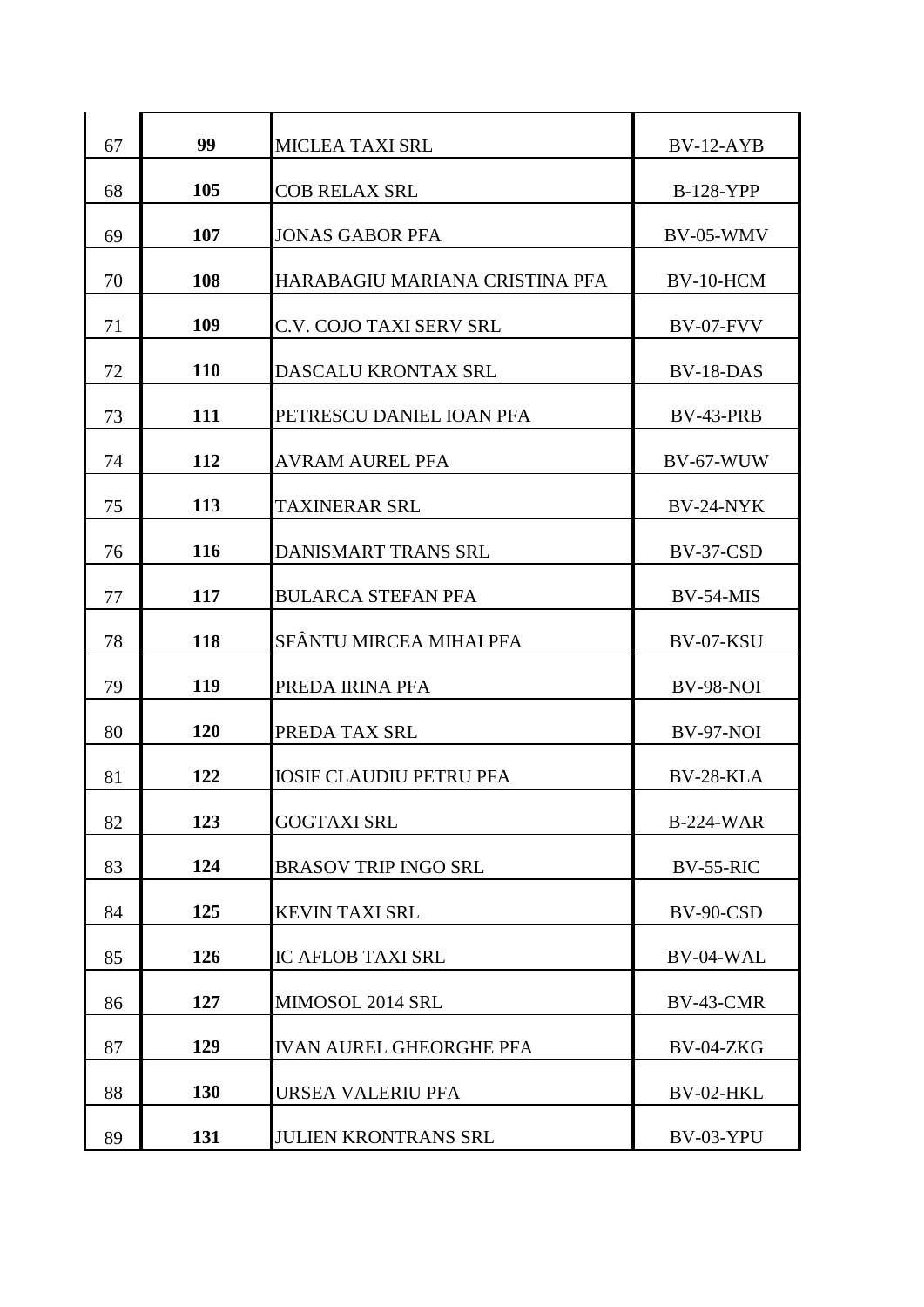| 90  | 133 | PASLARU ALEXANDRU PFA      | BV-01-FRU        |
|-----|-----|----------------------------|------------------|
| 91  | 134 | <b>GHERMAN FLORIN PFA</b>  | <b>BV-09-GHF</b> |
| 92  | 135 | PELIN VICENTIU PFA         | BV-63-PEL        |
| 93  | 136 | <b>ALMATAX-OVI SRL</b>     | BV-08-DUJ        |
| 94  | 137 | STOICA IOAN PFA            | <b>BV-08-XFV</b> |
| 95  | 138 | <b>NUMBER FOURTEEN SRL</b> | <b>BV-16-KEN</b> |
| 96  | 140 | ION CLAUDIU NECULAI PFA    | <b>BV-75-GMC</b> |
| 97  | 141 | <b>BESTANDYCAR SRL</b>     | <b>B-808-VIP</b> |
| 98  | 142 | <b>STEFIN HORAT SRL</b>    | $CI-69-BSD$      |
| 99  | 143 | <b>ALDEA SORIN PFA</b>     | <b>BV-09-RNR</b> |
| 100 | 145 | ALIRAD RAMY TAXI SRL       | BV-93-DOR        |
| 101 | 146 | <b>CARSZASZ SRL</b>        | <b>BV-06-RLF</b> |
| 102 | 147 | MLTAX 2017 SRL             | BV-08-JKM        |
| 103 | 148 | <b>COCALEA IONEL PFA</b>   | BV-09-RHU        |
| 104 | 149 | ROTARU STANCIU PFA         | BV-93-ROT        |
| 105 | 151 | V.M. DIAMANTIS 2019 SRL    | <b>BV-16-MIO</b> |
| 106 | 153 | PRO CAR ELEGANCE SRL       | <b>BV-16-SFH</b> |
| 107 | 157 | <b>MEZAN TAXI SRL</b>      | <b>BV-07-GSR</b> |
| 108 | 158 | <b>NEGREA OVIDIU PFA</b>   | BV-78-AUR        |
| 109 | 159 | <b>BENEDIX TAXI SRL</b>    | BV-76-BMC        |
| 110 | 160 | BEFANA V.B. 2014 SRL       | <b>BV-06-SYR</b> |
| 111 | 161 | TOKOS JANOS CSABA PFA      | BV-01-CYE        |
| 112 | 162 | <b>CLEVER DARM SRL</b>     | BV-04-MRK        |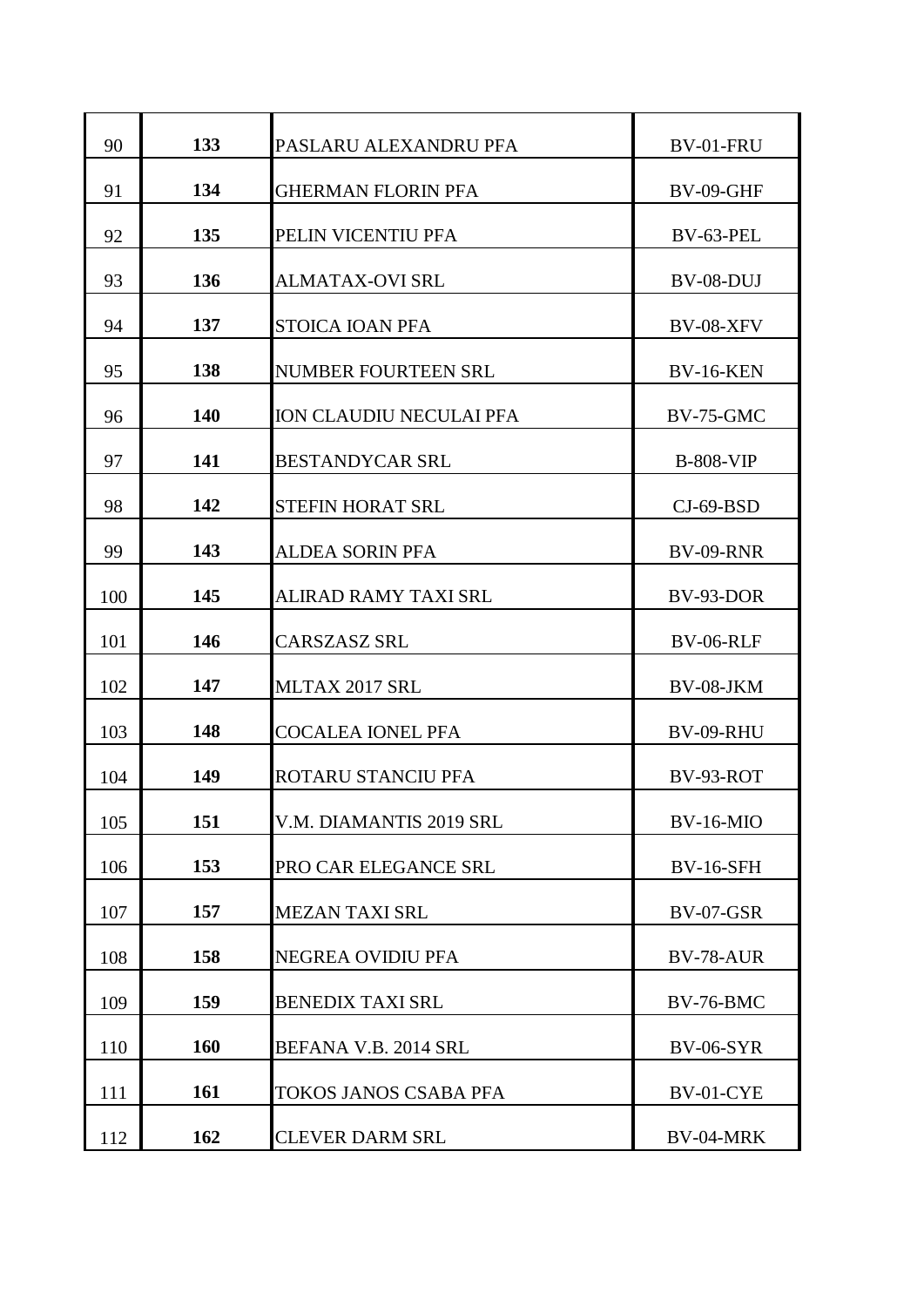| 113 | 164        | <b>RADANTE TITI SRL</b>       | BV-91-LBD        |
|-----|------------|-------------------------------|------------------|
| 114 | 166        | <b>CEZI NEGOI TRANS SRL</b>   | <b>BV-96-BEN</b> |
| 115 | 167        | <b>SORTAX COD SRL</b>         | BV-05-FMX        |
| 116 | 168        | <b>HADNAGY LEVENTE PFA</b>    | <b>BV-16-LEV</b> |
| 117 | 169        | FERENTA GABRIEL ALIN PFA      | $BV-36-ABI$      |
| 118 | 170        | <b>BITA LISA TRANS SRL</b>    | $BV-07-WOI$      |
| 119 | 172        | MURARU OVIDIU PFA             | BV-27-DOM        |
| 120 | 175        | <b>RARUMI TAXI SRL</b>        | <b>BV-50-VVV</b> |
| 121 | 176        | <b>BIAMED VLAD SRL</b>        | $BV-50-JOG$      |
| 122 | 177        | C.A. KRONTAX SRL              | BV-08-RIT        |
| 123 | 178        | <b>DUMA VIOREL PFA</b>        | $BV-11-EJU$      |
| 124 | 180        | <b>BAICU AURELIAN PFA</b>     | BV-08-BUJ        |
| 125 | 181        | <b>BUGRA SPIRIT SRL</b>       | $BV-22-WYS$      |
| 126 | 183        | HADNAGY ISTVAN PFA            | <b>BV-71-SFH</b> |
| 127 | 184        | <b>GOCIMAN BELA PFA</b>       | BV-92-GTX        |
| 128 | 187        | TONTSCH HERMAN UWE PFA        | BV-10-UWE        |
| 129 | 189        | POPA DOREL OCTAVIAN PFA       | BV-09-TBL        |
| 130 | <b>190</b> | T.E. SPAET SRL                | BV-09-FXA        |
| 131 | 192        | COJOCARU CONSTANTIN PFA       | BV-09-LAC        |
| 132 | 195        | <b>DUTU DANIEL PFA</b>        | BV-66-DUT        |
| 133 | 196        | <b>MOLDOVAN EMIL PFA</b>      | BV-07-NYH        |
| 134 | 198        | <b>M.V. GARIONI TRANS SRL</b> | BV-08-GGL        |
| 135 | 199        | PLOSCA IOAN CRISTIAN PFA      | <b>BV-76-WWK</b> |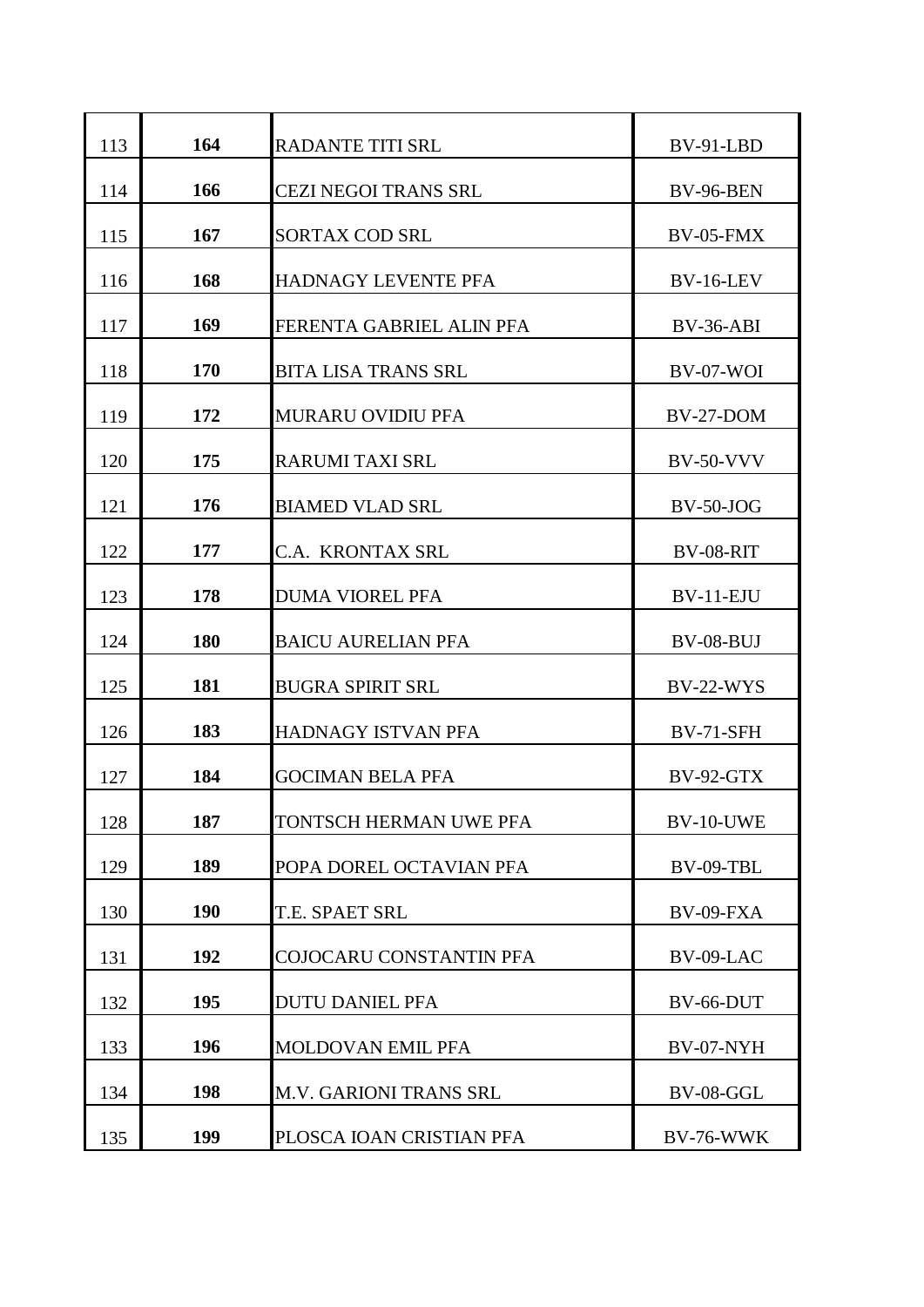| 136 | 200 | CONSTANTIN LAVINIU VALENTIN PFA   | BV-07-CTL        |
|-----|-----|-----------------------------------|------------------|
| 137 | 201 | <b>CEOPET TRANS TAXI SRL</b>      | BV-05-CPA        |
| 138 | 202 | DOBRAN COSTICA PFA                | $BV-10-UIP$      |
| 139 | 203 | CADAR CAMELIA GEORGETA PFA        | BV-42-AMI        |
| 140 | 204 | <b>BRATU FLORIAN VIOREL PFA</b>   | <b>BV-24-SEP</b> |
| 141 | 205 | <b>CRETU LIVIU PFA</b>            | <b>BV-06-TNO</b> |
| 142 | 206 | LYAKRYS-CELYA SRL                 | BV-07-XLA        |
| 143 | 207 | <b>GHIURTU TITI VALERICA PFA</b>  | $BV-06-XGP$      |
| 144 | 208 | <b>LESCAR TAXY SRL</b>            | BV-12-BCB        |
| 145 | 209 | <b>SILVACHITU SRL</b>             | BV-16-MIA        |
| 146 | 211 | <b>MOVICAR EXPEDITION SRL</b>     | BV-07-GRD        |
| 147 | 212 | <b>CAROLINA KRON INVEST SRL</b>   | BV-09-HTO        |
| 148 | 214 | <b>BLAGA CSABA PFA</b>            | $BV-06-CAY$      |
| 149 | 215 | <b>KADAR JOZSEF PFA</b>           | BV-03-NUZ        |
|     | 218 | <b>MALNASI GYULA SZABOLCS PFA</b> | BV-96-MLT        |
| 150 |     |                                   |                  |
| 151 | 219 | <b>COLAN MARIUS PFA</b>           | BV-71-CLN        |
| 152 | 221 | <b>MANEA COJOCARIU MIHAI PFA</b>  | <b>BV-88-RXU</b> |
| 153 | 222 | NISTOR VALENTIN PFA               | BV-09-ACH        |
| 154 | 224 | ADEUS KRONSTADT SRL               | <b>BV-58-SAD</b> |
| 155 | 227 | TIRT IONEL LIVIU PFA              | BV-07-RDZ        |
| 156 | 229 | PLAMADA IOAN PFA                  | $BV-15-PTO$      |
| 157 | 230 | <b>BUIA SORIN PFA</b>             | BV-33-SZE        |
| 158 | 231 | VIODRONIC SPEED TRANS SRL         | <b>BV-07-RNV</b> |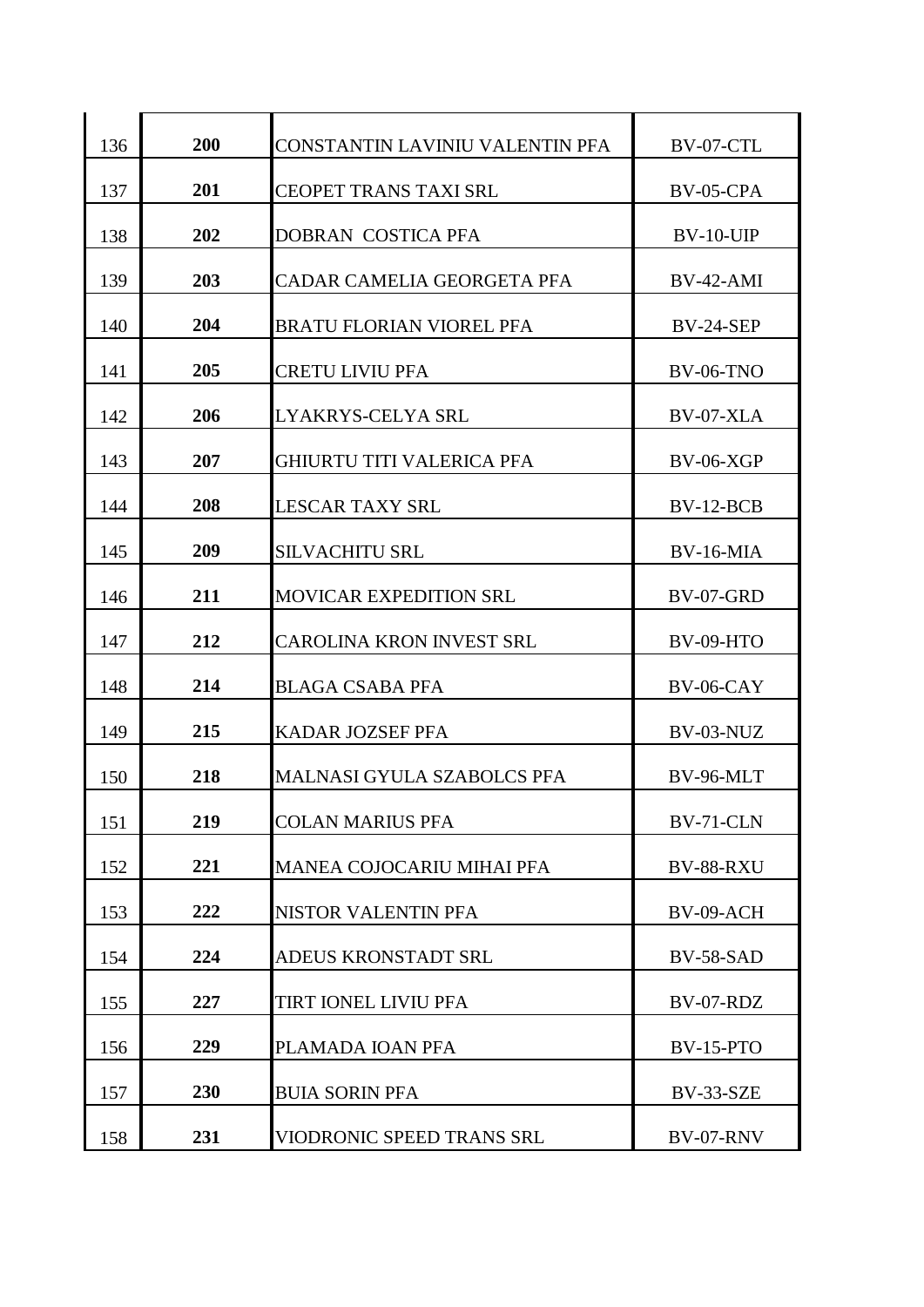| 159 | 234 | MITTAX NEGOIAȘ SRL                 | <b>BV-24-YYY</b> |
|-----|-----|------------------------------------|------------------|
| 160 | 236 | <b>BIRSAN MARIUS BOGDAN PFA</b>    | BV-09-NXK        |
| 161 | 237 | <b>BOZRARE SRL</b>                 | $BV-64-BOZ$      |
| 162 | 238 | <b>VOINESCU GHEORGHE SORIN PFA</b> | <b>BV-20-SOR</b> |
| 163 | 240 | <b>NIRAM TAX SRL</b>               | BV-10-UAZ        |
| 164 | 241 | ZARNESCU TRAIAN CORNELIU PFA       | $BV-10-YIX$      |
| 165 | 242 | ANASTASOAE VASILE PFA              | BV-44-VAM        |
| 166 | 243 | MITZZĂ SHARK TAXI SRL              | <b>BV-10-CXO</b> |
| 167 | 244 | <b>SAND TAXI SRL-D</b>             | BV-01-SDF        |
| 168 | 245 | <b>L.V. PAMAVI TRANS SRL</b>       | BV-63-LUP        |
| 169 | 246 | <b>AUTOMATIC REFLEX SRL</b>        | <b>BV-09-XEV</b> |
| 170 | 247 | DANY CAR ELEGANCE SRL              | BV-57-LAV        |
| 171 | 249 | <b>BUNGHEZ IOAN PFA</b>            | BV-10-TJL        |
| 172 | 250 | PETRUSE TAX SRL                    | $BV-02-GIS$      |
| 173 | 251 | <b>DAMIAN CATALIN PFA</b>          | BV-36-DAC        |
| 174 | 252 | ASAP OLYTRANS SRL                  | <b>BV-16-WID</b> |
| 175 | 254 | <b>SOLOMON TAXI IMPEX SRL</b>      | <b>BV-08-XGT</b> |
| 176 | 255 | <b>MEIU TRAIAN PFA</b>             | BV-04-WOC        |
| 177 | 256 | CELYA 999 SUN-TAXI SRL             | BV-33-LYA        |
| 178 | 258 | LUNGU MIHAI PFA                    | BV-59-MYH        |
| 179 | 260 | <b>VERPET TAX SRL</b>              | <b>BV-14-YMH</b> |
| 180 | 262 | FLY TAXI RSM SRL                   | <b>BV-25-RSM</b> |
| 181 | 263 | <b>MOISII ANTON PFA</b>            | BV-08-MVX        |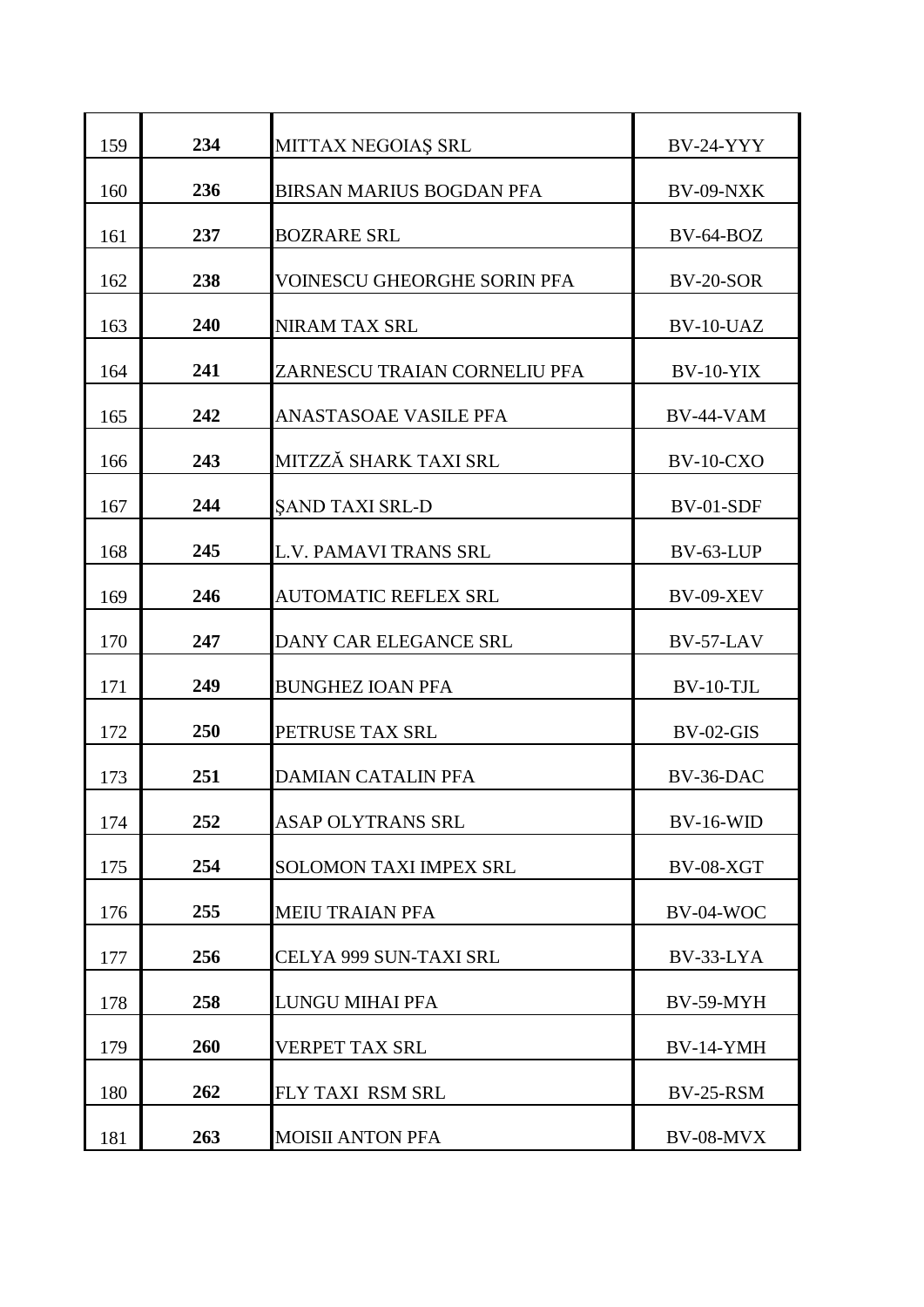| 182 | 266 | ZERVU GABRIEL PFA                   | $BV-27-ABY$      |
|-----|-----|-------------------------------------|------------------|
| 183 | 267 | <b>BOTORADU LUCIAN FLORINEL PFA</b> | BV-68-LCI        |
| 184 | 270 | <b>ANDANTE PONTO SRL</b>            | BV-09-BAH        |
| 185 | 271 | TOMA ALEXA PFA                      | BV-08-DNW        |
| 186 | 272 | <b>RAL-DOR PARTENER SRL</b>         | <b>BV-06-NIG</b> |
| 187 | 273 | <b>CAPATINA GELU PFA</b>            | $BV-09-HBY$      |
| 188 | 275 | POPA MARIUS VIRGIL PFA              | BV-07-GAR        |
| 189 | 276 | TRANSEXPLORER SRL                   | BV-93-DAG        |
| 190 | 278 | <b>MARIN NICOLAE MARIUS PFA</b>     | <b>BV-06-UIP</b> |
| 191 | 280 | <b>NARFLOTAX SRL</b>                | <b>BV-59-BEG</b> |
| 192 | 281 | <b>DANU IOAN PFA</b>                | BV-84-DBD        |
| 193 | 282 | <b>NITA SORIN PFA</b>               | <b>BV-20-ASO</b> |
| 194 | 283 | <b>MAGDARY TAX SRL</b>              | <b>BV-06-PEO</b> |
| 195 | 284 | PANTIRU CRISTINEL PFA               | BV-77-CPM        |
| 196 | 287 | <b>ANELU MAX TRANS SRL</b>          | BV-17-LEO        |
| 197 | 288 | <b>VASILOI DAN PFA</b>              | <b>BV-08-GXT</b> |
| 198 | 289 | <b>CZANKA ATTILA PFA</b>            | <b>BV-97-VAR</b> |
| 199 | 292 | AVRIGEANU AUREL FLORINEL PFA        | BV-77-REL        |
| 200 | 293 | <b>MICAS DAN LUCIAN PFA</b>         | <b>BV-08-YUC</b> |
| 201 | 295 | <b>LIANA RIC SPEED SRL</b>          | BV-03-PEP        |
| 202 | 296 | <b>B.C. NATY SRL</b>                | BV-77-WOW        |
| 203 | 298 | <b>FARCAS DIMA SORIN PFA</b>        | BV-08-XHL        |
| 204 | 299 | <b>DUCU KRONSERV SRL</b>            | <b>BV-08-VFM</b> |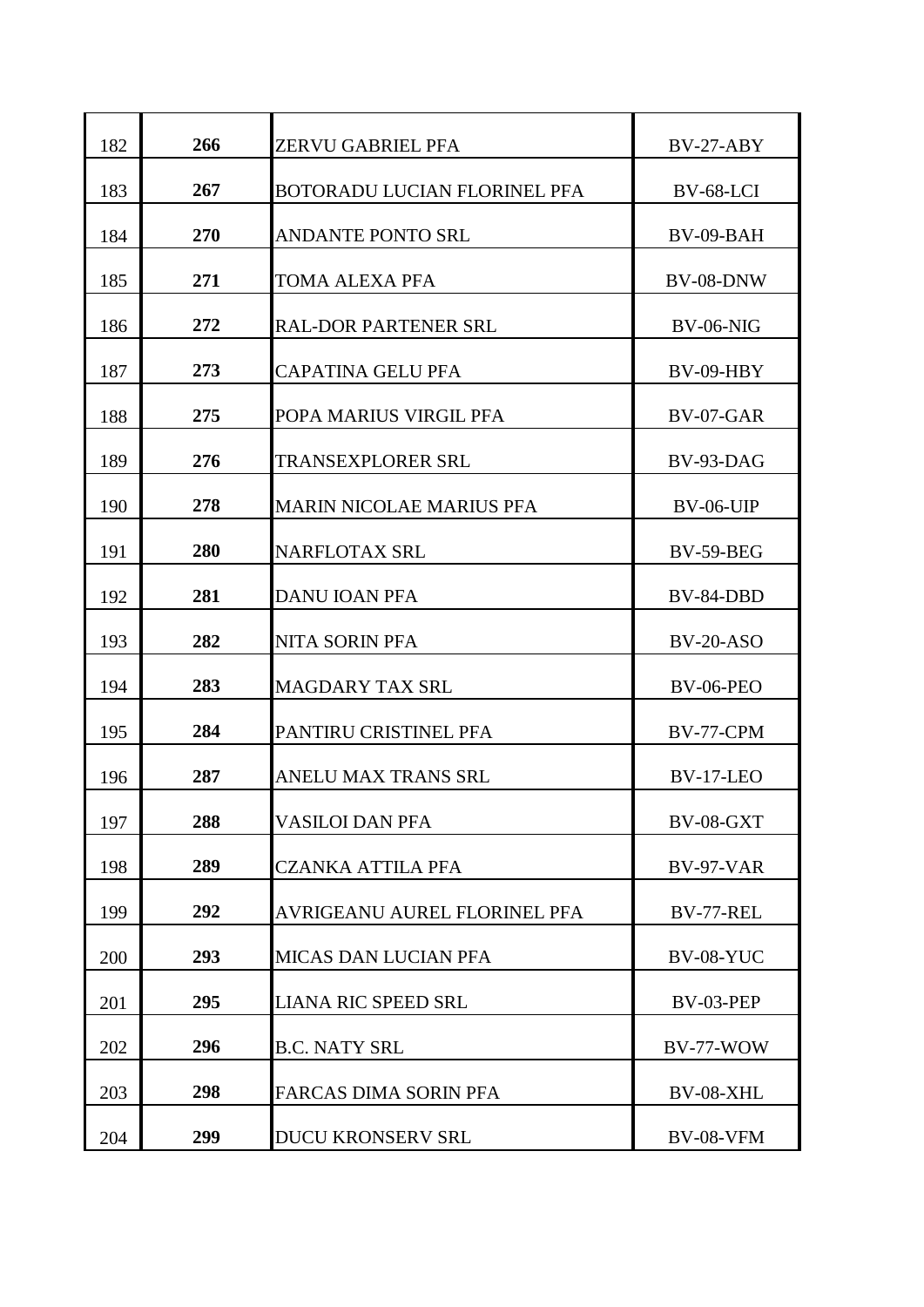| 205 | 300 | PANDADI SRL                | <b>BV-99-PND</b> |
|-----|-----|----------------------------|------------------|
| 206 | 301 | <b>CAPBUN IULIAN PFA</b>   | BV-74-ULI        |
| 207 | 303 | <b>AVE TAXI SRL</b>        | <b>BV-28-BOB</b> |
| 208 | 304 | <b>M. OTGON TAXI SRL</b>   | BV-11-BBA        |
| 209 | 305 | <b>BIDIMAK TAX SRL</b>     | BV-37-MAK        |
| 210 | 307 | <b>TIMAR LASZLO PFA</b>    | BV-10-TUX        |
| 211 | 308 | <b>CEACA IOAN PFA</b>      | BV-07-JFV        |
| 212 | 309 | PASTOR LUCIAN MARIUS PFA   | <b>BV-66-AHA</b> |
| 213 | 310 | <b>COZYPADRE SRL</b>       | BV-74-GDL        |
| 214 | 311 | DRO SPEED TAX SRL          | <b>BV-96-DRO</b> |
| 215 | 312 | ALESSANDRO ZORDAN SRL      | <b>B-977-MIO</b> |
| 216 | 313 | <b>TOCAI DANIEL PFA</b>    | $BV-09-JDI$      |
| 217 | 315 | PETRE CRISTIAN DECEBAL PFA | BV-73-DEC        |
| 218 | 317 | <b>TRANSTAX APOLLO SRL</b> | BV-11-WTX        |
| 219 | 318 | <b>TRIO-GAV SRL</b>        | $BV-77-AIM$      |
| 220 | 320 | <b>GAGIU ION PFA</b>       | BV-04-RAW        |
| 221 | 321 | TURIST TRANSFER BRASOV SRL | $BV-10-AXB$      |
| 222 | 322 | PRESADA TRANS SRL          | $BV-57-LIV$      |
| 223 | 323 | <b>SEDEB TRANS SRL</b>     | BV-10-CPV        |
| 224 | 326 | <b>MAXIM ION PFA</b>       | <b>BV-10-XYZ</b> |
| 225 | 327 | <b>ULER LOIG SRL</b>       | <b>BV-56-GIO</b> |
| 226 | 329 | <b>CAMPIAN GELU PFA</b>    | $BV-25-GBS$      |
| 227 | 330 | <b>KIASID SRL</b>          | BV-11-UWE        |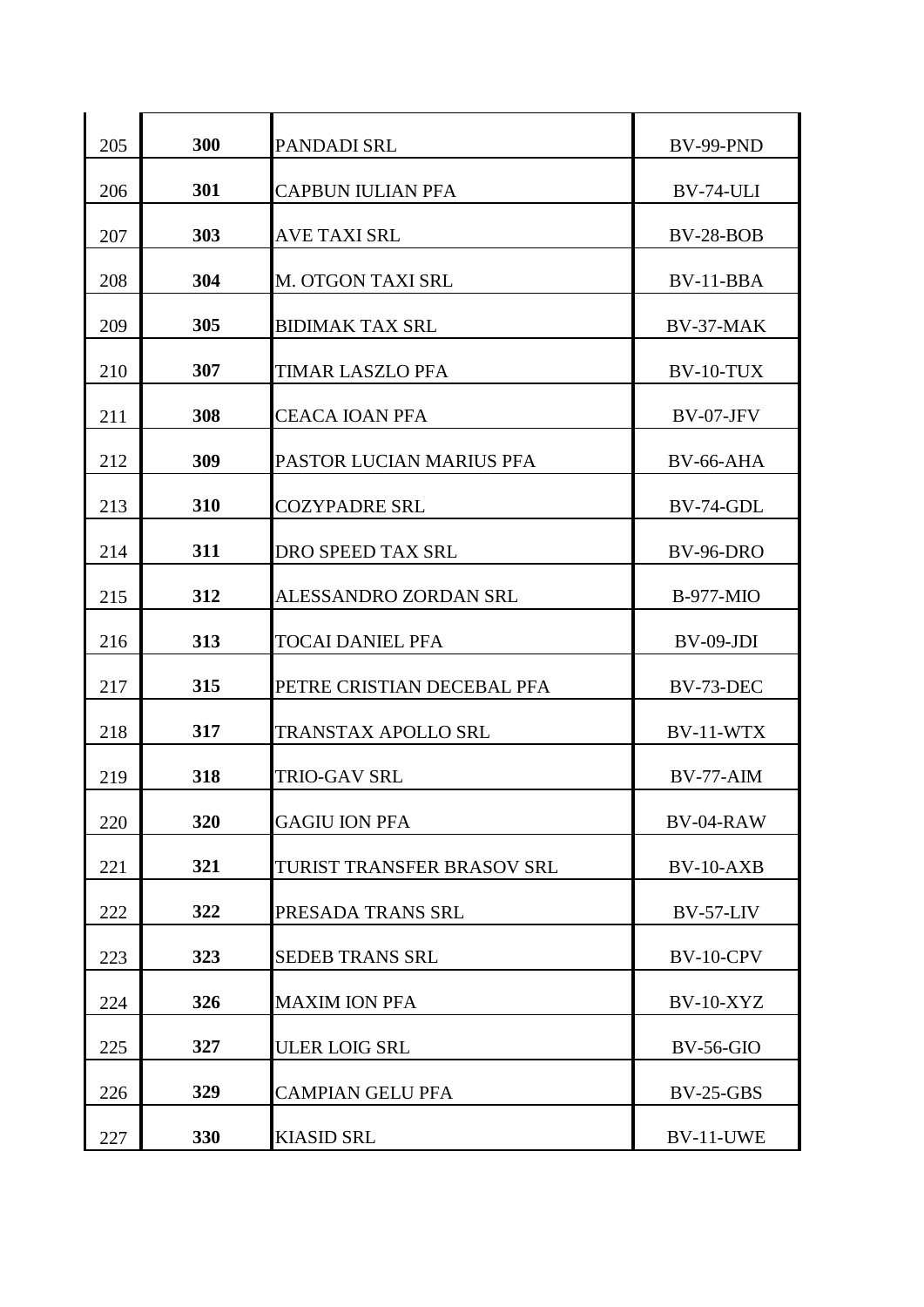| 228 | 332 | <b>GINDAC RALEA PFA</b>          | BV-06-HMH        |
|-----|-----|----------------------------------|------------------|
| 229 | 335 | <b>VIR KRONTAX SRL</b>           | BV-07-ZEK        |
| 230 | 336 | ANDI STM TRANS SRL               | BV-20-CMC        |
| 231 | 337 | PAIU VIOREL PFA                  | BV-33-MDV        |
| 232 | 338 | NEGOITA SORIN PFA                | BV-79-REM        |
| 233 | 340 | <b>BOG TRIP CAR SRL</b>          | <b>BV-07-WKV</b> |
| 234 | 342 | LUPU CONSTANTIN SORIN PFA        | <b>BV-26-BRY</b> |
| 235 | 343 | DANILA SEBASTIAN GIGEL PFA       | BV-97-DDM        |
| 236 | 345 | <b>ZOLNOR TRANS SRL</b>          | <b>BV-98-ZOL</b> |
| 237 | 346 | TICU MARIAN STAVAR PFA           | BV-10-UBE        |
| 238 | 347 | LIC OCHI TAX SRL                 | $BV-09-PNO$      |
| 239 | 348 | <b>ACHI TAX SRL</b>              | <b>BV-26-TAF</b> |
| 240 | 349 | LUCACI CLAUDIU PFA               | BV-30-CLA        |
| 241 | 350 | <b>AB DRIVER SRL</b>             | BV-30-YUL        |
| 242 | 352 | <b>DANAILA ION PFA</b>           | $BV-10-UAJ$      |
| 243 | 353 | <b>TICULEANU TRANS SRL</b>       | <b>BV-78-TIC</b> |
| 244 | 354 | <b>COVASAN MANOLE PFA</b>        | BV-10-KZL        |
| 245 | 355 | STEPA FORWORD SRL                | BV-37-DEA        |
| 246 | 356 | <b>VASNIUC COSMIN PFA</b>        | BV-01-KOM        |
| 247 | 357 | VISINESCU SORIN ION PFA          | BV-77-VDY        |
| 248 | 358 | ASIFLO SPEED TRANS SRL           | <b>BV-06-YBI</b> |
| 249 | 359 | <b>FARCAS ROBERT NICOLAE PFA</b> | <b>BV-16-WRC</b> |
| 250 | 360 | <b>ANDREZ-CAB SRL</b>            | BV-10-DZU        |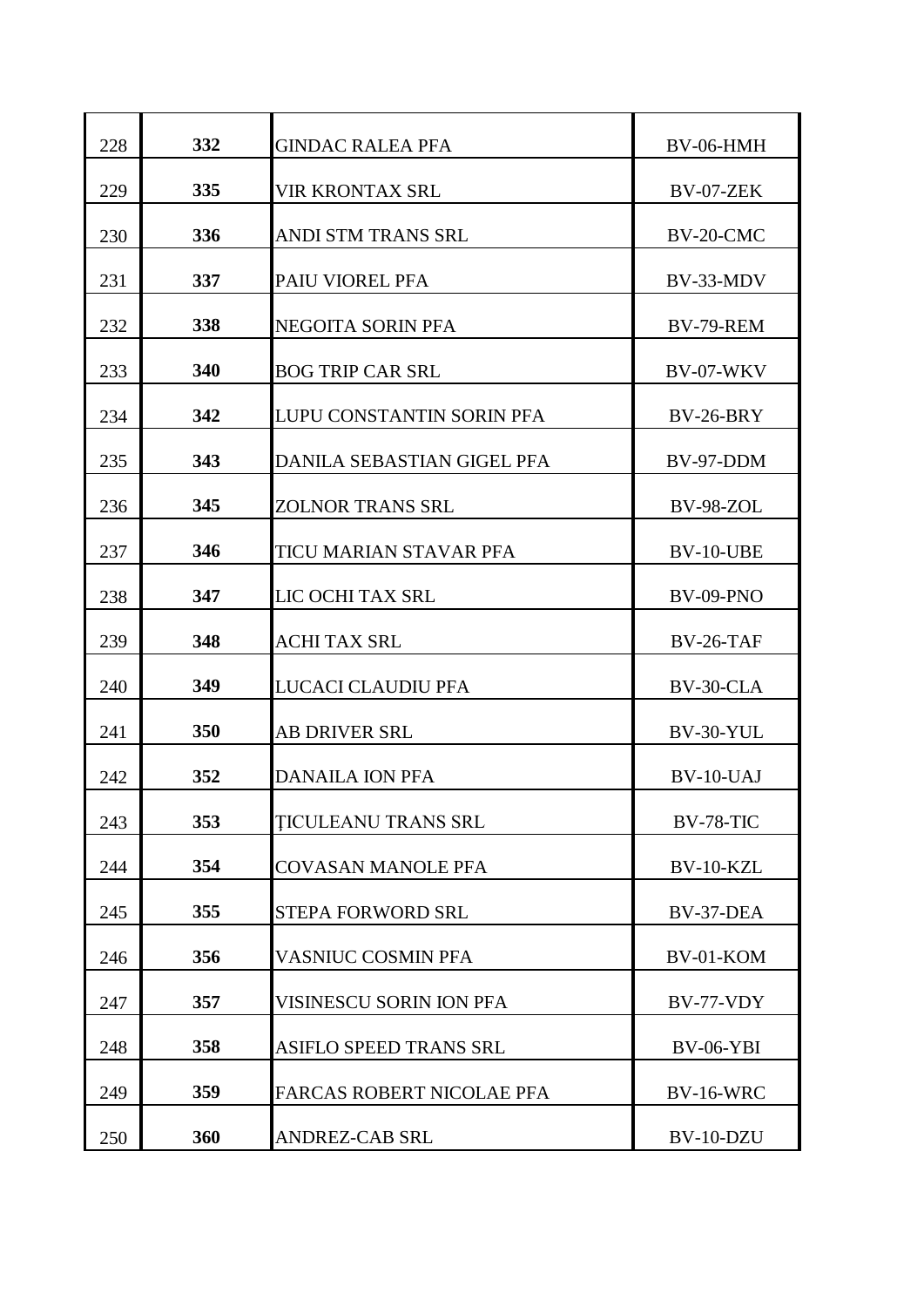| 251 | 362 | <b>BUTU IOAN PFA</b>       | BV-92-RAD        |
|-----|-----|----------------------------|------------------|
| 252 | 363 | PARALIC TAX SRL            | BV-63-LIC        |
| 253 | 364 | <b>FULEATAX SRL</b>        | BV-04-FSY        |
| 254 | 365 | PANAITE CORNELIU PFA       | BV-10-NSL        |
| 255 | 372 | <b>SUPERTAX SRL</b>        | BV-09-WWD        |
| 256 | 373 | <b>SUPERTAX SRL</b>        | BV-08-BEM        |
| 257 | 374 | <b>SUPERTAX SRL</b>        | BV-88-ENA        |
| 258 | 375 | <b>SUPERTAX SRL</b>        | BV-07-HPX        |
| 259 | 376 | <b>BFE CLARM SRL</b>       | BV-07-BFE        |
| 260 | 377 | <b>BFE CLARM SRL</b>       | <b>BV-08-BFE</b> |
| 261 | 378 | <b>BFE CLAROX SRL</b>      | <b>BV-09-BFE</b> |
| 262 | 379 | <b>BFE SPORT ARENA SRL</b> | BV-10-BFE        |
| 263 | 380 | <b>FIRE HORSE SRL</b>      | $BV-67-AJO$      |
| 264 | 381 | <b>SELESCU DANIEL PFA</b>  | BV-77-AJO        |
| 265 | 382 | <b>CARBRIV SRL</b>         | BV-14-TDW        |
| 266 | 383 | <b>CARBRIV SRL</b>         | $BV-12-JSZ$      |
| 267 | 384 | <b>BRV LOGISTIC SRL</b>    | <b>BV-15-EBE</b> |
| 268 | 385 | <b>SILIAN TAX SRL</b>      | $BV-42-JSY$      |
| 269 | 386 | W.R.O. TOOLS SRL           | BV-10-MZY        |
| 270 | 387 | <b>BRV LOGISTIC SRL</b>    | <b>BV-15-EFE</b> |
| 271 | 388 | <b>GENU T&amp;T SRL</b>    | BV-50-MBE        |
| 272 | 389 | EURO BOTT TAXI SRL         | BV-09-AXY        |
| 273 | 390 | <b>VIRAGE SRL</b>          | $BV-20-ATE$      |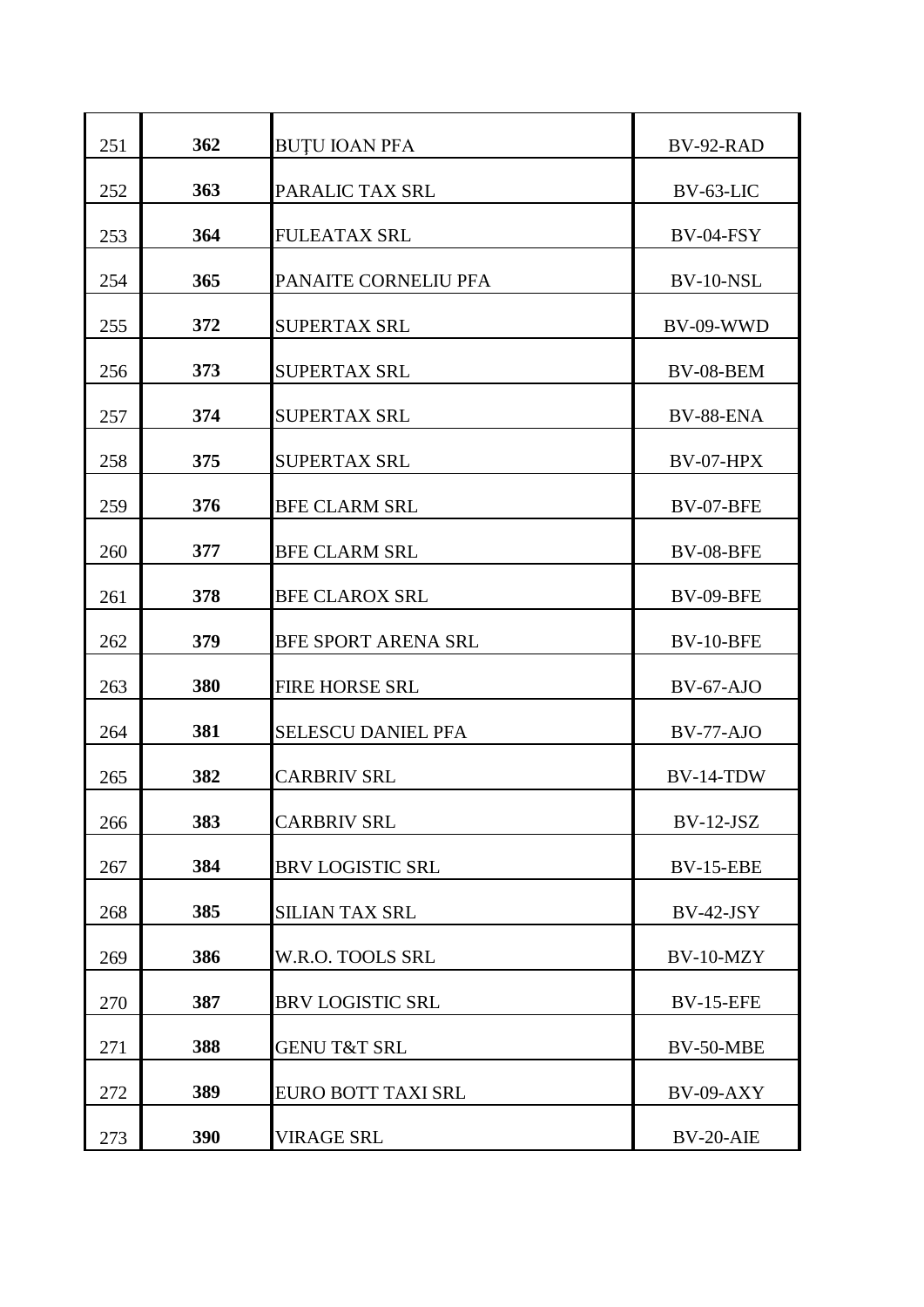| 274 | 391 | <b>VIRAGE SRL</b>              | BV-12-WZT        |
|-----|-----|--------------------------------|------------------|
| 275 | 392 | NEDELCU (MARICEL) DANIEL PFA   | BV-10-TTC        |
| 276 | 393 | APOSTOAIE VALENTIN PFA         | BV-81-VLI        |
| 277 | 394 | <b>RION TOURS SRL</b>          | BV-09-AXJ        |
| 278 | 396 | RESEARCH TEAM BV SRL           | BV-94-MIN        |
| 279 | 397 | VALKAR IMPEX SRL               | <b>BV-12-HSW</b> |
| 280 | 398 | <b>CATANA GHEORGHE PFA</b>     | <b>BV-55-APR</b> |
| 281 | 399 | <b>RITATOF COM SRL</b>         | <b>BV-25-TOF</b> |
| 282 | 400 | <b>ARNALDO DORY IMPEX SRL</b>  | BV-20-DDD        |
| 283 | 401 | <b>HAL DOR PREST SERV SRL</b>  | BV-23-HAL        |
| 284 | 404 | <b>NOVASO SRL</b>              | <b>BV-94-NVS</b> |
| 285 | 405 | <b>NOVASO SRL</b>              | <b>BV-97-NVS</b> |
| 286 | 406 | <b>NOVASO SRL</b>              | <b>BV-98-NVS</b> |
|     | 407 |                                |                  |
| 287 |     | <b>NOVASO SRL</b>              | BV-07-ROH        |
| 288 | 408 | <b>NOVASO SRL</b>              | $BV-08-CMA$      |
| 289 | 409 | <b>NOVASO SRL</b>              | BV-08-CMB        |
| 290 | 410 | <b>NOVASO SRL</b>              | <b>BV-99-NVS</b> |
| 291 | 411 | EURO CARM GROUP SRL            | <b>BV-99-RIV</b> |
| 292 | 412 | <b>EURO CARM GROUP SRL</b>     | BV-63-RAV        |
| 293 | 413 | <b>ILYES ADRIAN PFA</b>        | BV-34-ADC        |
| 294 | 414 | <b>IMPACT TAXI DRIVING SRL</b> | BV-60-ADC        |
| 295 | 415 | PROJECT TAXI DRIVE SRL         | BV-11-ADC        |
| 296 | 416 | POSTOM IMPEX SRL               | <b>B-97-GVY</b>  |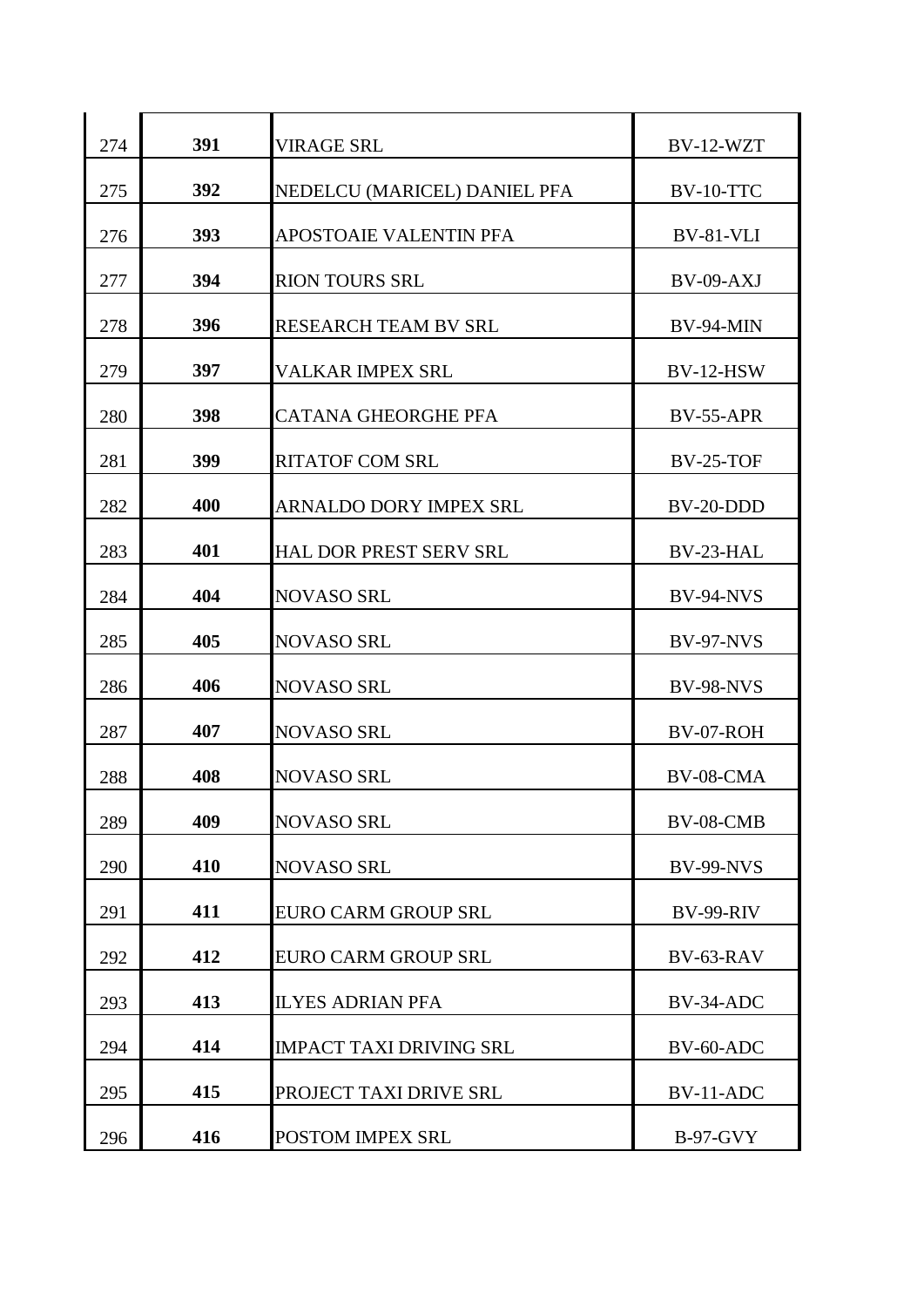| 297 | 417 | OZSVATH LUCIAN-GABRIEL PFA   | BV-35-ADC        |
|-----|-----|------------------------------|------------------|
| 298 | 418 | <b>VICK TAX DPM SRL</b>      | BV-30-ADC        |
| 299 | 419 | <b>COMPANIA MARTAX SRL</b>   | $BV-10-XJI$      |
| 300 | 420 | <b>COMPANIA MARTAX SRL</b>   | <b>BV-08-BXB</b> |
| 301 | 421 | <b>COMPANIA MARTAX SRL</b>   | <b>BV-08-BXC</b> |
| 302 | 422 | <b>AGER MONO CONCEPT SRL</b> | <b>BV-08-BXD</b> |
| 303 | 423 | <b>AGER MONO CONCEPT SRL</b> | <b>BV-08-BXE</b> |
| 304 | 424 | <b>COMPANIA MARTAX SRL</b>   | <b>BV-08-BXF</b> |
| 305 | 425 | <b>COMPANIA MARTAX SRL</b>   | BV-13-VTM        |
| 306 | 426 | <b>COMPANIA MARTAX SRL</b>   | $BV-08-BXH$      |
| 307 | 427 | <b>AGER MONO CONCEPT SRL</b> | <b>BV-08-BXI</b> |
| 308 | 428 | <b>COMPANIA MARTAX SRL</b>   | <b>BV-09-FVE</b> |
| 309 | 429 | <b>COMPANIA MARTAX SRL</b>   | <b>BV-08-BXK</b> |
| 310 | 430 | <b>COMPANIA MARTAX SRL</b>   | BV-08-BXL        |
| 311 | 431 | <b>COMPANIA MARTAX SRL</b>   | $BV-12-BLY$      |
| 312 | 432 | <b>COMPANIA MARTAX SRL</b>   | BV-08-BXN        |
| 313 | 433 | <b>AGER MONO CONCEPT SRL</b> | <b>BV-08-BXO</b> |
| 314 | 434 | <b>COMPANIA MARTAX SRL</b>   | <b>BV-08-BXP</b> |
| 315 | 435 | <b>COMPANIA MARTAX SRL</b>   | <b>BV-08-BXR</b> |
| 316 | 436 | <b>AGER MONO CONCEPT SRL</b> | $BV-13-XIW$      |
| 317 | 437 | <b>AGER MONO CONCEPT SRL</b> | <b>BV-14-BCK</b> |
| 318 | 438 | <b>AGER MONO CONCEPT SRL</b> | <b>BV-08-BXU</b> |
| 319 | 439 | <b>COMPANIA MARTAX SRL</b>   | <b>BV-08-BXV</b> |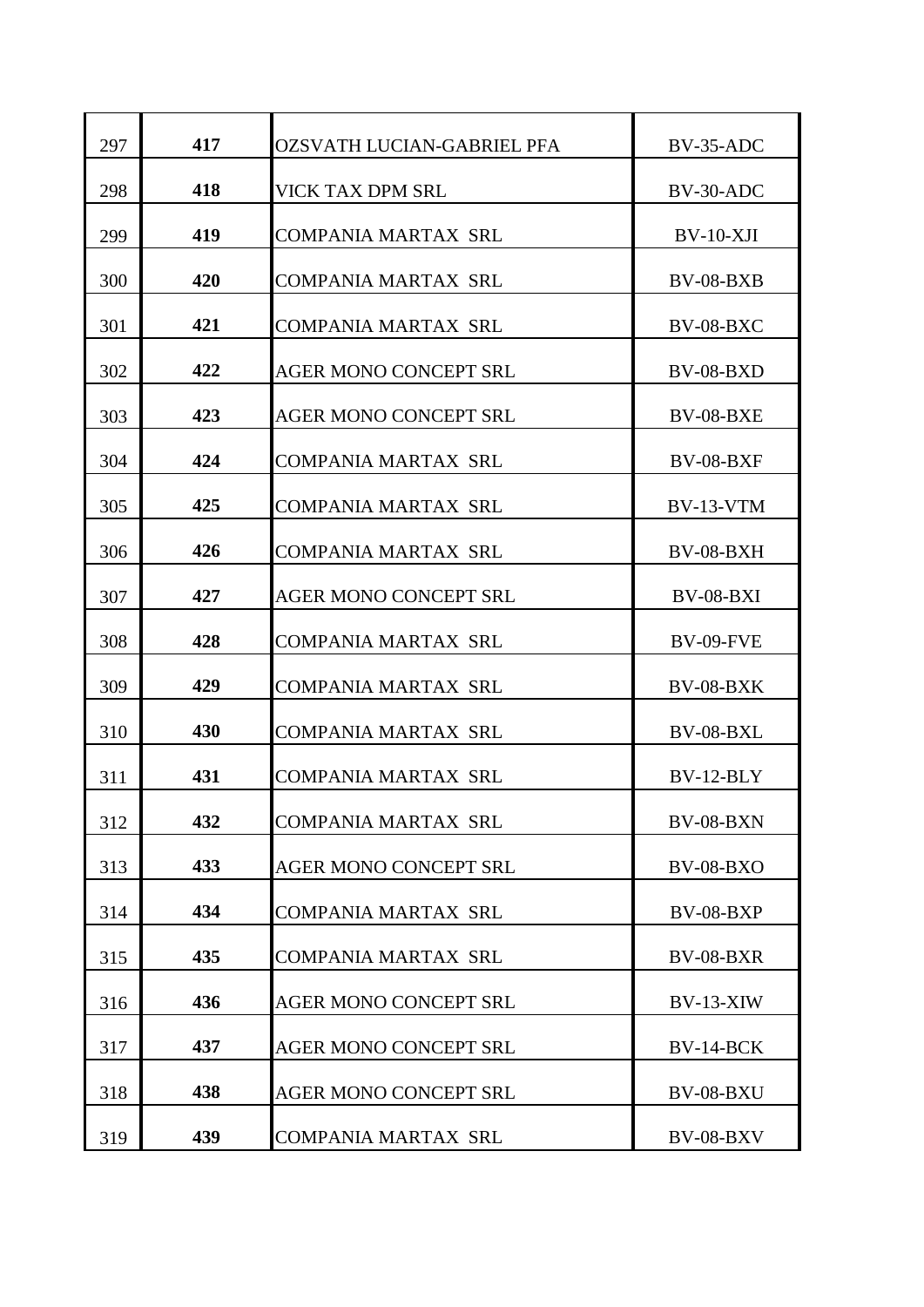| 320 | 440 | <b>COMPANIA MARTAX SRL</b>   | <b>BV-13-XXV</b> |
|-----|-----|------------------------------|------------------|
| 321 | 441 | <b>COMPANIA MARTAX SRL</b>   | $BV-10-XJK$      |
| 322 | 442 | <b>COMPANIA MARTAX SRL</b>   | <b>BV-08-BXY</b> |
| 323 | 443 | <b>AGER MONO CONCEPT SRL</b> | <b>BV-08-BXZ</b> |
| 324 | 444 | ZONAL TRANS TAXI SRL         | $BV-10-RMD$      |
| 325 | 445 | <b>COMPANIA MARTAX SRL</b>   | <b>BV-09-FVD</b> |
| 326 | 446 | <b>COMPANIA MARTAX SRL</b>   | <b>BV-08-ERC</b> |
| 327 | 447 | <b>COMPANIA MARTAX SRL</b>   | BV-08-ERD        |
| 328 | 448 | <b>COMPANIA MARTAX SRL</b>   | <b>BV-08-ERG</b> |
| 329 | 449 | <b>COMPANIA MARTAX SRL</b>   | BV-08-ERH        |
| 330 | 450 | <b>COMPANIA MARTAX SRL</b>   | BV-08-ERJ        |
| 331 | 451 | <b>COMPANIA MARTAX SRL</b>   | <b>BV-08-ERK</b> |
| 332 | 452 | <b>COMPANIA MARTAX SRL</b>   | BV-08-ERL        |
| 333 | 453 | <b>COMPANIA MARTAX SRL</b>   | BV-10-XUK        |
| 334 | 454 | AGER MONO CONCEPT SRL        | $BV-10-XJG$      |
| 335 | 455 | <b>COMPANIA MARTAX SRL</b>   | <b>BV-08-ERO</b> |
| 336 | 456 | <b>COMPANIA MARTAX SRL</b>   | $BV-10-XJN$      |
| 337 | 457 | AGER MONO CONCEPT SRL        | <b>BV-08-ERR</b> |
| 338 | 458 | <b>AGER MONO CONCEPT SRL</b> | $BV-12-BLS$      |
| 339 | 459 | <b>MICLAUS MARIUS PFA</b>    | BV-10-MCL        |
| 340 | 460 | <b>COMPANIA MARTAX SRL</b>   | BV-12-BLW        |
| 341 | 461 | <b>COMPANIA MARTAX SRL</b>   | <b>BV-13-WPG</b> |
| 342 | 462 | <b>COMPANIA MARTAX SRL</b>   | BV-08-ERW        |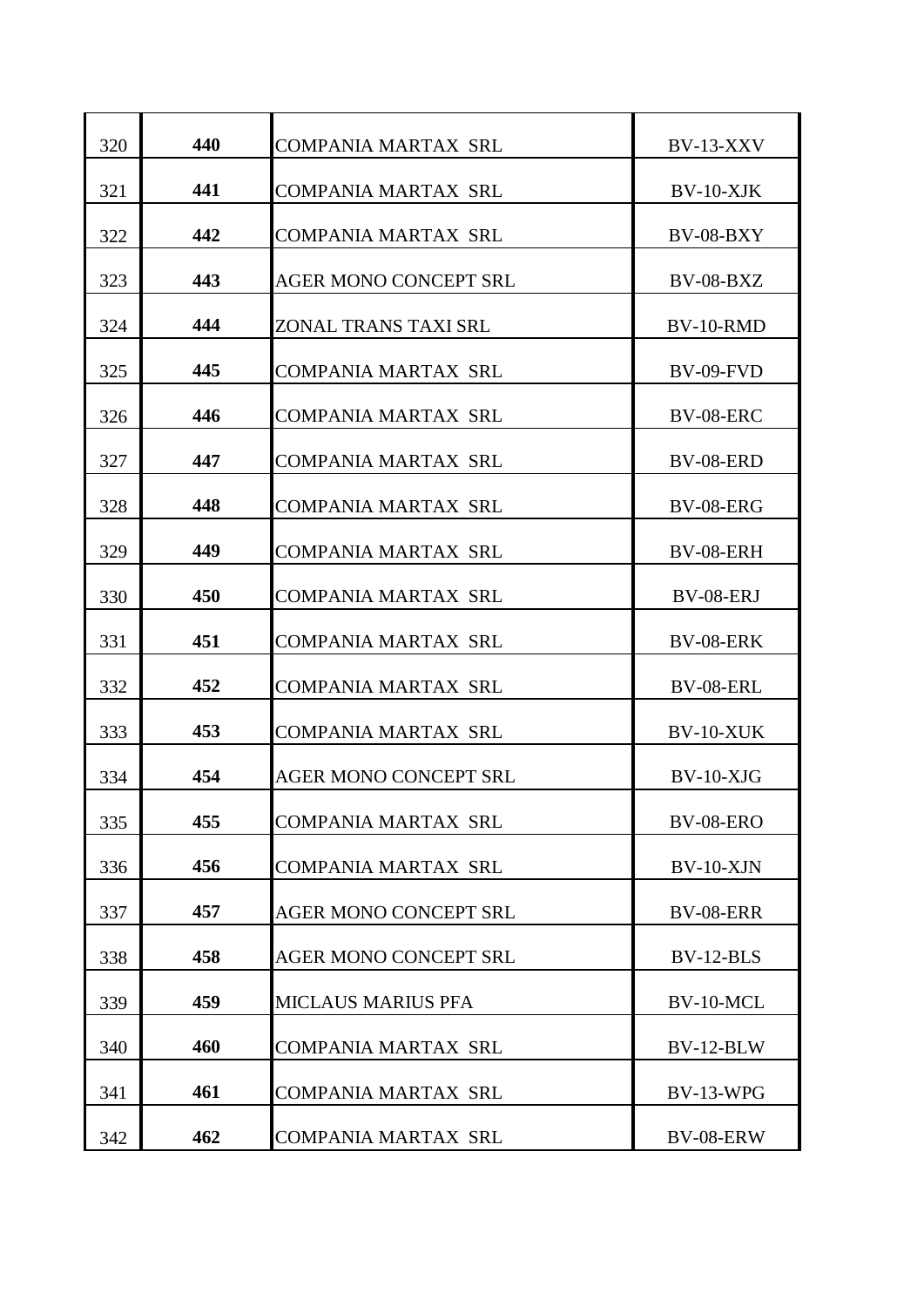| 343 | 463 | <b>COMPANIA MARTAX SRL</b>   | <b>BV-08-ERX</b> |
|-----|-----|------------------------------|------------------|
| 344 | 464 | <b>AGER MONO CONCEPT SRL</b> | BV-08-ERY        |
| 345 | 465 | <b>AGER MONO CONCEPT SRL</b> | <b>BV-08-ERZ</b> |
| 346 | 466 | <b>COMPANIA MARTAX SRL</b>   | <b>BV-13-WPE</b> |
| 347 | 467 | <b>AGER MONO CONCEPT SRL</b> | BV-08-ESC        |
| 348 | 468 | <b>AGER MONO CONCEPT SRL</b> | BV-08-ESD        |
| 349 | 469 | <b>COMPANIA MARTAX SRL</b>   | <b>BV-08-ESE</b> |
| 350 | 470 | <b>COMPANIA MARTAX SRL</b>   | BV-08-ESF        |
| 351 | 471 | <b>COMPANIA MARTAX SRL</b>   | <b>BV-08-ESG</b> |
| 352 | 472 | <b>COMPANIA MARTAX SRL</b>   | <b>BV-08-ESH</b> |
| 353 | 473 | MIHAI G. RĂZVAN ION PFA      | $BV-17-LOZ$      |
| 354 | 474 | <b>COMPANIA MARTAX SRL</b>   | BV-08-ESK        |
| 355 | 475 | <b>AGER MONO CONCEPT SRL</b> | BV-10-XUM        |
| 356 | 476 | <b>COMPANIA MARTAX SRL</b>   | BV-08-ESM        |
| 357 | 477 | <b>COMPANIA MARTAX SRL</b>   | <b>BV-08-ESN</b> |
| 358 | 478 | <b>ETEHCUB TAXI SRL</b>      | BV-04-BCT        |
| 359 | 479 | <b>COMPANIA MARTAX SRL</b>   | $BV-14-BCX$      |
| 360 | 480 | <b>AGER MONO CONCEPT SRL</b> | BV-08-ESR        |
| 361 | 481 | <b>AGER MONO CONCEPT SRL</b> | <b>BV-08-ESS</b> |
| 362 | 482 | <b>COMPANIA MARTAX SRL</b>   | <b>BV-08-EST</b> |
| 363 | 483 | <b>AGER MONO CONCEPT SRL</b> | <b>BV-14-BCY</b> |
| 364 | 484 | <b>AGER MONO CONCEPT SRL</b> | BV-08-ESW        |
| 365 | 485 | <b>COMPANIA MARTAX SRL</b>   | BV-08-ESX        |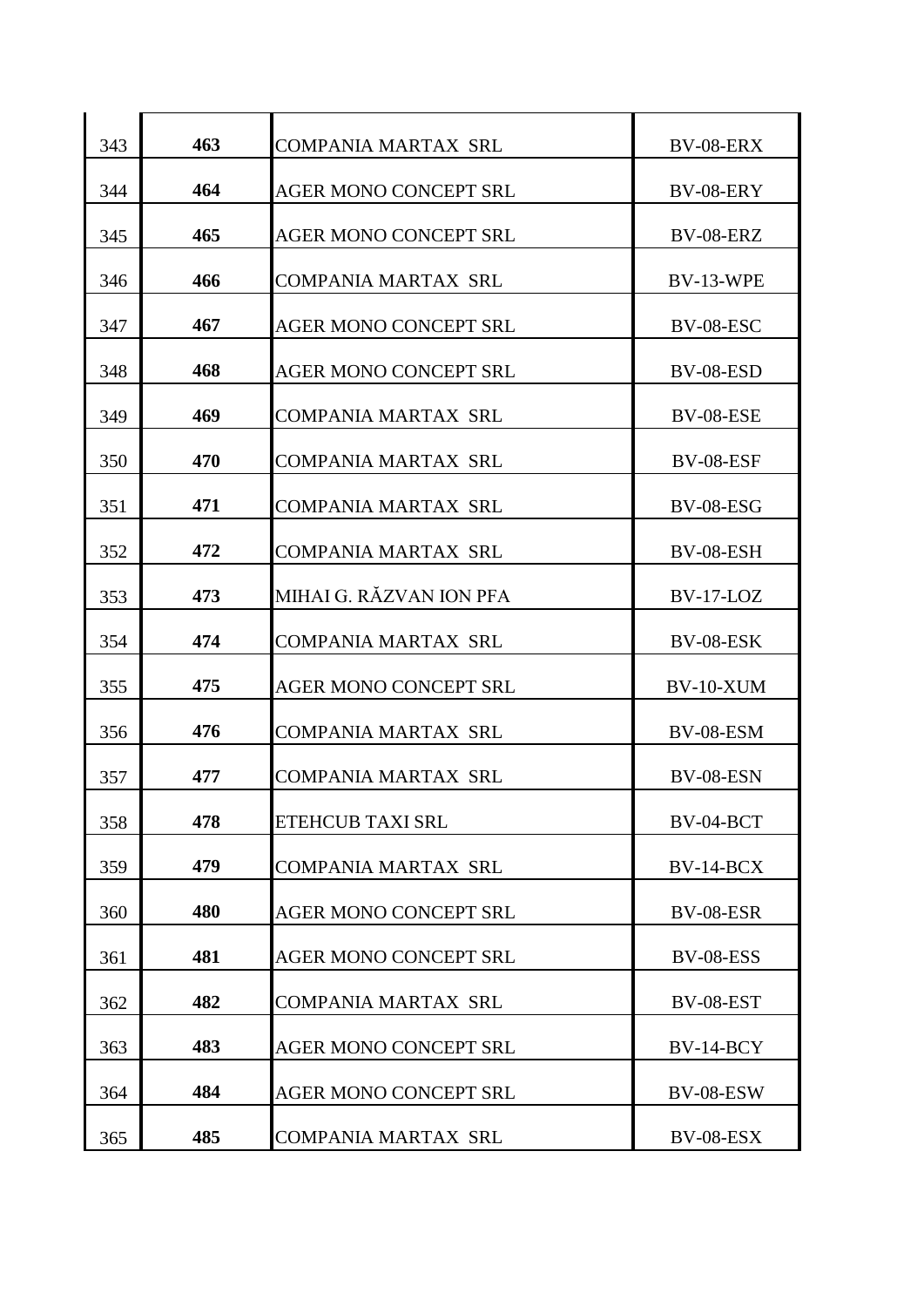| 366 | 486 | <b>AGER MONO CONCEPT SRL</b>   | BV-14-BCZ        |
|-----|-----|--------------------------------|------------------|
| 367 | 487 | <b>AGER MONO CONCEPT SRL</b>   | BV-11-PSD        |
| 368 | 488 | <b>AGER MONO CONCEPT SRL</b>   | BV-10-CAB        |
| 369 | 489 | <b>AGER MONO CONCEPT SRL</b>   | <b>BV-99-CWR</b> |
| 370 | 490 | <b>COMPANIA MARTAX SRL</b>     | <b>BV-19-UNE</b> |
| 371 | 491 | <b>COMPANIA MARTAX SRL</b>     | $BV-10-XJL$      |
| 372 | 492 | <b>COMPANIA MARTAX SRL</b>     | <b>BV-13-UOZ</b> |
| 373 | 493 | <b>COMPANIA MARTAX SRL</b>     | BV-28-CAB        |
| 374 | 494 | <b>COMPANIA MARTAX SRL</b>     | BV-28-CPR        |
| 375 | 495 | <b>ACMOR TAXI SRL</b>          | BV-61-DRS        |
| 376 | 496 | <b>COMPANIA MARTAX SRL</b>     | BV-31-EED        |
| 377 | 497 | <b>AGER MONO CONCEPT SRL</b>   | $BV-32-CAB$      |
| 378 | 498 | <b>AGER MONO CONCEPT SRL</b>   | BV-33-MVR        |
| 379 | 499 | <b>COMPANIA MARTAX SRL</b>     | $BV-10-XJJ$      |
| 380 | 500 | <b>COMPANIA MARTAX SRL</b>     | BV-35-GRM        |
| 381 | 501 | D'ARI KRONTAX SRL              | <b>BV-10-SKI</b> |
| 382 | 502 | <b>COMPANIA MARTAX SRL</b>     | BV-37-CAB        |
| 383 | 503 | <b>COMPANIA MARTAX SRL</b>     | $BV-39-CAB$      |
| 384 | 504 | <b>AGER MONO CONCEPT SRL</b>   | BV-10-XUL        |
| 385 | 505 | AGER MONO CONCEPT SRL          | BV-40-DRR        |
| 386 | 506 | <b>COMPANIA MARTAX SRL</b>     | $BV-42-CAB$      |
| 387 | 507 | POPA I.C. GHEORGHE CIPRIAN PFA | BV-77-WRY        |
| 388 | 508 | <b>COMPANIA MARTAX SRL</b>     | $BV-10-XJO$      |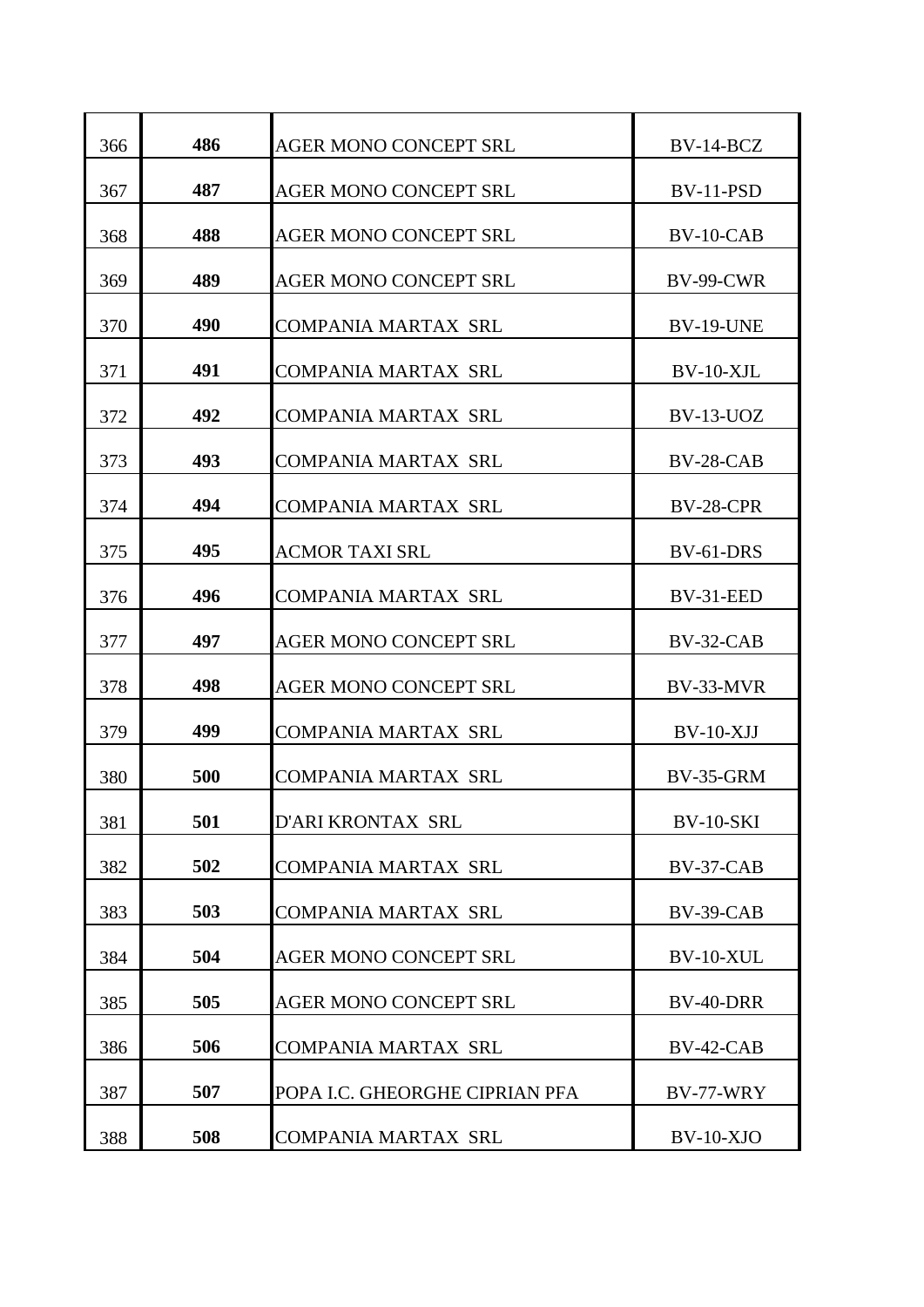| 389 | 509 | <b>ASTROI EMILIAN PFA</b>    | BV-03-AYD        |
|-----|-----|------------------------------|------------------|
| 390 | 510 | <b>COMPANIA MARTAX SRL</b>   | $BV-46-CAB$      |
| 391 | 511 | <b>AGER MONO CONCEPT SRL</b> | BV-47-CAB        |
| 392 | 512 | <b>ALTHEO TAXI SRL</b>       | $BV-16-LSC$      |
| 393 | 513 | <b>COMPANIA MARTAX SRL</b>   | BV-49-CAB        |
| 394 | 514 | <b>BYA SASA TAXI SRL</b>     | BV-17-MBH        |
| 395 | 515 | <b>AGER MONO CONCEPT SRL</b> | BV-51-CAB        |
| 396 | 516 | <b>MARTAX SRL</b>            | <b>BV-10-VUN</b> |
| 397 | 517 | <b>CHIRIAC I. ADRIAN PFA</b> | BV-17-MKV        |
| 398 | 518 | LORDVAL PANAMERA SRL         | <b>BV-47-GAN</b> |
| 399 | 519 | <b>AGER MONO CONCEPT SRL</b> | $BV-12-LHO$      |
| 400 | 520 | <b>MARTAX SRL</b>            | <b>BV-13-XIU</b> |
| 401 | 521 | <b>BFE TRADE SRL</b>         | $BV-25-DOB$      |
| 402 | 523 | <b>ANDRION SRL</b>           | BV-13-DWG        |
| 403 | 524 | TRIO SYMBOL SRL              | <b>BV-17-NIG</b> |
| 404 | 525 | <b>MARTAX SRL</b>            | BV-14-EGA        |
| 405 | 526 | <b>ANDRION SRL</b>           | BV-58-DAC        |
| 406 | 527 | <b>MARTAX SRL</b>            | $BV-12-LIJ$      |
| 407 | 528 | <b>ANDRION SRL</b>           | BV-07-DIM        |
| 408 | 529 | TRIO SYMBOL SRL              | BV-13-AMN        |
| 409 | 530 | <b>MARTAX SRL</b>            | BV-13-MVN        |
| 410 | 531 | <b>MANADA 04 SRL</b>         | BV-88-MNA        |
| 411 | 532 | <b>ANDRION SRL</b>           | BV-11-VPA        |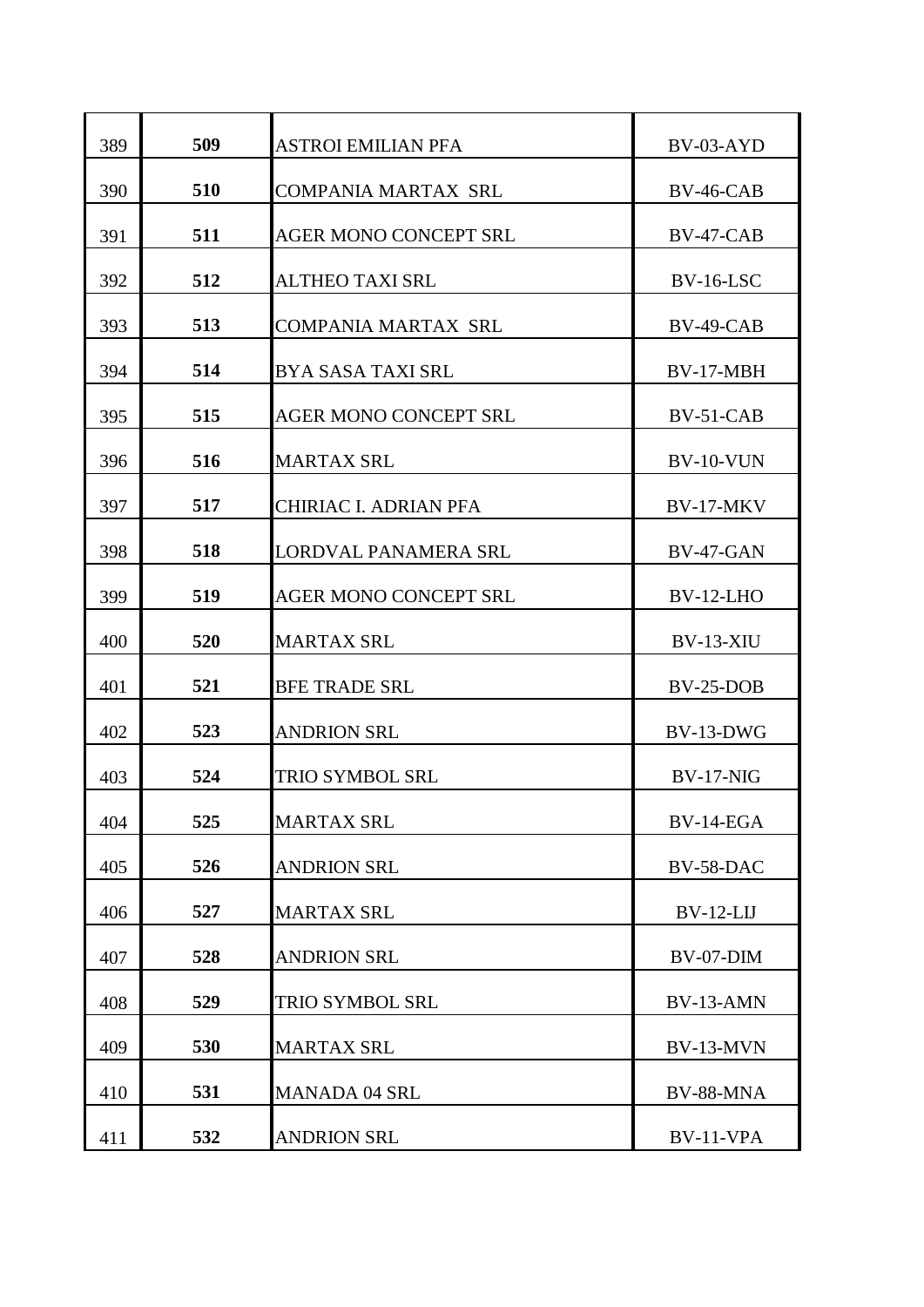| 412 | 533 | <b>MARTAX SRL</b>            | BV-13-AMJ        |
|-----|-----|------------------------------|------------------|
| 413 | 534 | <b>CULAICU SRL</b>           | BV-37-LKY        |
| 414 | 535 | <b>ANDRION SRL</b>           | BV-13-TAK        |
| 415 | 536 | <b>ANDRION SRL</b>           | BV-81-GBA        |
| 416 | 537 | <b>TRIO SYMBOL SRL</b>       | BV-13-ALV        |
| 417 | 538 | <b>DOR TO DOR TAXI SRL</b>   | <b>BV-16-FOR</b> |
| 418 | 539 | ANGHEL M. DANIEL PFA         | <b>BV-17-PYF</b> |
| 419 | 541 | <b>TRIO SYMBOL SRL</b>       | <b>BV-15-VVL</b> |
| 420 | 543 | <b>OLYSABY NC SRL</b>        | <b>BV-14-KKB</b> |
| 421 | 544 | <b>CRISCASY LIV SRL</b>      | $BV-15-TGC$      |
| 422 | 545 | SPRINTENUL SRL               | $BV-15-LJB$      |
| 423 | 546 | TRIO SYMBOL SRL              | <b>BV-19-JRI</b> |
| 424 | 547 | <b>SPRINTENUL SRL</b>        | <b>BV-16-TEE</b> |
| 425 | 548 | PELEGRINUS MAC SRL           | BV-17-LGV        |
| 426 | 549 | LORDVAL PANAMERA SRL         | <b>B-105-HOA</b> |
| 427 | 550 | <b>MARTAX SRL</b>            | $BV-12-LJB$      |
| 428 | 551 | VAIDOS MIHAIL GABRIEL PFA    | <b>BV-22-VGM</b> |
| 429 | 552 | TRIO SYMBOL SRL              | $BV-52-CAB$      |
| 430 | 553 | LORDVAL PANAMERA SRL         | <b>B-100-HOA</b> |
| 431 | 554 | <b>AGER MONO CONCEPT SRL</b> | <b>BV-14-HCU</b> |
| 432 | 555 | TRIO SYMBOL SRL              | BV-13-AMD        |
| 433 | 556 | <b>MARTAX SRL</b>            | BV-13-TTM        |
| 434 | 557 | TRIO SYMBOL SRL              | <b>BV-55-REE</b> |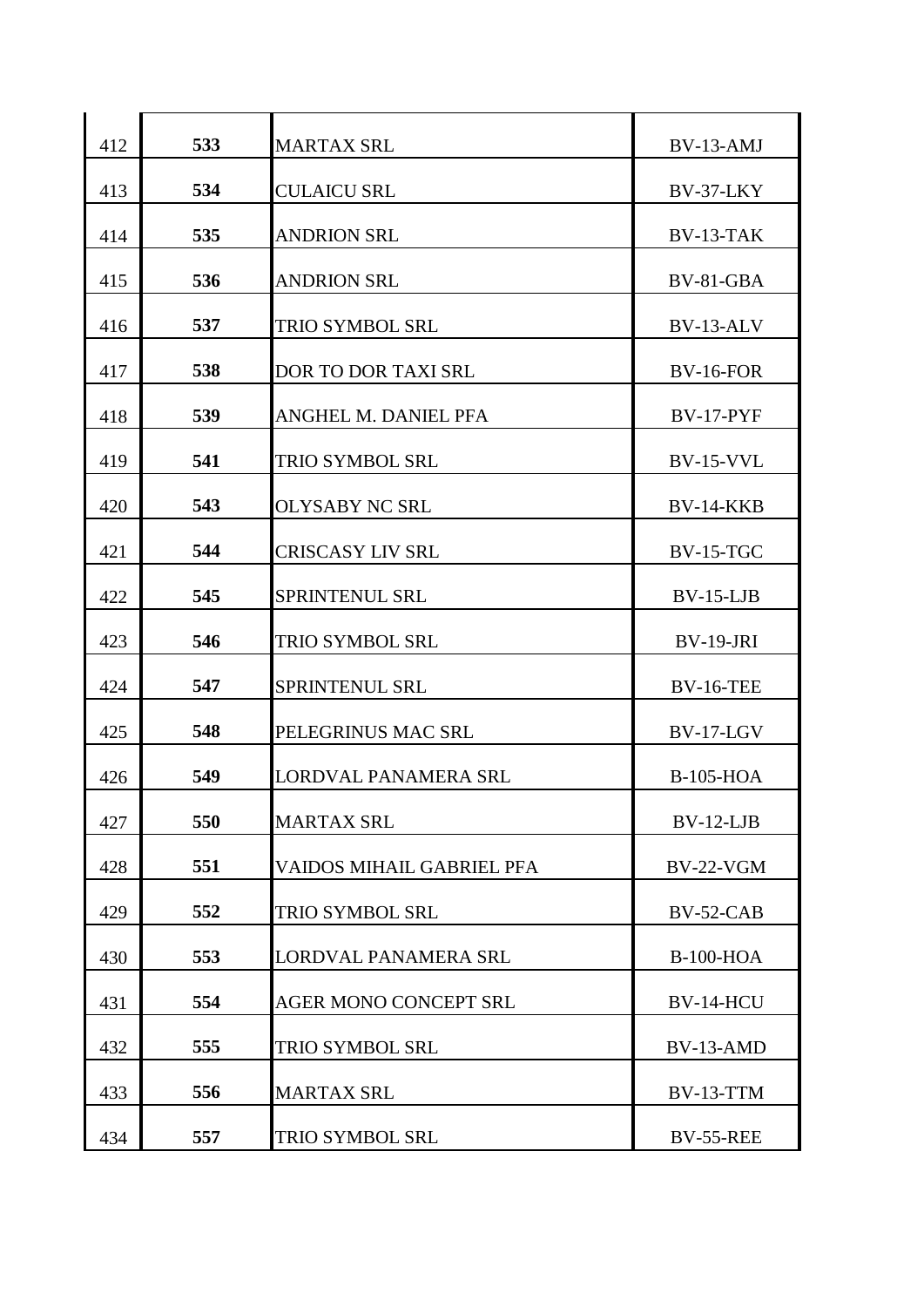| 435 | 558 | <b>TRIO SYMBOL SRL</b>        | BV-12-BMI        |
|-----|-----|-------------------------------|------------------|
| 436 | 559 | <b>TRIO SYMBOL SRL</b>        | BV-13-ALR        |
| 437 | 560 | <b>TODFAX COMEX SRL</b>       | <b>BV-16-GLI</b> |
| 438 | 561 | <b>TRIO SYMBOL SRL</b>        | <b>BV-15-NCI</b> |
| 439 | 562 | <b>TODFAX COMEX SRL</b>       | <b>BV-16-KLN</b> |
| 440 | 563 | <b>FIZ IMPEX SRL</b>          | $BV-01-FIZ$      |
| 441 | 564 | ORTENZIA LUX SRL              | <b>BV-93-VYO</b> |
| 442 | 565 | <b>MARTAX SRL</b>             | BV-14-EGD        |
| 443 | 566 | <b>AHA 4LIFE SRL</b>          | BV-17-HAL        |
| 444 | 567 | <b>MARTAX SRL</b>             | BV-10-NCG        |
| 445 | 568 | <b>MARTAX SRL</b>             | <b>BV-12-KFG</b> |
| 446 | 569 | TRIO SYMBOL SRL               | BV-13-DSD        |
| 447 | 570 | <b>MARTAX SRL</b>             | BV-13-TYB        |
| 448 | 571 | TIROMAD T.R.C. TAXI SRL       | BV-15-NCM        |
| 449 | 572 | <b>AGER MONO CONCEPT SRL</b>  | $BV-12-LIF$      |
| 450 | 573 | <b>MARTAX SRL</b>             | <b>BV-10-WLV</b> |
| 451 | 574 | <b>TRIO SYMBOL SRL</b>        | BV-13-UAL        |
| 452 | 575 | <b>MARTAX SRL</b>             | BV-10-WLY        |
| 453 | 576 | <b>MARTAX SRL</b>             | BV-10-HBD        |
| 454 | 577 | <b>MARTAX SRL</b>             | BV-13-AMH        |
| 455 | 578 | FEJER S. LASZLO PFA           | <b>BV-17-PVH</b> |
| 456 | 579 | D.I.T. SCRIMĂ SRL             | BV-70-DIT        |
| 457 | 580 | ANDREESCU CLAUDIU CIPRIAN PFA | BV-32-RYN        |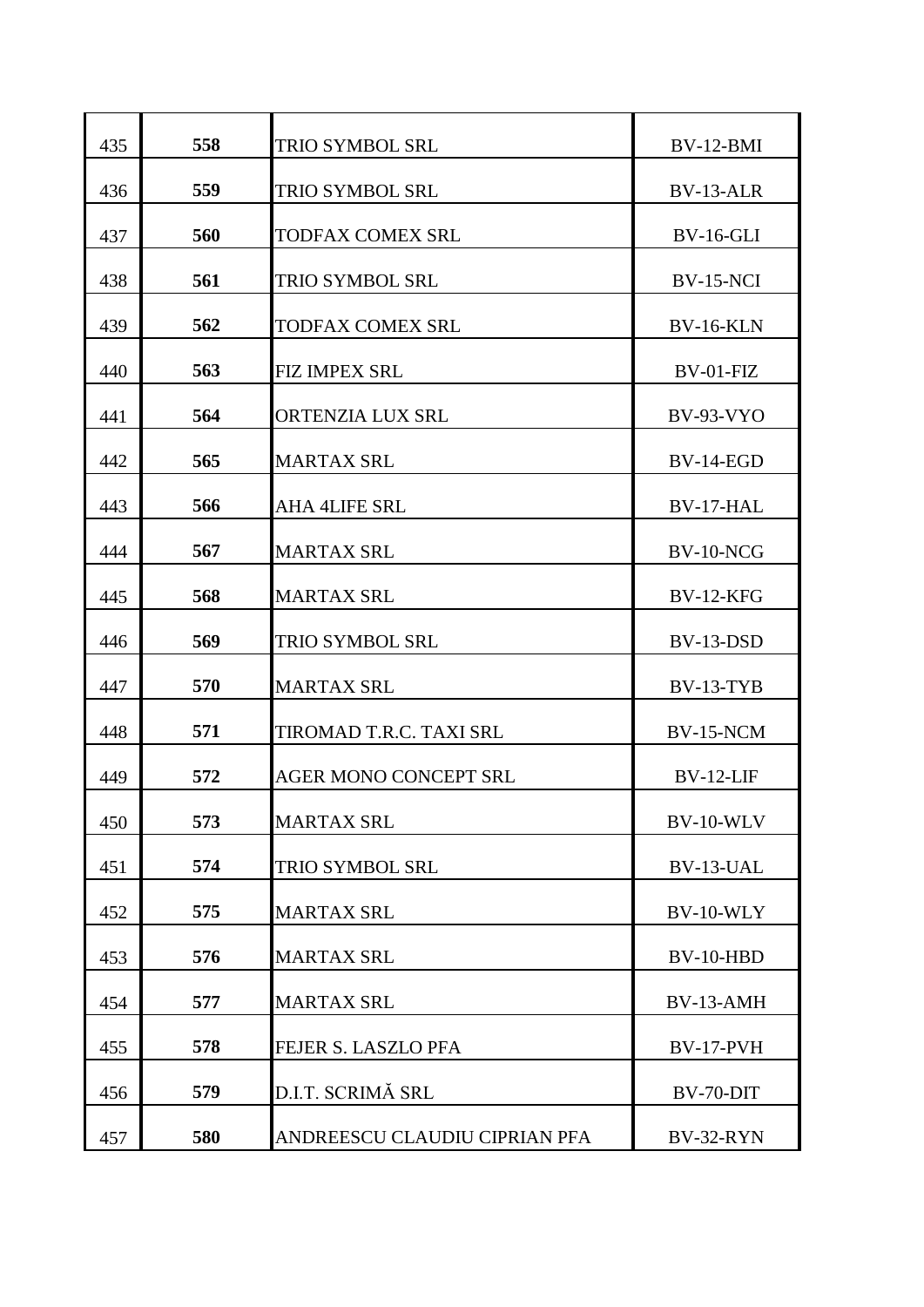| 458 | 581 | <b>MARTAX SRL</b>              | BV-13-AML        |
|-----|-----|--------------------------------|------------------|
| 459 | 582 | <b>BMA YOLO FAMILY SRL</b>     | BV-18-HAL        |
| 460 | 583 | <b>HAGE DORIANOSS SRL</b>      | BV-19-HAL        |
| 461 | 584 | <b>TRIO SYMBOL SRL</b>         | BV-13-DSE        |
| 462 | 585 | <b>TRIO SYMBOL SRL</b>         | BV-10-HBE        |
| 463 | 586 | <b>LEMIRA KRON TRANS SRL</b>   | $BV-08-TAF$      |
| 464 | 587 | <b>ANCOREX CONF SRL</b>        | $BV-15-VBY$      |
| 465 | 588 | <b>SIEM TAXI SRL</b>           | <b>BV-97-SLV</b> |
| 466 | 589 | TRIO SYMBOL SRL                | BV-13-DSH        |
| 467 | 590 | VIMANA TAX SRL                 | $BV-60-MIO$      |
| 468 | 591 | NICOTAX SRL                    | <b>BV-79-FIL</b> |
| 469 | 592 | <b>CRISTEA SRL</b>             | BV-41-CPV        |
| 470 | 593 | <b>CRISTEA SRL</b>             | BV-42-CPV        |
| 471 | 594 | <b>HELLS TRADE SRL</b>         | <b>BV-46-CPV</b> |
| 472 | 596 | TIGLAR IOAN ILIE PFA           | BV-60-MCI        |
| 473 | 597 | <b>BADIA TAXI SRL</b>          | BV-09-AJK        |
| 474 | 598 | <b>UDROIU ALEXANDRU PFA</b>    | BV-04-DKR        |
| 475 | 599 | T.P.N. TAX SRL                 | <b>BV-09-HFT</b> |
| 476 | 600 | CALISTRU LAURENTIU PFA         | BV-20-LAU        |
| 477 | 601 | NITAN GHEORGHE PFA             | <b>BV-09-SYV</b> |
| 478 | 602 | <b>SCHIOPU PAUL MARIAN PFA</b> | <b>BV-14-SCH</b> |
| 479 | 604 | <b>FEKETE ARPAD PFA</b>        | <b>BV-93-FEK</b> |
| 480 | 606 | <b>JUKE TAXI SRL</b>           | BV-34-TAM        |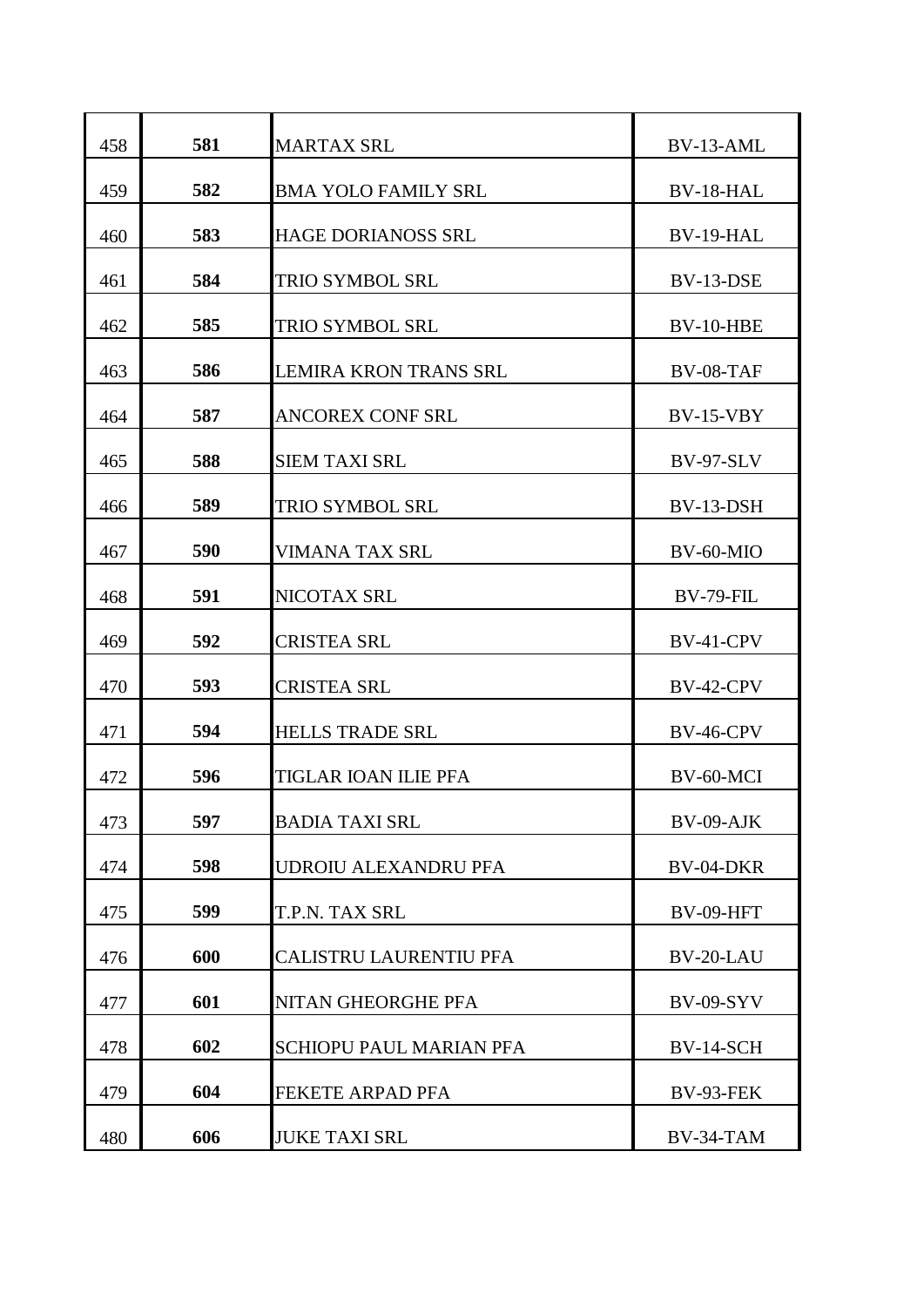| 481 | 608 | <b>CRELODIF SRL</b>                                 | $BV-53-AIF$      |
|-----|-----|-----------------------------------------------------|------------------|
| 482 | 610 | VALMAR KRONTAXI SRL                                 | BV-29-TAU        |
| 483 | 614 | <b>MARTAC ION PFA</b>                               | BV-67-EMV        |
| 484 | 617 | <b>RAVASZ RO SRL</b>                                | <b>BV-11-RIR</b> |
| 485 | 618 | <b>ALEMAR RAPID SRL</b>                             | <b>BV-85-RSR</b> |
| 486 | 619 | POPA LAURENTIU CLAUDIU PFA                          | BV-08-UCB        |
| 487 | 620 | <b>TRANSRAMONA CIPRI SRL</b>                        | BV-14-MLC        |
| 488 | 623 | <b>TAGEX SRL</b>                                    | $BV-77-TGX$      |
| 489 | 624 | ZAMPO TAXI SRL                                      | BV-03-VSH        |
| 490 | 625 | M.G. ADY TAX SRL                                    | BV-19-GAS        |
| 491 | 627 | Capatina Dragos Lucian - Intreprindere<br>Familiala | BV-08-KWX        |
| 492 | 628 | <b>CABIA BOS TRANS SRL</b>                          | <b>BV-19-BOS</b> |
| 493 | 629 | <b>LRD SPRINT SRL</b>                               | <b>BV-08-YYU</b> |
| 494 | 630 | <b>GHIGHI TRANSCOM SRL</b>                          | <b>BV-22-GAR</b> |
| 495 | 632 | <b>EU TE PLIMB SRL</b>                              | <b>BV-72-KOP</b> |
| 496 | 633 | <b>IRIMIA COSTACHE PFA</b>                          | <b>BV-89-CRY</b> |
| 497 | 634 | <b>SERBAN CONSTANTIN PFA</b>                        | BV-23-CRM        |
| 498 | 636 | ROXI FLOR TRANS TAXI SRL                            | <b>BV-47-GIL</b> |
| 499 | 637 | <b>TODOR LUCIAN PFA</b>                             | BV-08-GZI        |
| 500 | 639 | <b>GEONEST TAXI SRL</b>                             | <b>BV-81-GEC</b> |
| 501 | 640 | <b>GHERMAN CORNEL PFA</b>                           | BV-56-PDL        |
| 502 | 643 | <b>TRANS DRONIC SRL</b>                             | BV-07-XPE        |
| 503 | 644 | MIKYSIL KRONTAX SRL                                 | $B-89-BJZ$       |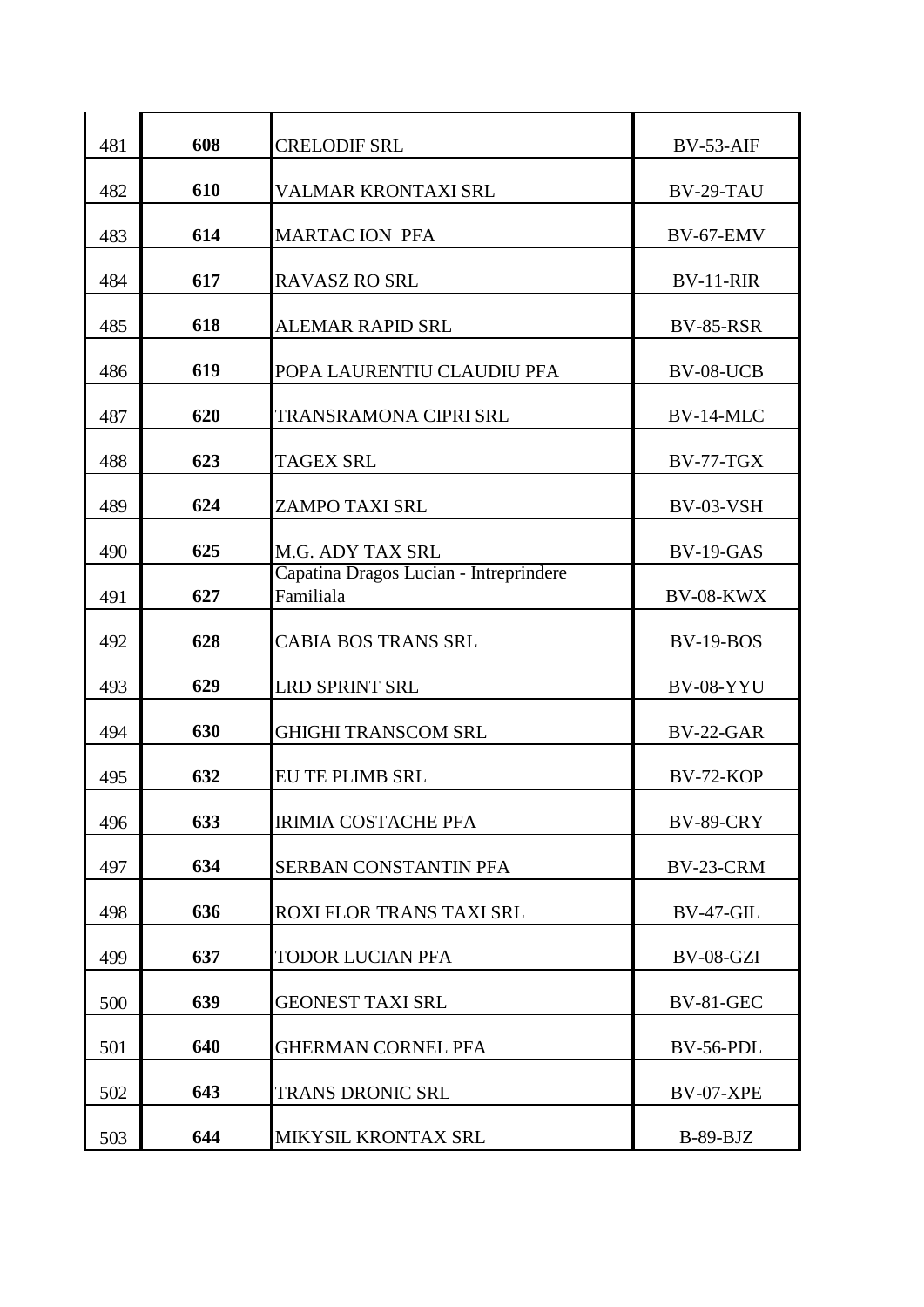| 504 | 645 | RACEALA MARIN PFA         | $BV-31-YBX$      |
|-----|-----|---------------------------|------------------|
| 505 | 648 | <b>RADU DONICA PFA</b>    | <b>BV-96-TEM</b> |
| 506 | 649 | <b>UND TAXI SRL</b>       | BV-41-MRK        |
| 507 | 650 | <b>MARIN NICOLAE PFA</b>  | $BV-12-HJV$      |
| 508 | 651 | HADHAZY LUDOVIC CSABA PFA | BV-07-YFA        |
| 509 | 652 | TUDOR DORIN PFA           | BV-78-VAL        |
| 510 | 656 | <b>CENTURY IUSTI SRL</b>  | BV-08-JYB        |
| 511 | 657 | <b>VLADICON CAR SRL</b>   | $BV-13-HYC$      |
| 512 | 658 | NITOI LUCIAN PFA          | <b>BV-92-VLA</b> |
| 513 | 659 | <b>ALEDY AUTO SRL</b>     | $BV-09-GBM$      |
| 514 | 660 | TAXI MULTIMARCA SRL       | BV-07-MWM        |
| 515 | 661 | <b>BOGDALI LINE SRL</b>   | <b>BV-70-SOL</b> |
| 516 | 662 | <b>BOIU ION PFA</b>       | BV-09-PUF        |
| 517 | 663 | ORIGINAL TUR AS SRL       | BV-21-TEO        |
| 518 | 666 | ZICOMAN TAXI SRL          | $BV-18-CID$      |
| 519 | 667 | <b>VOSARB CITY SRL</b>    | BV-23-SCU        |
| 520 | 668 | <b>CATMIRA TAX SRL</b>    | BV-20-COH        |
| 521 | 669 | RAI KRONTAX SRL           | BV-04-MAN        |
| 522 | 672 | <b>VALMIR MIRVAL SRL</b>  | BV-01-VSG        |
| 523 | 673 | <b>JANO VILMOS PFA</b>    | $BV-19-JVC$      |
| 524 | 674 | <b>GOIO BEST TAXI SRL</b> | <b>BV-16-NKO</b> |
| 525 | 675 | MURESAN ADRIAN FLORIN PFA | <b>BV-85-ADY</b> |
| 526 | 677 | <b>MOCAN FLORINEL PFA</b> | BV-17-JPC        |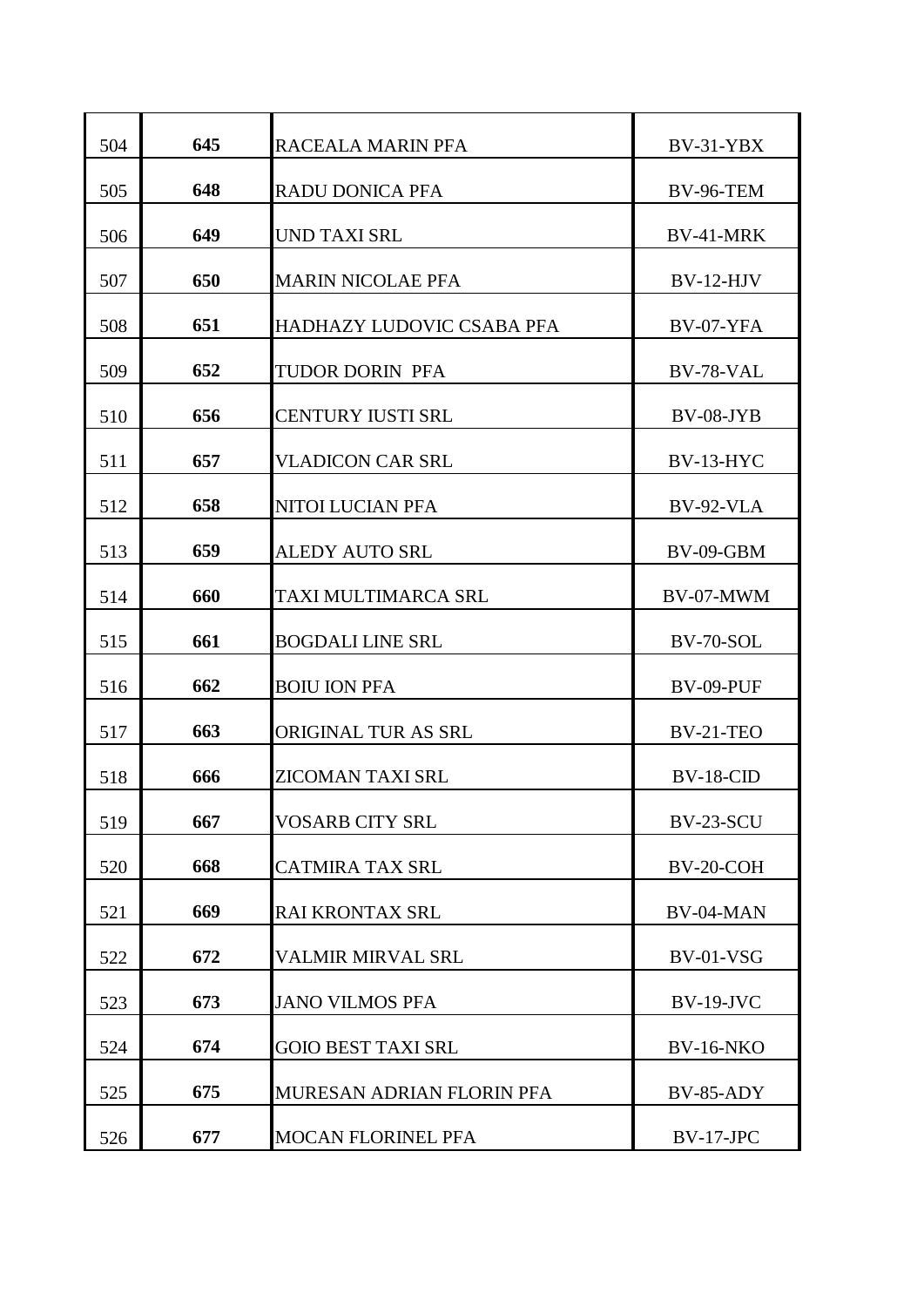| 527 | 678 | <b>GHERMAN MARIUS FLORIN PFA</b> | BV-01-AUH        |
|-----|-----|----------------------------------|------------------|
| 528 | 679 | <b>MOISE ELENA PFA</b>           | BV-24-CEM        |
| 529 | 680 | <b>CHIRIAC TAXI SRL</b>          | BV-03-ANS        |
| 530 | 682 | PRUNOIU DORINA PFA               | $BV-69-PDV$      |
| 531 | 683 | <b>BULEU PETRU PFA</b>           | <b>BV-09-SGX</b> |
| 532 | 685 | <b>BUDAU FRANCISC PFA</b>        | BV-08-MOU        |
| 533 | 686 | <b>SYMOPTIMISM SRL</b>           | <b>BV-97-SYM</b> |
| 534 | 687 | PACURARIU ADRIAN DAVID PFA       | BV-08-HMN        |
| 535 | 688 | NPP KRONTAX SRL                  | <b>BV-09-NPP</b> |
| 536 | 689 | PETER GABRIEL PFA                | BV-59-PET        |
| 537 | 691 | PUNCTUAL MERCOTAXI SRL           | BV-08-PKL        |
| 538 | 692 | <b>ALEXE-CFY TAXI SRL</b>        | <b>BV-08-CYF</b> |
| 539 | 694 | <b>ULEA CAM SRL</b>              | BV-79-PUK        |
| 540 | 696 | <b>ARTENIE TAXI SRL</b>          | <b>B-448-FCM</b> |
| 541 | 698 | <b>MALES DUMITRU PFA</b>         | BV-61-MAL        |
| 542 | 699 |                                  | <b>BV-12-VLF</b> |
|     |     | <b>SEXTIL SRL</b>                |                  |
| 543 | 700 | TIU MARIUS MARIAN PFA            | BV-81-WUW        |
| 544 | 701 | MOCIAN VASILE SEBASTIAN PFA      | <b>BV-08-KSK</b> |
| 545 | 702 | POPA TOADER PFA                  | BV-80-POP        |
| 546 | 704 | <b>CUCU SEBASTIAN PFA</b>        | BV-84-CUC        |
| 547 | 705 | <b>CURCUBATA BOGDAN PFA</b>      | BV-01-WUW        |
| 548 | 706 | <b>VERNICEANU VIOREL PFA</b>     | BV-08-NGH        |
| 549 | 709 | TAXI TXT 99 SRL                  | <b>BV-99-TXT</b> |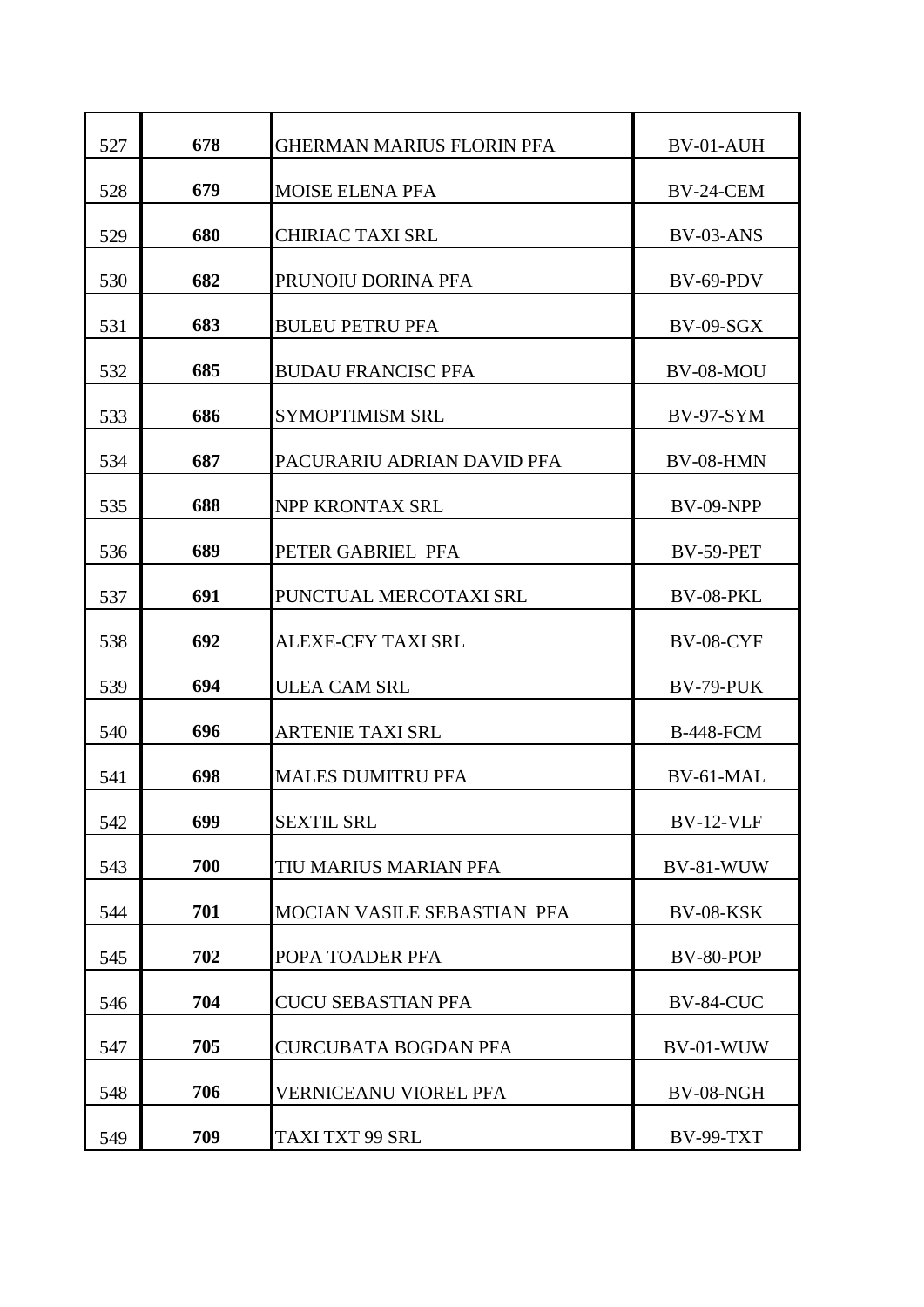| 550 | 711 | PRODAN SIMION PFA            | <b>BV-18-PSM</b> |
|-----|-----|------------------------------|------------------|
| 551 | 712 | <b>COCOS VALENTIN PFA</b>    | <b>BV-17-JSK</b> |
| 552 | 713 | DALCEM KRONTRANS SRL         | BV-31-RAU        |
| 553 | 715 | <b>ISTRATE ROMEO TEC PFA</b> | BV-09-JGT        |
| 554 | 716 | <b>VLAD IOAN PFA</b>         | BV-63-VLA        |
| 555 | 718 | <b>GIULIA TAXI SRL</b>       | <b>BV-06-EPP</b> |
| 556 | 719 | <b>TRANSDIAN TAXI SRL</b>    | BV-37-DIA        |
| 557 | 721 | MICRODOM IMPACT FAST SRL     | <b>BV-85-ENE</b> |
| 558 | 722 | <b>D&amp;M DRIVER SRL</b>    | <b>B-715-DMD</b> |
| 559 | 726 | MITU CONSTANTIN CORNEL PFA   | <b>BV-08-FKR</b> |
| 560 | 728 | <b>OBREJA NECULAI PFA</b>    | BV-75-MON        |
| 561 | 729 | <b>CRAP EUGEN PFA</b>        | <b>BV-07-BXR</b> |
| 562 | 730 | RS TEAM TAXI SRL             | $BV-15-ATJ$      |
| 563 | 731 | NICOMERS SRL                 | BV-27-NYK        |
| 564 | 732 | RALUCA B. ELEGANT SRL        | BV-12-EUP        |
| 565 | 733 | <b>AMABIL CAR TAXI SRL</b>   | BV-62-SMN        |
| 566 | 734 | <b>AMABIL CAR TAXI SRL</b>   | <b>BV-68-KXC</b> |
| 567 | 735 | <b>CIURITRANS SRL</b>        | $B-102-MJV$      |
| 568 | 736 | <b>AMABIL CAR TAXI SRL</b>   | BV-26-KLA        |
| 569 | 737 | <b>DAVALESSCAR SRL</b>       | BV-34-CAM        |
| 570 | 738 | <b>MARMUSIC TAX SRL</b>      | BV-26-MAR        |
| 571 | 739 | <b>LOREDI BAY SRL</b>        | <b>BV-55-KFO</b> |
| 572 | 740 | <b>MITU VAS TRANS SRL</b>    | <b>BV-74-HCE</b> |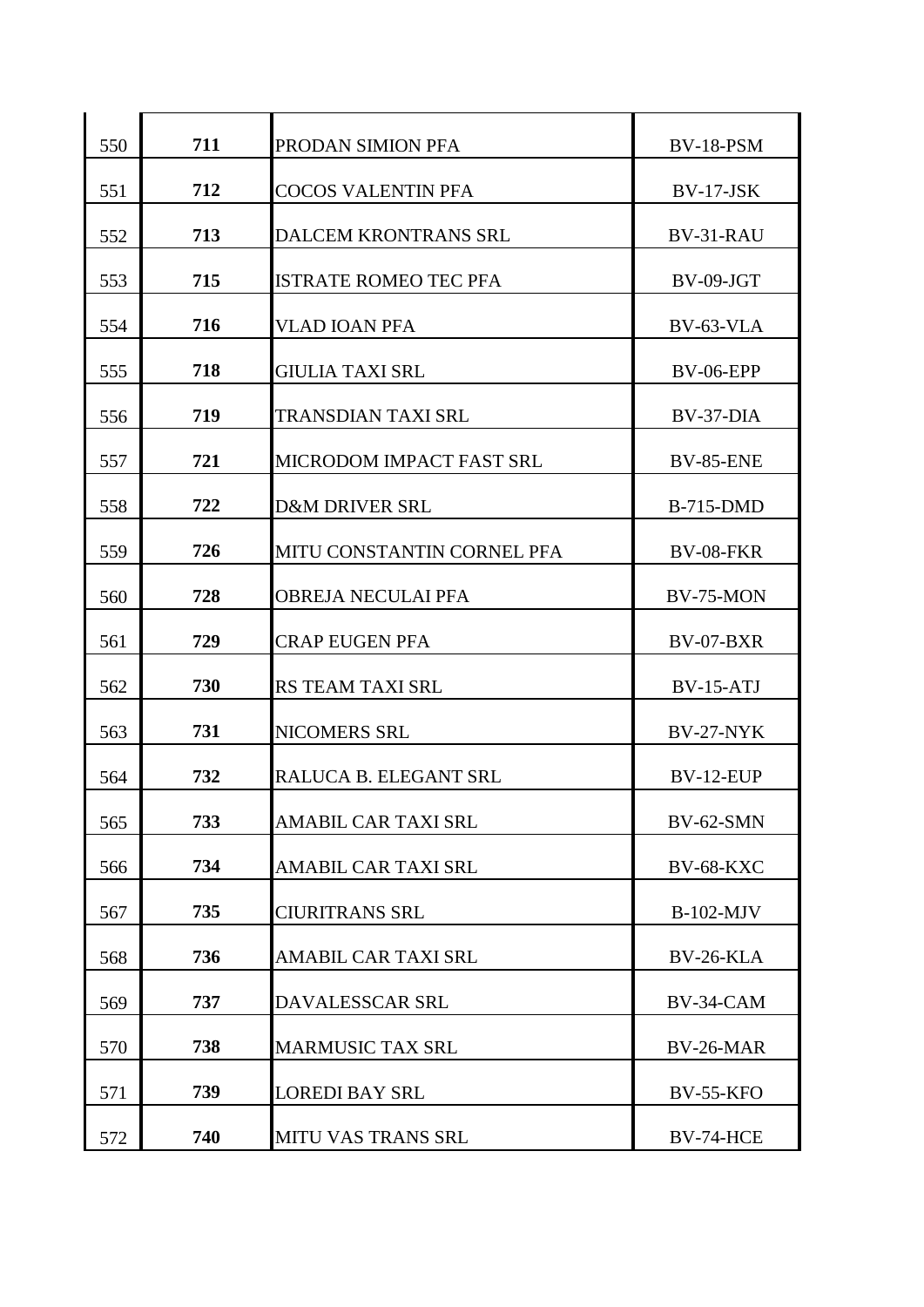| 573 | 741 | <b>SZORADI TAXI SRL</b>     | BV-82-EUG        |
|-----|-----|-----------------------------|------------------|
| 574 | 742 | <b>VIRAGE SRL</b>           | <b>BV-10-TVV</b> |
| 575 | 743 | <b>VIRAGE SRL</b>           | <b>BV-82-PEZ</b> |
| 576 | 744 | <b>VIRAGE SRL</b>           | BV-10-VRR        |
| 577 | 745 | <b>M.B.M. COMTRANS SRL</b>  | BV-08-ZCK        |
| 578 | 746 | <b>FIRE HORSE SRL</b>       | <b>BV-15-ECE</b> |
| 579 | 747 | <b>NAXCAR SPEDITION SRL</b> | <b>BV-17-NYV</b> |
| 580 | 748 | <b>NAXCAR SPEDITION SRL</b> | $BV-08-JPA$      |
| 581 | 749 | W.R.O. TOOLS SRL            | <b>BV-15-TZT</b> |
| 582 | 750 | <b>NAXCAR SPEDITION SRL</b> | <b>BV-17-NYW</b> |
| 583 | 751 | <b>BFE TRADE SRL</b>        | BV-11-BFE        |
| 584 | 752 | <b>BFE TRADE SRL</b>        | <b>BV-12-BFE</b> |
| 585 | 753 | <b>BFE SPORT ARENA SRL</b>  | <b>BV-18-BFE</b> |
| 586 | 754 | <b>BFE SPORT ARENA SRL</b>  | <b>BV-14-BFE</b> |
| 587 | 757 | <b>CROSING LINE SRL</b>     | $BV-28-SIN$      |
| 588 | 758 | <b>STELTAX SRL</b>          | <b>BV-25-STL</b> |
| 589 | 759 | <b>CALIMERO NICU SRL</b>    | BV-36-MER        |
| 590 | 760 | <b>COMPANIA C.C. SRL</b>    | <b>BV-28-CCC</b> |
| 591 | 761 | <b>SARA SANTORINI SRL</b>   | BV-20-BWR        |
| 592 | 762 | KSY&LARY TAXI SRL           | <b>BV-76-KSY</b> |
| 593 | 763 | <b>HABARA CORNEL PFA</b>    | <b>BV-68-STL</b> |
| 594 | 764 | <b>STELTAX SRL</b>          | <b>BV-88-STL</b> |
| 595 | 765 | AC SAVU TRANS SRL           | BV-73-JMJ        |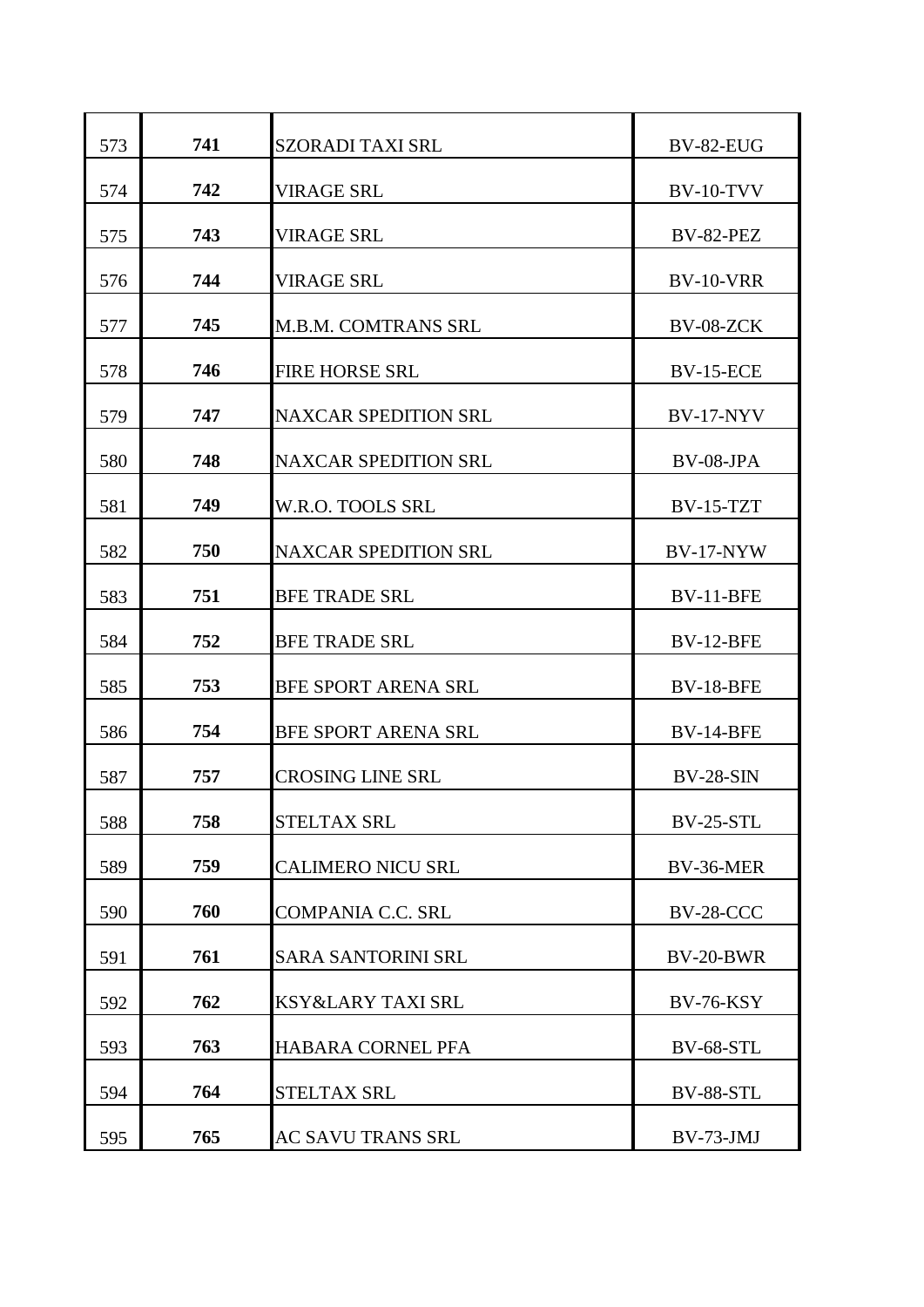| 596 | 766 | <b>MARILU CONFORT SRL</b>       | BV-71-BAN        |
|-----|-----|---------------------------------|------------------|
| 597 | 767 | LUMADRIN M.L.R. SRL             | $BV-31-TIN$      |
| 598 | 768 | LUMADRIN M.L.R. SRL             | BV-70-DUN        |
| 599 | 769 | <b>MARILU CONFORT SRL</b>       | BV-09-RJK        |
| 600 | 770 | LUMADRIN M.L.R. SRL             | BV-14-UME        |
| 601 | 771 | CONFORT ACCELERATE SRL-D        | $BV-23-TIN$      |
| 602 | 772 | <b>CONFORT ACCELERATE SRL-D</b> | <b>BV-93-TIN</b> |
| 603 | 773 | <b>MARILU CONFORT SRL</b>       | <b>BV-10-GRD</b> |
| 604 | 774 | <b>FLORESCU N.DAN PFA</b>       | BV-01-COK        |
| 605 | 775 | CONFORT ACCELERATE SRL-D        | <b>BV-83-TIN</b> |
| 606 | 776 | <b>GIM TAXI SRL</b>             | BV-07-FVP        |
| 607 | 777 | <b>GIM TAXI SRL</b>             | <b>BV-06-UOS</b> |
| 608 | 778 | <b>GIM TAXI SRL</b>             | <b>BV-08-XWP</b> |
| 609 | 779 | <b>RIELCOM SRL</b>              | BV-07-JYU        |
| 610 | 780 | <b>RIELCOM SRL</b>              | $BV-05-JIK$      |
| 611 | 781 | <b>RIELCOM SRL</b>              | BV-07-AIW        |
| 612 | 784 | <b>ZODIM COM SRL</b>            | BV-02-DDR        |
| 613 | 785 | <b>FORDEM SRL</b>               | $BV-17-TAF$      |
| 614 | 788 | <b>FORDEM SRL</b>               | <b>B-86-CSW</b>  |
| 615 | 791 | <b>RABOMIRO TRANS SRL</b>       | BV-12-TAF        |
| 616 | 792 | <b>LEMIRA KRON TRANS SRL</b>    | BV-10-TAF        |
| 617 | 793 | <b>HÎRLĂU EUGEN PFA</b>         | <b>BV-09-FLL</b> |
| 618 | 794 | UNICUL CAPITAN SRL              | BV-09-AJP        |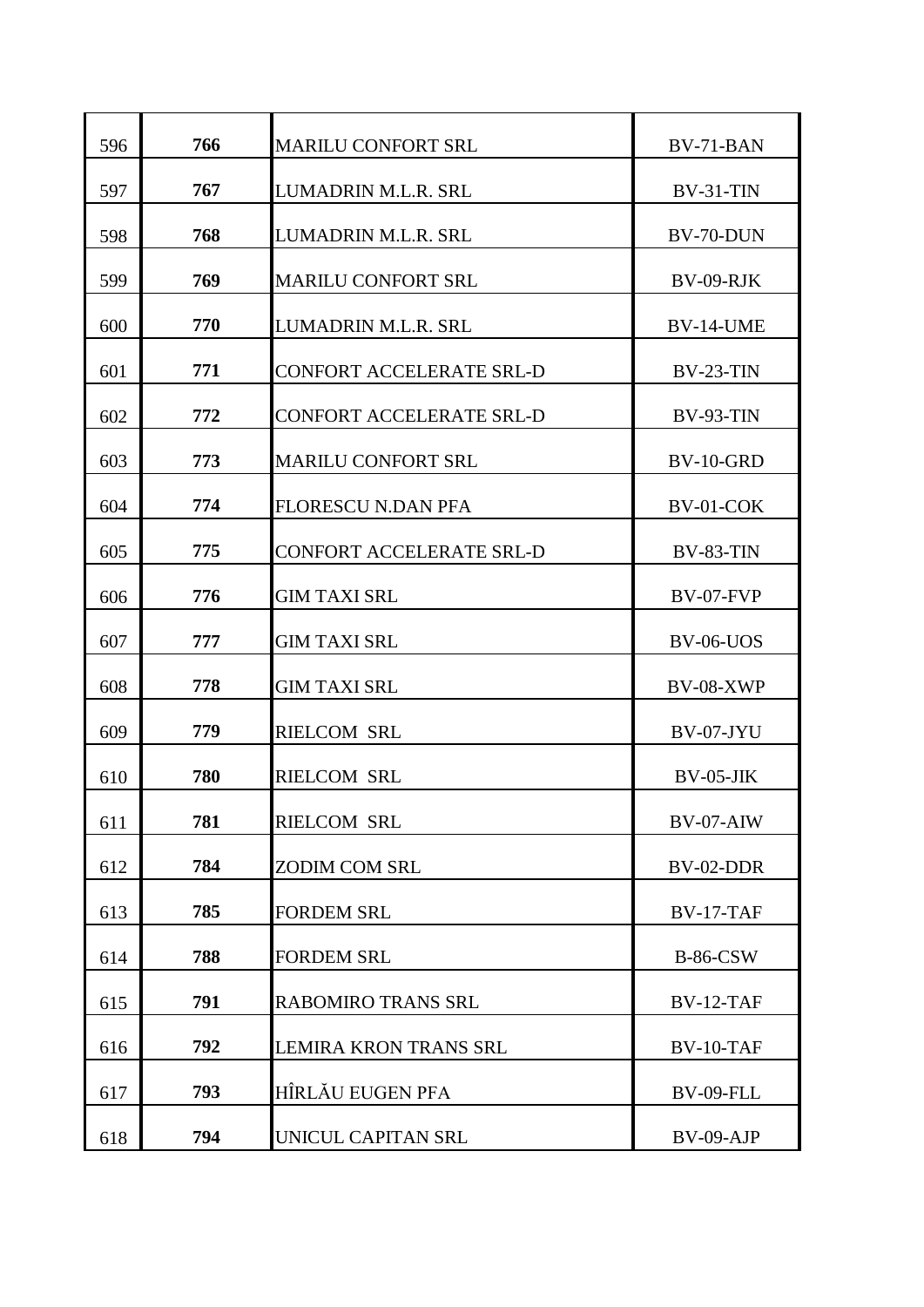| 619 | 795 | DĂNILĂ VLADIMIR-CRISTIAN PFA | $BV-09-AJO$      |
|-----|-----|------------------------------|------------------|
| 620 | 796 | <b>MY TAX SRL</b>            | BV-13-CIU        |
| 621 | 797 | STROE NICOLAE-FILIP PFA      | <b>BV-09-FLJ</b> |
| 622 | 798 | DRĂGUȚ PETRE-VALERIU PFA     | $BV-10-JEX$      |
| 623 | 799 | <b>MARBIS SRL</b>            | $BV-12-JEX$      |
| 624 | 800 | <b>ELSIND SRL</b>            | <b>B-500-PVS</b> |
| 625 | 801 | <b>ELSIND SRL</b>            | BV-04-PUS        |
| 626 | 802 | <b>SMART DESIGN SRL</b>      | <b>BV-09-NIO</b> |
| 627 | 804 | <b>LEMIRA KRON TRANS SRL</b> | $BV-14-TAF$      |
| 628 | 805 | <b>NOVASO SRL</b>            | <b>BV-95-NVS</b> |
| 629 | 806 | <b>NOVASO SRL</b>            | <b>BV-08-HVF</b> |
| 630 | 807 | <b>SPRINTENUL SRL</b>        | <b>BV-10-KEZ</b> |
| 631 | 808 | <b>SPRINTENUL SRL</b>        | $BV-15-DJW$      |
| 632 | 809 | SPRINTENUL SRL               | BV-10-JWR        |
| 633 | 810 | <b>SPRINTENUL SRL</b>        | BV-10-PNG        |
| 634 | 811 | SPRINTENUL SRL               | BV-04-PNG        |
| 635 | 812 | SPRINTENUL SRL               | <b>BV-15-HGU</b> |
| 636 | 813 | SPRINTENUL SRL               | BV-10-KDS        |
| 637 | 814 | SPRINTENUL SRL               | <b>BV-10-SWD</b> |
| 638 | 815 | <b>RABOMIRO TRANS SRL</b>    | $BV-11-TAF$      |
| 639 | 816 | SPRINTENUL SRL               | $BV-15-JCX$      |
| 640 | 836 | <b>TODFAX COMEX SRL</b>      | $BV-15-JKP$      |
| 641 | 837 | TODFAX COMEX SRL             | BV-08-AJF        |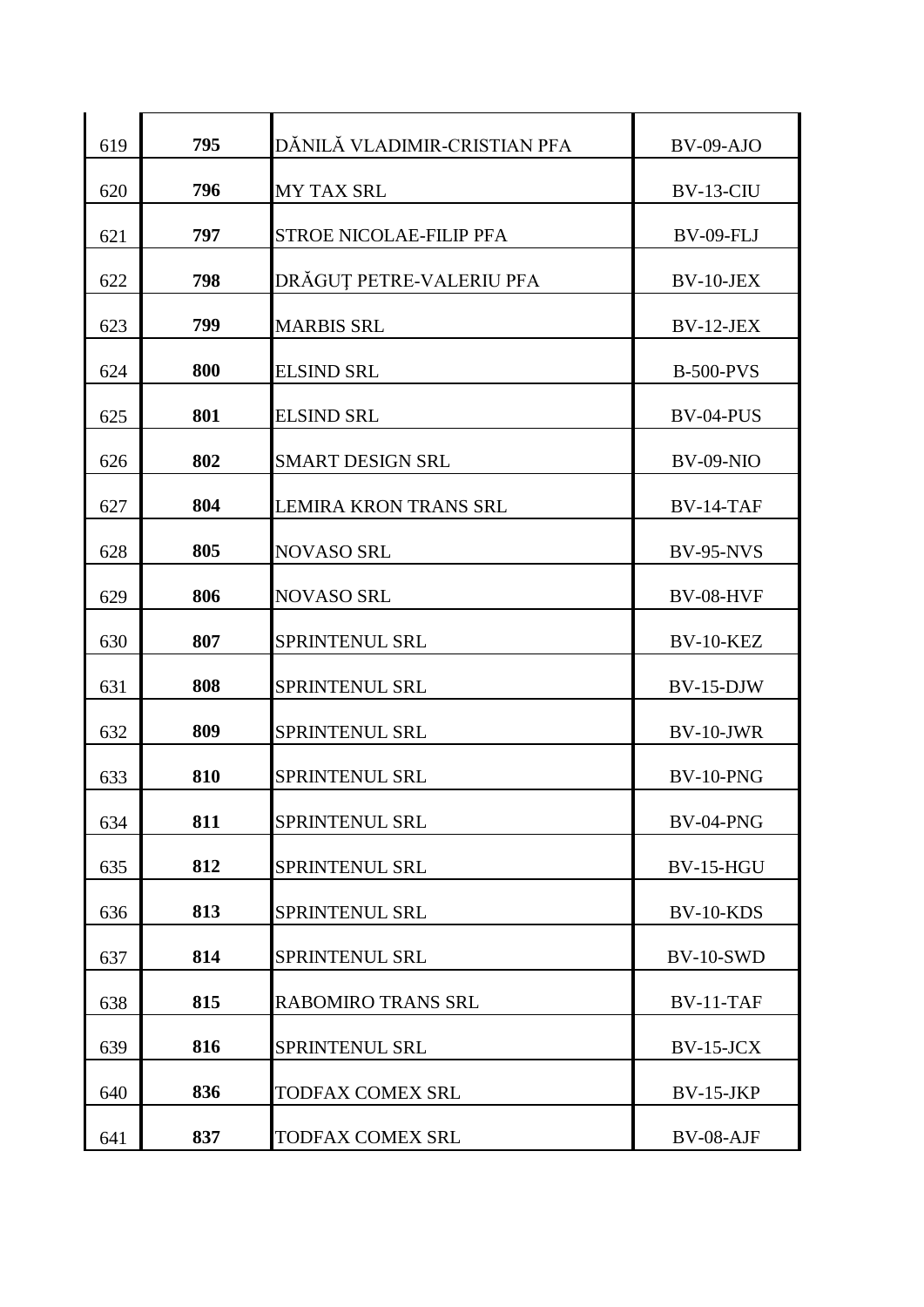| 642 | 838 | <b>TODFAX COMEX SRL</b>     | <b>BV-15-HKE</b> |
|-----|-----|-----------------------------|------------------|
| 643 | 839 | <b>TODFAX COMEX SRL</b>     | $BV-13-FWT$      |
| 644 | 840 | <b>TODFAX COMEX SRL</b>     | BV-17-LTS        |
| 645 | 841 | <b>TODFAX COMEX SRL</b>     | <b>BV-08-BRW</b> |
| 646 | 842 | <b>TODFAX COMEX SRL</b>     | BV-17-LTN        |
| 647 | 843 | <b>TODFAX COMEX SRL</b>     | <b>BV-16-HXX</b> |
| 648 | 844 | <b>TODFAX COMEX SRL</b>     | <b>BV-15-WHW</b> |
| 649 | 845 | <b>TODFAX COMEX SRL</b>     | BV-17-MFU        |
| 650 | 846 | <b>TODFAX COMEX SRL</b>     | <b>BV-16-HXV</b> |
| 651 | 847 | <b>TODFAX COMEX SRL</b>     | $BV-13-KGG$      |
| 652 | 848 | <b>TODFAX COMEX SRL</b>     | BV-08-EGC        |
| 653 | 849 | <b>TODFAX COMEX SRL</b>     | BV-08-EGD        |
| 654 | 850 | <b>TODFAX COMEX SRL</b>     | BV-08-EGE        |
| 655 | 851 | <b>TODFAX COMEX SRL</b>     | <b>BV-15-FGT</b> |
| 656 | 852 | <b>TODFAX COMEX SRL</b>     | BV-08-EHY        |
| 657 | 853 | <b>COST CONFORT TAX SRL</b> | $BV-13-JGP$      |
| 658 | 854 | <b>TODFAX COMEX SRL</b>     | $BV-15-YZM$      |
| 659 | 855 | TODFAX COMEX SRL            | <b>BV-16-VPY</b> |
| 660 | 856 | <b>TODFAX COMEX SRL</b>     | BV-17-LTO        |
| 661 | 857 | TODFAX COMEX SRL            | $BV-16-GDS$      |
| 662 | 858 | TODFAX COMEX SRL            | <b>BV-16-PLJ</b> |
| 663 | 859 | <b>TODFAX COMEX SRL</b>     | <b>BV-17-MFT</b> |
| 664 | 860 | <b>TODFAX COMEX SRL</b>     | BV-20-MGM        |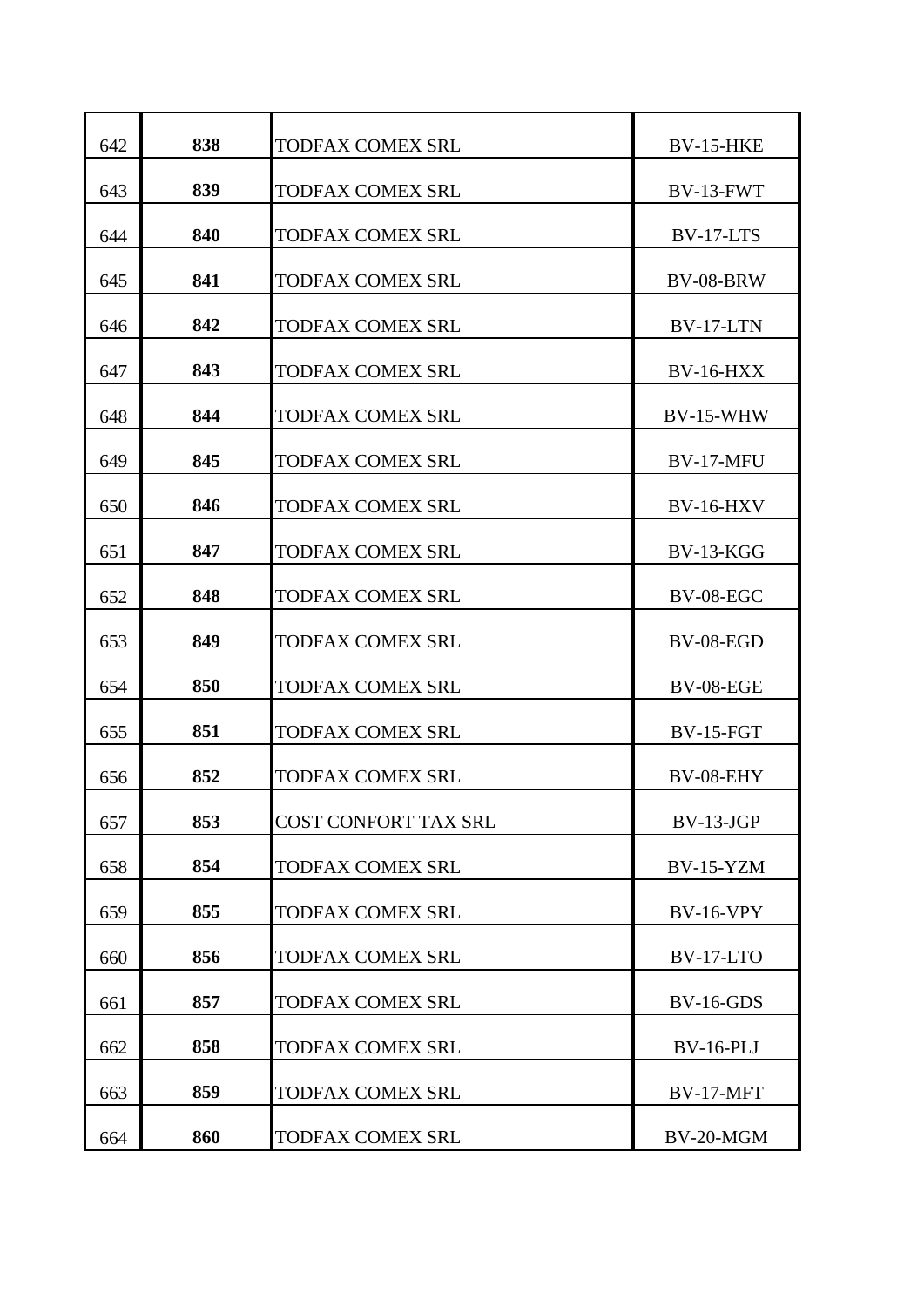| 665 | 861 | <b>TODFAX COMEX SRL</b>    | BV-12-LLK        |
|-----|-----|----------------------------|------------------|
| 666 | 862 | <b>TODFAX COMEX SRL</b>    | BV-52-FAX        |
| 667 | 863 | <b>TODFAX COMEX SRL</b>    | $BV-14-LIJ$      |
| 668 | 864 | <b>CHITU SPIRIT SRL</b>    | BV-98-PUF        |
| 669 | 865 | <b>TODFAX COMEX SRL</b>    | $BV-12-SLZ$      |
| 670 | 866 | <b>TODFAX COMEX SRL</b>    | $BV-12-LLI$      |
| 671 | 867 | <b>TODFAX COMEX SRL</b>    | BV-14-ZMN        |
| 672 | 868 | <b>TODFAX COMEX SRL</b>    | $BV-12-LLP$      |
| 673 | 869 | <b>TODFAX COMEX SRL</b>    | BV-14-MKD        |
| 674 | 870 | <b>LELIOARA PREST SRL</b>  | BV-11-CXJ        |
| 675 | 871 | <b>TODFAX COMEX SRL</b>    | BV-12-LLF        |
| 676 | 872 | <b>TODFAX COMEX SRL</b>    | <b>BV-16-VRB</b> |
| 677 | 873 | <b>TODFAX COMEX SRL</b>    | $BV-12-LLO$      |
| 678 | 874 | <b>TODFAX COMEX SRL</b>    | BV-21-MGM        |
| 679 | 877 | <b>TODFAX COMEX SRL</b>    | BV-12-LLX        |
| 680 | 878 | <b>TODFAX COMEX SRL</b>    | BV-04-MGM        |
| 681 | 879 | <b>TODFAX COMEX SRL</b>    | $BV-15-CJZ$      |
| 682 | 880 | TODFAX COMEX SRL           | $BV-27-FAX$      |
| 683 | 881 | <b>TODFAX COMEX SRL</b>    | BV-12-DTH        |
| 684 | 882 | <b>TODFAX COMEX SRL</b>    | <b>BV-12-LMO</b> |
| 685 | 883 | <b>AMABIL CAR TAXI SRL</b> | BV-73-CWP        |
| 686 | 884 | RALUCA B. ELEGANT SRL      | BV-07-DNX        |
| 687 | 885 | <b>TODFAX COMEX SRL</b>    | $BV-14-LIM$      |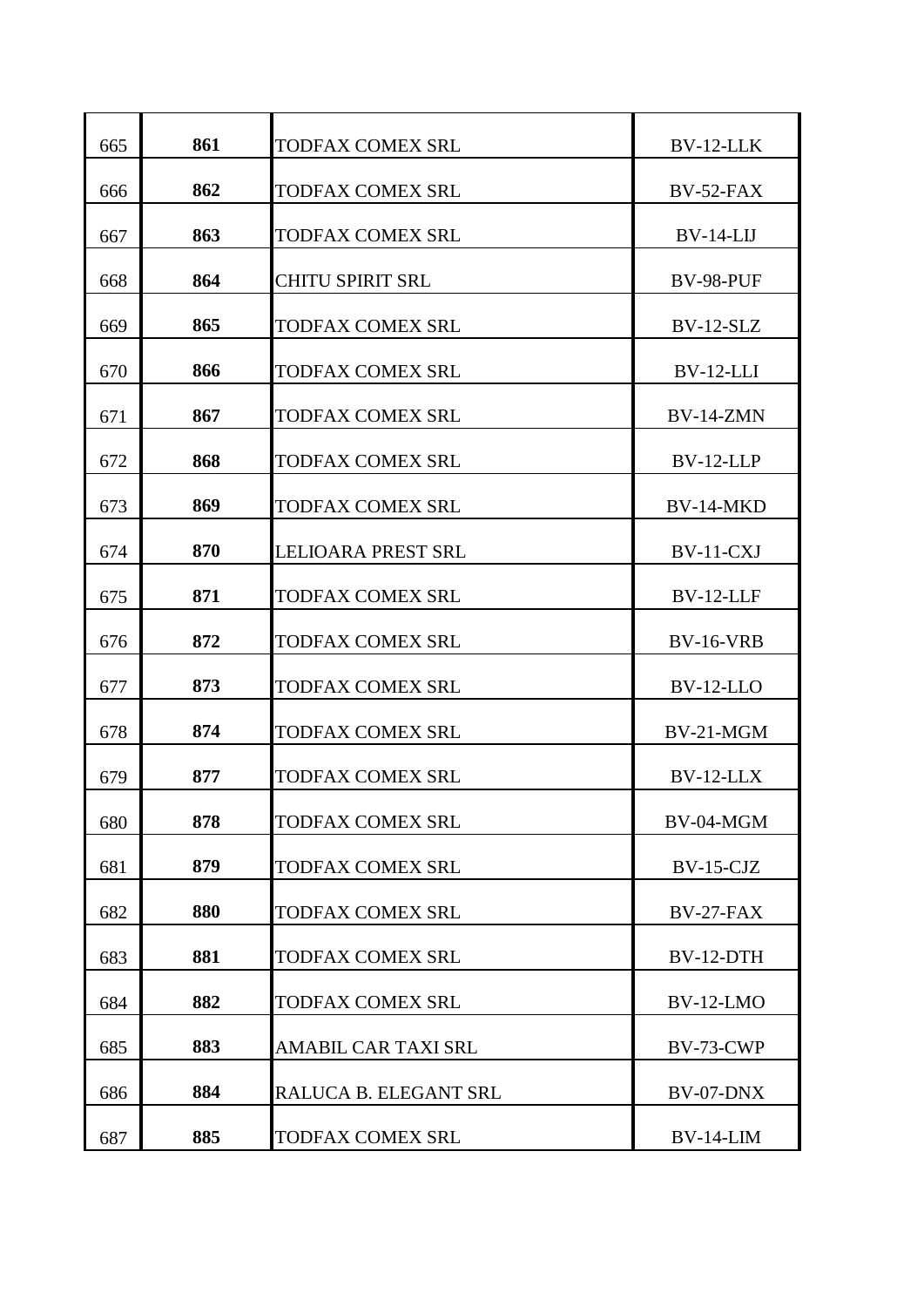| 688 | 886 | <b>TODFAX COMEX SRL</b>     | $BV-12-LLJ$      |
|-----|-----|-----------------------------|------------------|
| 689 | 887 | <b>TODFAX COMEX SRL</b>     | <b>BV-14-ZMO</b> |
| 690 | 888 | <b>TODFAX COMEX SRL</b>     | BV-12-LLT        |
| 691 | 889 | <b>TODFAX COMEX SRL</b>     | BV-12-LLU        |
| 692 | 890 | RB ELEGANT TAXI SRL         | <b>BV-91-TZR</b> |
| 693 | 891 | <b>TODFAX COMEX SRL</b>     | $BV-12-LMG$      |
| 694 | 892 | <b>TODFAX COMEX SRL</b>     | BV-12-FAX        |
| 695 | 893 | <b>TODFAX COMEX SRL</b>     | BV-13-FWP        |
| 696 | 894 | <b>TODFAX COMEX SRL</b>     | $BV-12-LLZ$      |
| 697 | 895 | <b>TODFAX COMEX SRL</b>     | BV-07-FAX        |
| 698 | 896 | <b>TODFAX COMEX SRL</b>     | BV-07-ZKS        |
| 699 | 897 | <b>TODFAX COMEX SRL</b>     | BV-07-ZKT        |
| 700 | 898 | <b>TODFAX COMEX SRL</b>     | BV-08-HPT        |
| 701 | 899 | <b>TODFAX COMEX SRL</b>     | <b>BV-17-MFV</b> |
| 702 | 900 | <b>TODFAX COMEX SRL</b>     | <b>BV-16-GYV</b> |
| 703 | 901 | TODFAX COMEX SRL            | <b>BV-15-EGV</b> |
| 704 | 902 | <b>TODFAX COMEX SRL</b>     | $BV-15-GJF$      |
| 705 | 903 | TODFAX COMEX SRL            | BV-53-FAX        |
| 706 | 904 | <b>TODFAX COMEX SRL</b>     | <b>BV-16-KLO</b> |
| 707 | 905 | TODFAX COMEX SRL            | BV-12-LMF        |
| 708 | 906 | TODFAX COMEX SRL            | BV-56-FAX        |
| 709 | 907 | <b>TODFAX COMEX SRL</b>     | BV-18-VDJ        |
| 710 | 908 | <b>BELLA SPEED TRIF SRL</b> | $BV-72-SIW$      |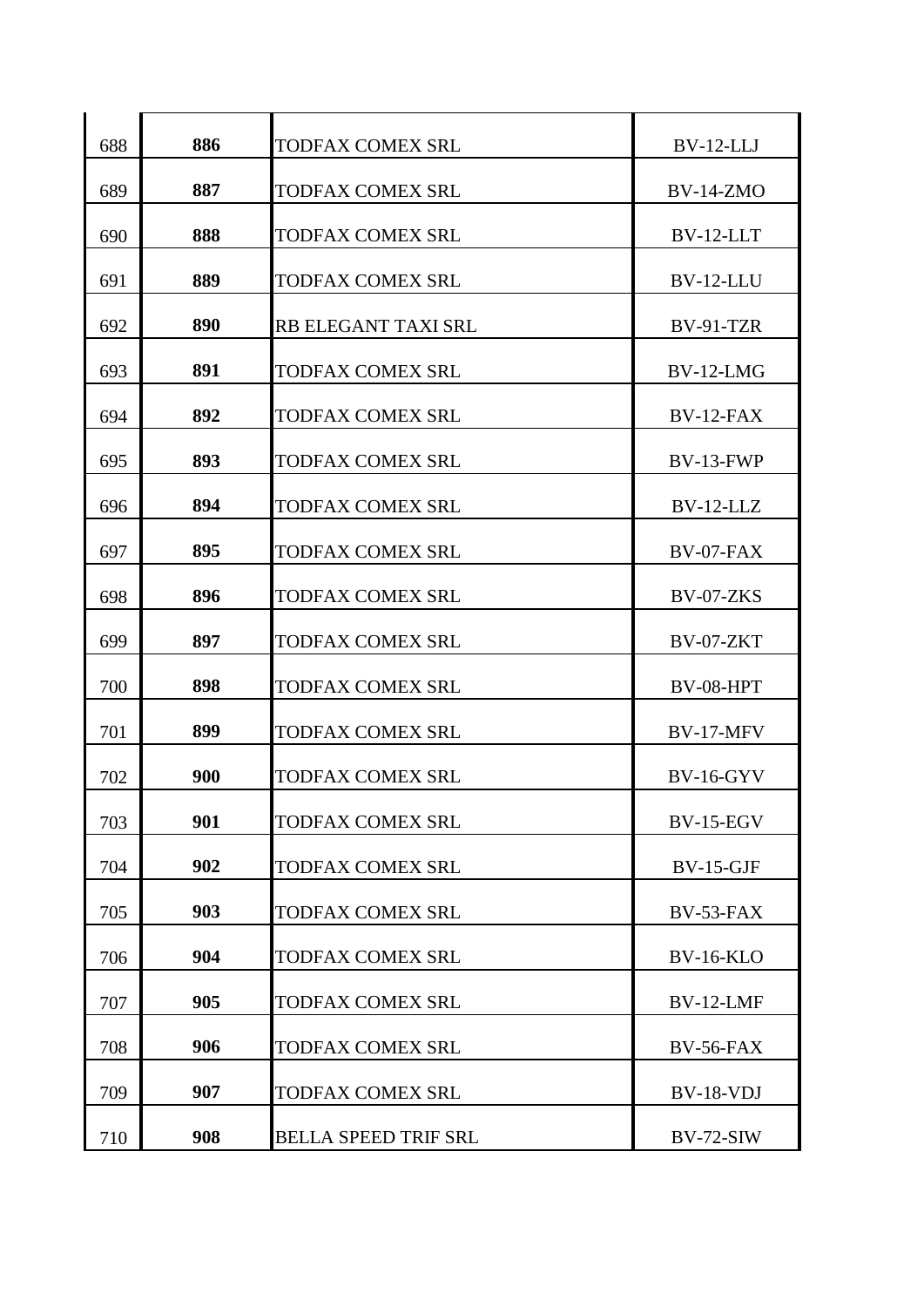| 711 | 909 | <b>TODFAX COMEX SRL</b> | <b>BV-12-YKR</b> |
|-----|-----|-------------------------|------------------|
| 712 | 911 | <b>TODFAX COMEX SRL</b> | $BV-14-GJH$      |
| 713 | 912 | <b>TODFAX COMEX SRL</b> | BV-12-LME        |
| 714 | 913 | <b>TODFAX COMEX SRL</b> | BV-12-LMB        |
| 715 | 914 | <b>TODFAX COMEX SRL</b> | BV-12-LLM        |
| 716 | 915 | <b>TODFAX COMEX SRL</b> | $BV-12-LMK$      |
| 717 | 916 | <b>TODFAX COMEX SRL</b> | $BV-12-LLN$      |
| 718 | 917 | <b>TODFAX COMEX SRL</b> | $BV-15-CJY$      |
| 719 | 918 | <b>TODFAX COMEX SRL</b> | $BV-12-LMA$      |
| 720 | 919 | <b>TODFAX COMEX SRL</b> | <b>BV-15-AUP</b> |
| 721 | 920 | <b>TODFAX COMEX SRL</b> | $BV-12-LMI$      |
| 722 | 921 | <b>TODFAX COMEX SRL</b> | $BV-14-JYY$      |
| 723 | 924 | <b>TODFAX COMEX SRL</b> | <b>BV-15-GCE</b> |
| 724 | 925 | <b>TODFAX COMEX SRL</b> | <b>BV-15-HKD</b> |
| 725 | 926 | <b>TODFAX COMEX SRL</b> | <b>BV-16-GDO</b> |
| 726 | 927 | <b>TODFAX COMEX SRL</b> | <b>BV-16-VRA</b> |
| 727 | 928 | <b>TODFAX COMEX SRL</b> | BV-08-LKI        |
| 728 | 929 | <b>TODFAX COMEX SRL</b> | <b>BV-16-PLL</b> |
| 729 | 930 | <b>TODFAX COMEX SRL</b> | BV-17-LTR        |
| 730 | 931 | <b>TODFAX COMEX SRL</b> | <b>BV-16-HXW</b> |
| 731 | 932 | <b>TODFAX COMEX SRL</b> | BV-17-LTP        |
| 732 | 933 | <b>TODFAX COMEX SRL</b> | <b>BV-16-AYR</b> |
| 733 | 934 | <b>TODFAX COMEX SRL</b> | BV-08-LHR        |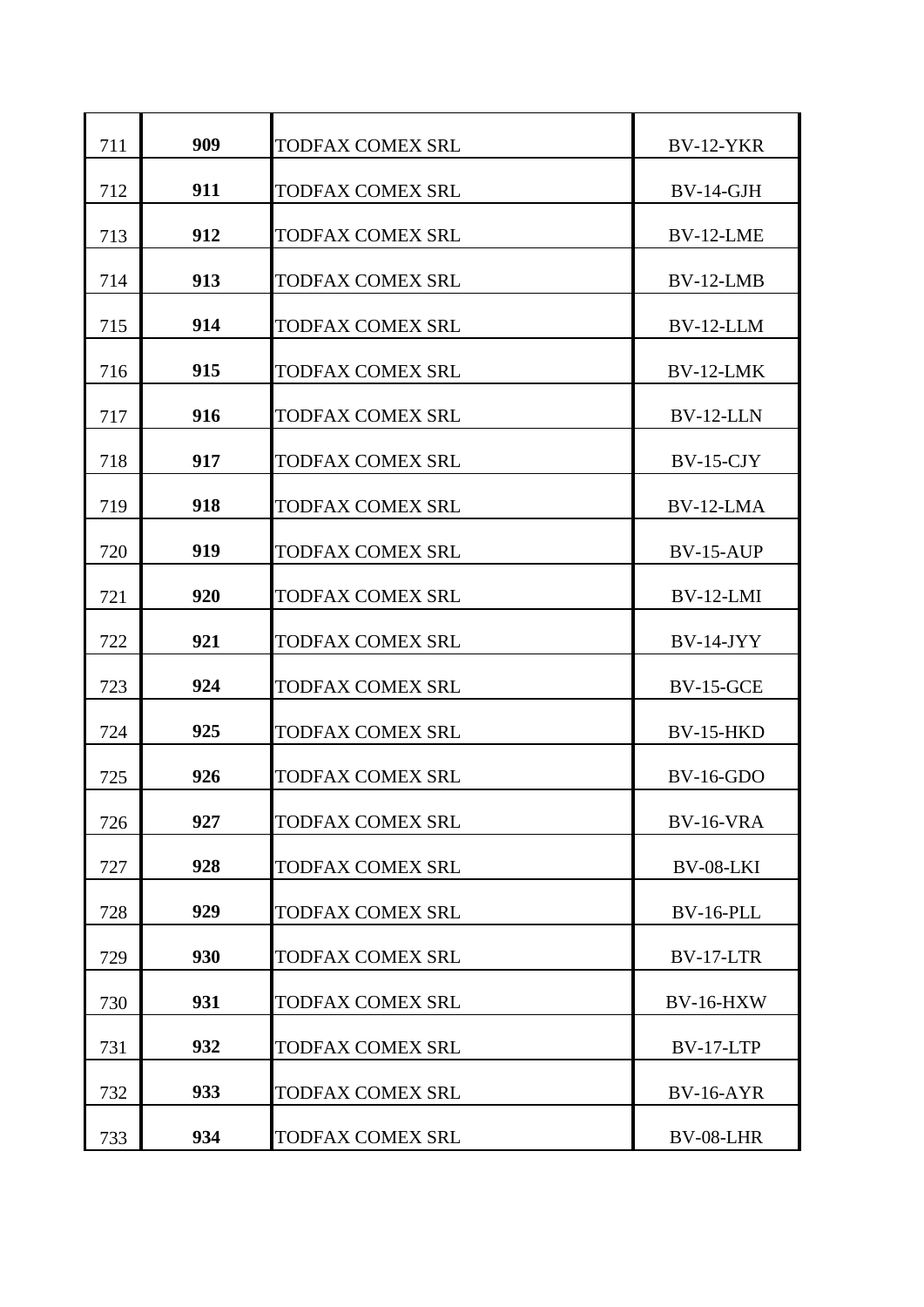| 734 | 935 | <b>TODFAX COMEX SRL</b>     | <b>BV-16-HXU</b> |
|-----|-----|-----------------------------|------------------|
| 735 | 936 | <b>JOLY TAXI SRL</b>        | <b>BV-87-KID</b> |
| 736 | 937 | <b>IONICHE CIPRIAN PFA</b>  | $BV-15-MAX$      |
| 737 | 938 | <b>UUT KRONTAX SRL</b>      | BV-96-UUT        |
| 738 | 940 | <b>LIE TRANS SRL</b>        | <b>B-993-LIE</b> |
| 739 | 941 | LORDVAL PANAMERA SRL        | $BV-15-FKZ$      |
| 740 | 942 | <b>MECANOREP SRL</b>        | BV-28-FUL        |
| 741 | 943 | <b>MECANOREP SRL</b>        | <b>BV-19-AYF</b> |
| 742 | 944 | <b>LUNGU BOGDAN PFA</b>     | BV-11-WUW        |
| 743 | 945 | <b>MECANOREP SRL</b>        | BV-24-FUL        |
| 744 | 946 | <b>HVA CITY DRIVE SRL</b>   | BV-13-JAU        |
| 745 | 947 | <b>MECANOREP SRL</b>        | BV-15-MUL        |
| 746 | 949 | LORDVAL PANAMERA SRL        | <b>B-104-HOA</b> |
| 747 | 959 | <b>BELLA SPEED TRIF SRL</b> | <b>BV-79-NGP</b> |
| 748 | 960 | PATRU COMEXIM SRL           | BV-44-MTZ        |
|     |     |                             |                  |
| 749 | 961 | <b>NOILIM SO SRL</b>        | <b>BV-07-YPE</b> |
| 750 | 962 | <b>NOILIM SO SRL</b>        | $BV-81-AJO$      |
| 751 | 963 | <b>NOILIM SO SRL</b>        | BV-98-MOK        |
| 752 | 964 | <b>STRIX SRL</b>            | BV-08-AOW        |
| 753 | 965 | <b>STRIX SRL</b>            | BV-09-RDC        |
| 754 | 966 | DAVIDAUTO PREMIUM SRL       | BV-08-LIG        |
| 755 | 967 | DAVIDAUTO PREMIUM SRL       | BV-24-TKE        |
| 756 | 968 | DAVIDAUTO PREMIUM SRL       | BV-37-DAW        |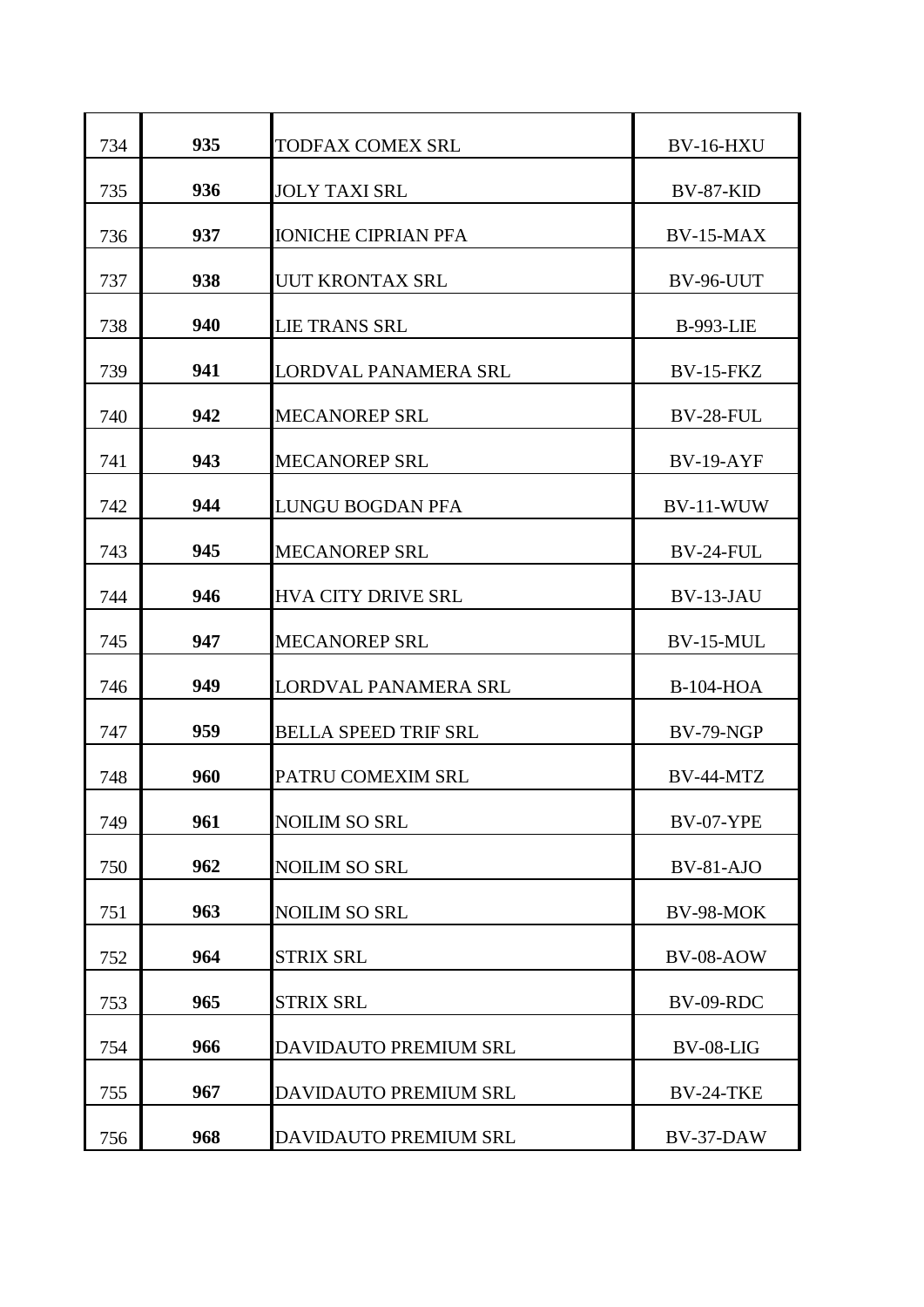| 757 | 969 | DAVIDAUTO PREMIUM SRL              | BV-35-DAW        |
|-----|-----|------------------------------------|------------------|
| 758 | 970 | <b>ION DOR HAL SRL</b>             | BV-41-HAL        |
| 759 | 971 | <b>ION DOR HAL SRL</b>             | BV-42-HAL        |
| 760 | 973 | <b>CAVERN SRL</b>                  | BV-23-BAL        |
| 761 | 974 | LORDVAL PANAMERA SRL               | <b>B-102-HOA</b> |
| 762 | 975 | <b>DIFTAX SRL</b>                  | BV-11-DYF        |
| 763 | 976 | <b>DIFTAX SRL</b>                  | BV-10-DYF        |
| 764 | 977 | <b>DIFTAX SRL</b>                  | <b>BV-15-DYF</b> |
| 765 | 978 | <b>BERG PRO SRL</b>                | BV-65-UDZ        |
| 766 | 979 | <b>NADASON SRL</b>                 | $BV-71-BIT$      |
| 767 | 980 | <b>NADASON SRL</b>                 | $BV-56-BIT$      |
| 768 | 981 | <b>CLADA IMPEX SRL</b>             | BV-30-TAX        |
| 769 | 982 | COSTEA C. GHEORGHE-FLORENTIN PFA   | <b>BV-88-XOX</b> |
| 770 | 983 | <b>IACOB TOADER LAURIAN PFA</b>    | BV-07-JXH        |
| 771 | 985 | <b>MARCRIS TRANS KRONSTADT SRL</b> | <b>BV-87-YGX</b> |
|     |     |                                    |                  |
| 772 | 986 | <b>GRIGORAS TEODOR RENEL PFA</b>   | BV-68-PAV        |
| 773 | 987 | <b>PAVIAN SRL</b>                  | <b>BV-70-SEZ</b> |
| 774 | 988 | SAPARIUC ROBERTO OVIDIU PFA        | BV-01-ROS        |
| 775 | 989 | <b>SHORT GRIP SRL</b>              | BV-08-KNW        |
| 776 | 990 | <b>SEIBOG &amp; CAT SRL</b>        | <b>BV-08-KNV</b> |
| 777 | 991 | <b>GESOMI IMOB SRL</b>             | BV-07-TGY        |
| 778 | 992 | <b>SHORT GRIP SRL</b>              | <b>BV-07-TGZ</b> |
| 779 | 993 | <b>SHORT GRIP SRL</b>              | <b>BV-08-PTR</b> |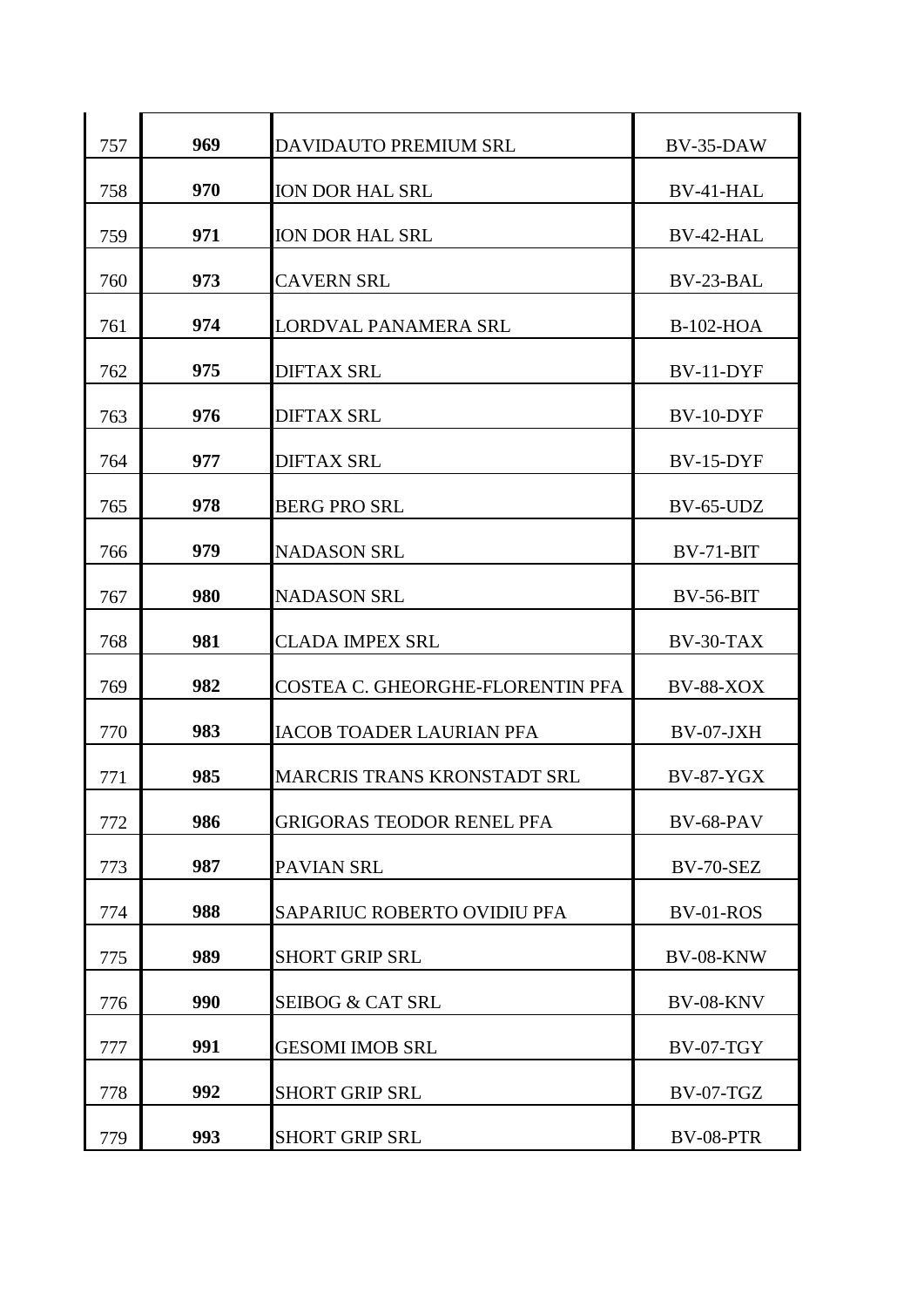| 780 | 994  | <b>DARAEDDA TRIP SRL</b>  | BV-08-PTO        |
|-----|------|---------------------------|------------------|
| 781 | 995  | <b>GESOMI IMOB SRL</b>    | BV-08-DYK        |
| 782 | 996  | <b>GESOMI IMOB SRL</b>    | BV-93-GOR        |
| 783 | 997  | <b>GESOMI IMOB SRL</b>    | BV-07-XIT        |
| 784 | 998  | <b>MAGAZINUL MEU SRL</b>  | BV-77-TMD        |
| 785 | 1000 | <b>KRONE TEHNIC SRL</b>   | <b>BV-09-UXO</b> |
| 786 | 1001 | NICOPERS SRL              | BV-77-NEI        |
| 787 | 1002 | <b>COMPANIA C.C. SRL</b>  | BV-08-DPC        |
| 788 | 1003 | NIA TAXI GRUP SRL         | <b>BV-13-ZYI</b> |
| 789 | 1004 | <b>JOHN TAX BROK SRL</b>  | BV-33-BIM        |
| 790 | 1005 | <b>LORIMER TAX SRL</b>    | <b>BV-58-CCC</b> |
| 791 | 1006 | PEP TRANZACT SRL          | <b>BV-08-AFG</b> |
| 792 | 1007 | <b>GOGNICOM SRL</b>       | <b>BV-02-GOG</b> |
| 793 | 1008 | <b>GOGNICOM SRL</b>       | <b>BV-08-GOG</b> |
| 794 | 1009 | <b>BERG PRO SRL</b>       | <b>BV-56-VXI</b> |
| 795 | 1010 | <b>TRAGER UV SRL</b>      | <b>BV-56-WGU</b> |
| 796 | 1011 | <b>CATIN TRANSERV SRL</b> | BV-65-UDX        |
| 797 | 1012 | <b>KUNST TECH SRL</b>     | <b>BV-56-WGT</b> |
| 798 | 1013 | <b>BERG PRO SRL</b>       | <b>BV-59-KPN</b> |
| 799 | 1014 | <b>TRAGER UV SRL</b>      | <b>BV-64-ZVV</b> |
| 800 | 1015 | <b>MIGLES TRANS SRL</b>   | $BV-14-MIG$      |
| 801 | 1016 | <b>TRAGER UV SRL</b>      | <b>BV-54-AXB</b> |
| 802 | 1017 | MIGLES TRANS SRL          | BV-08-MBG        |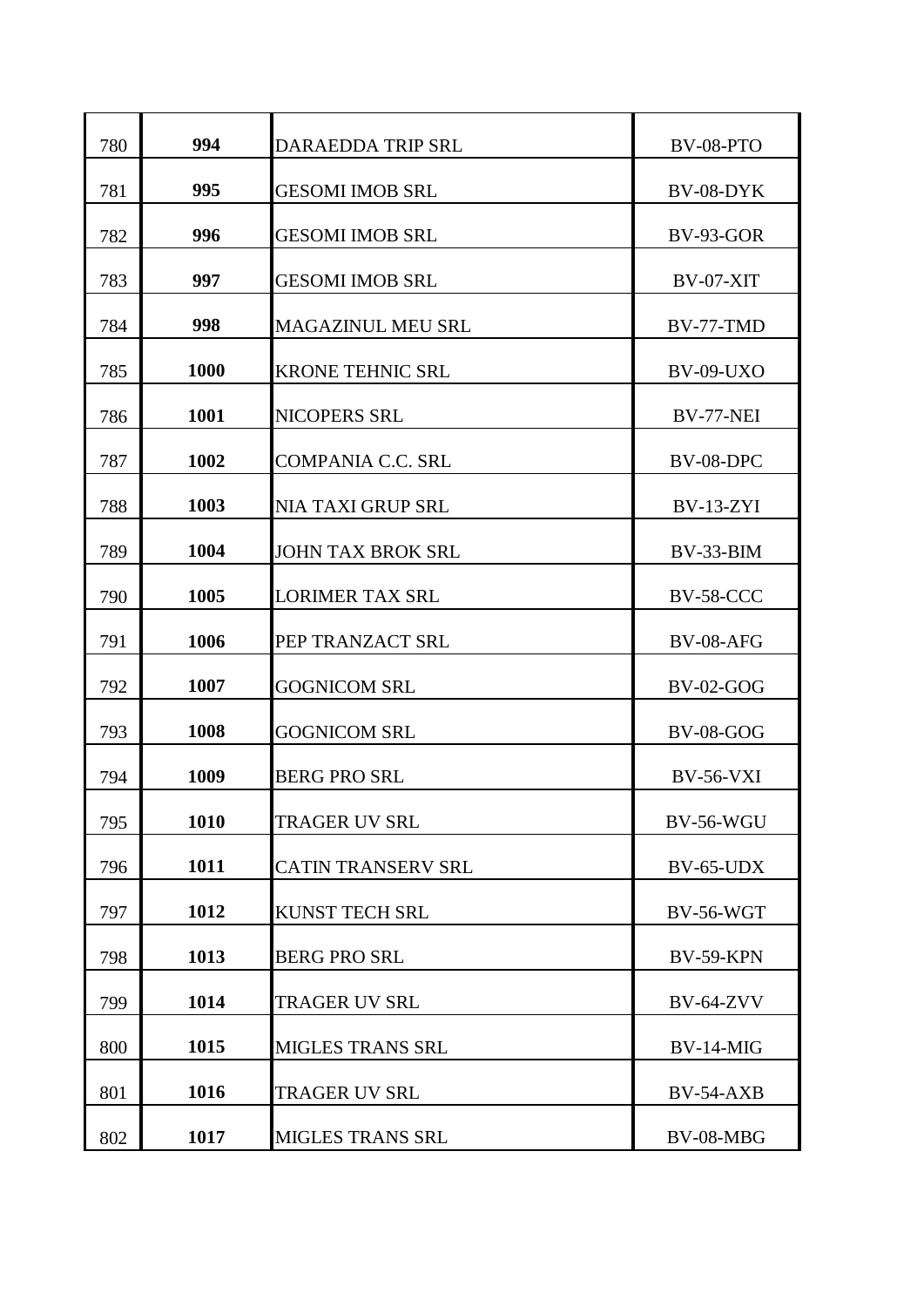| 803 | 1025 | <b>TODFAX COMEX SRL</b>            | BV-13-UWD        |
|-----|------|------------------------------------|------------------|
| 804 | 1027 | <b>MONTELUC-TRANS SRL</b>          | $BV-40-NIN$      |
| 805 | 1040 | <b>BIRLUD DEF SRL</b>              | <b>BV-14-YTK</b> |
| 806 | 1045 | <b>TODFAX COMEX SRL</b>            | BV-13-UWU        |
| 807 | 1049 | <b>MARTAX SRL</b>                  | BV-12-LHS        |
| 808 | 1050 | <b>MARTAX SRL</b>                  | <b>BV-10-VUV</b> |
| 809 | 1051 | <b>AGER MONO CONCEPT SRL</b>       | <b>BV-08-GNR</b> |
| 810 | 1052 | <b>AGER MONO CONCEPT SRL</b>       | <b>BV-08-GNS</b> |
| 811 | 1053 | <b>TRIO SYMBOL SRL</b>             | <b>BV-08-GNU</b> |
| 812 | 1054 | <b>AGER MONO CONCEPT SRL</b>       | <b>BV-08-GNX</b> |
| 813 | 1055 | TRIO SYMBOL SRL                    | <b>BV-08-GNV</b> |
| 814 | 1056 | <b>MARTAX SRL</b>                  | <b>BV-08-GNW</b> |
| 815 | 1057 | <b>AGER MONO CONCEPT SRL</b>       | <b>BV-08-KXE</b> |
| 816 | 1058 | <b>AGER MONO CONCEPT SRL</b>       | <b>BV-08-KXG</b> |
| 817 | 1059 | <b>ADROMANTRANS SRL</b>            | BV-20-KCP        |
| 818 | 1060 | <b>JINGA VASILE LAURENTIU PFA</b>  | BV-77-JIN        |
| 819 | 1061 | <b>AGER MONO CONCEPT SRL</b>       | <b>BV-08-KXN</b> |
| 820 | 1062 |                                    | <b>BV-15-ZHO</b> |
|     | 1063 | TRIO SYMBOL SRL<br>TRIO SYMBOL SRL | <b>BV-08-KXP</b> |
| 821 |      |                                    |                  |
| 822 | 1064 | UNCIULEAC CONSTANTIN PFA           | <b>B-112-SIX</b> |
| 823 | 1065 | <b>MARTAX SRL</b>                  | <b>BV-08-KXT</b> |
| 824 | 1066 | <b>MARTAX SRL</b>                  | BV-08-KXU        |
| 825 | 1067 | AGER MONO CONCEPT SRL              | <b>BV-08-KXV</b> |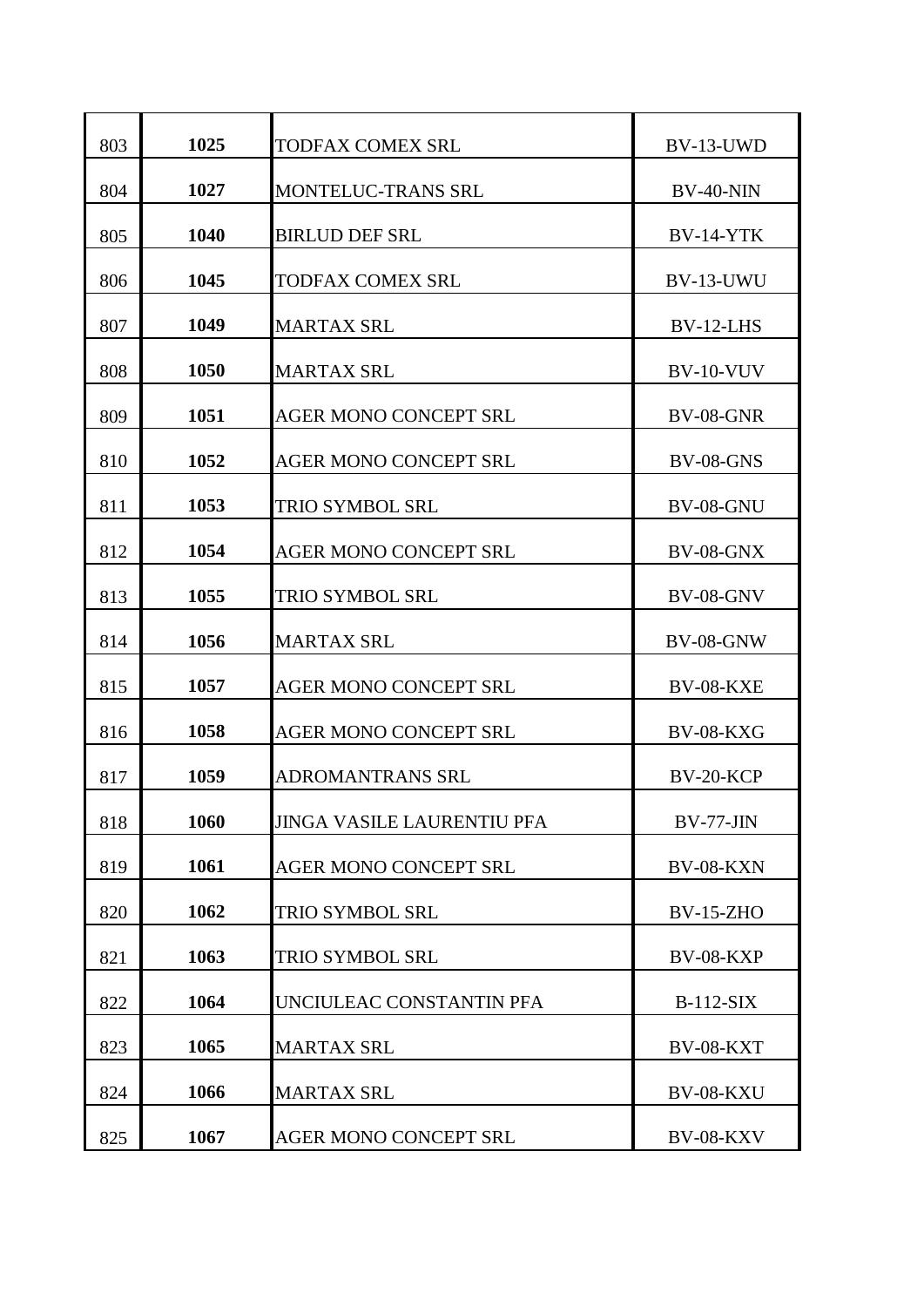| 826 | 1068 | <b>TRIO SYMBOL SRL</b>              | BV-08-KXW        |
|-----|------|-------------------------------------|------------------|
| 827 | 1069 | <b>MARTAX SRL</b>                   | <b>BV-08-KXX</b> |
| 828 | 1070 | <b>MARTAX SRL</b>                   | <b>BV-08-KXZ</b> |
| 829 | 1071 | <b>TRIO SYMBOL SRL</b>              | $BV-13-VTN$      |
| 830 | 1072 | <b>AGER MONO CONCEPT SRL</b>        | <b>BV-08-KXY</b> |
| 831 | 1073 | <b>TODFAX COMEX SRL</b>             | BV-13-UWY        |
| 832 | 1074 | <b>TODFAX COMEX SRL</b>             | <b>BV-17-CVV</b> |
| 833 | 1075 | <b>TODFAX COMEX SRL</b>             | BV-13-UWR        |
| 834 | 1076 | <b>G.G.M. MATACHE TRANSPORT SRL</b> | <b>BV-57-GGM</b> |
| 835 | 1077 | <b>STRIX SRL</b>                    | BV-08-PUK        |
| 836 | 1082 | LORDVAL PANAMERA SRL                | <b>BV-58-UXS</b> |
| 837 | 1083 | <b>TODFAX COMEX SRL</b>             | BV-13-UWW        |
| 838 | 1084 | <b>TODFAX COMEX SRL</b>             | <b>BV-17-FXD</b> |
| 839 | 1085 | <b>AGER MONO CONCEPT SRL</b>        | $BV-12-BLX$      |
| 840 | 1086 | <b>COMPANIA MARTAX SRL</b>          | BV-10-XJH        |
| 841 | 1087 | <b>AGER MONO CONCEPT SRL</b>        | BV-12-BMF        |
| 842 | 1088 | <b>AGER MONO CONCEPT SRL</b>        | BV-12-BME        |
| 843 | 1089 | <b>COMPANIA MARTAX SRL</b>          | $BV-12-BMB$      |
| 844 | 1090 | <b>COMPANIA MARTAX SRL</b>          | $BV-12-BLZ$      |
| 845 | 1091 | <b>AGER MONO CONCEPT SRL</b>        | BV-08-KXM        |
| 846 | 1092 | <b>MIHALACHI FLORIN PFA</b>         | BV-08-KWY        |
| 847 | 1093 | <b>COMPANIA MARTAX SRL</b>          | BV-08-KZF        |
| 848 | 1096 | CONTENTAUTO SRL                     | BV-50-MAX        |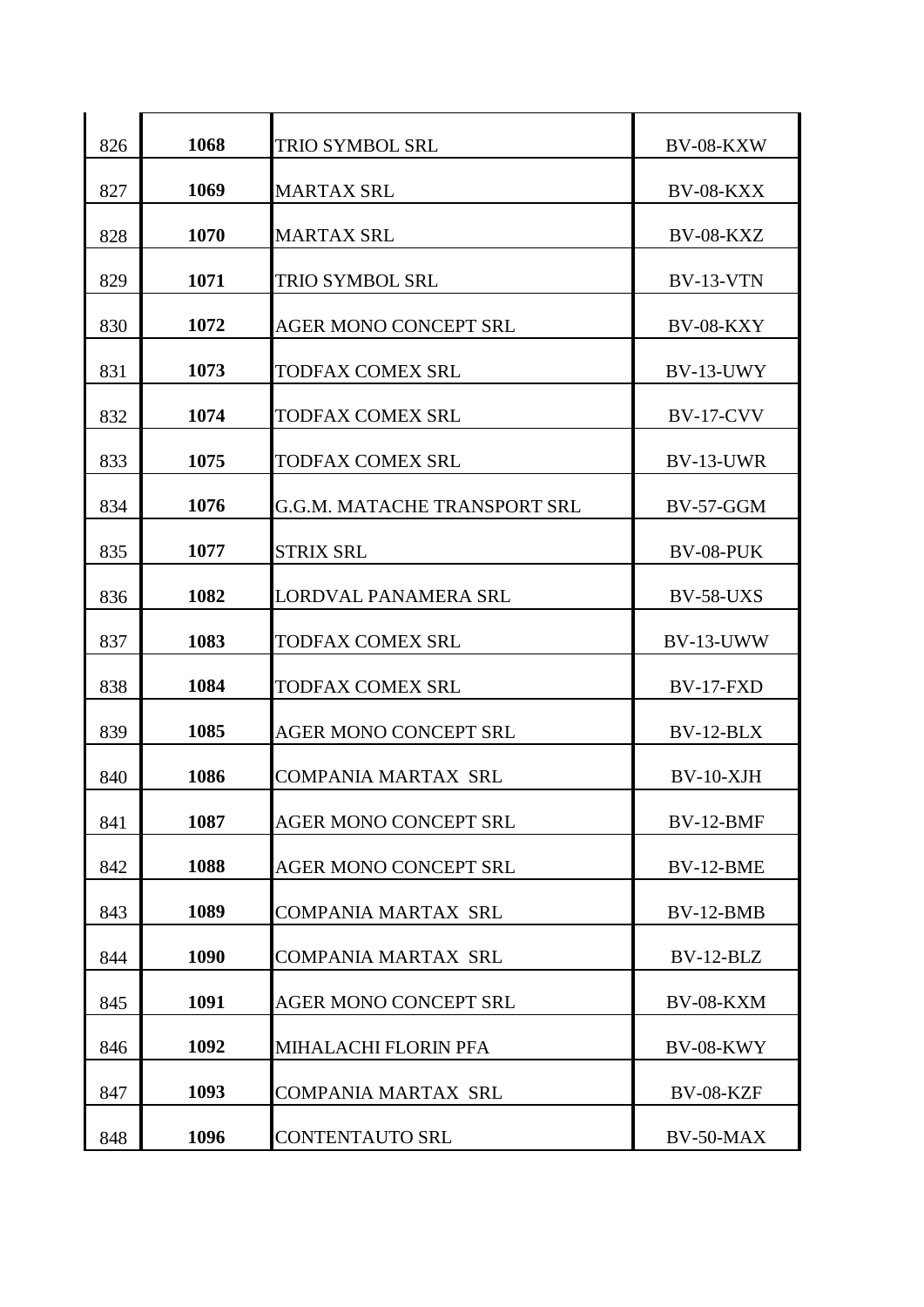| 849 | 1097 | <b>CORNER STREET TAXI SRL</b> | BV-24-CTY        |
|-----|------|-------------------------------|------------------|
| 850 | 1098 | <b>NUTU DRIVER SRL</b>        | <b>B-101-NTZ</b> |
| 851 | 1100 | <b>KROKUS COM SRL</b>         | BV-02-PNL        |
| 852 | 1101 | <b>RITATOF COM SRL</b>        | BV-83-DCC        |
| 853 | 1102 | <b>TRANS MARASIM SRL</b>      | <b>BV-48-YCI</b> |
| 854 | 1103 | TRANS MARASIM SRL             | BV-83-LUM        |
| 855 | 1104 | <b>TRANS MARASIM SRL</b>      | <b>BV-19-SHY</b> |
| 856 | 1105 | TRANS MARASIM SRL             | <b>B-103-LGB</b> |
| 857 | 1106 | <b>ABM KRONTAX SRL</b>        | <b>BV-83-TOF</b> |
| 858 | 1107 | <b>CIPFAN CONSTRUCT SRL</b>   | BV-08-ZKJ        |
| 859 | 1109 | <b>DOFANI CONSTRUCT SRL</b>   | <b>BV-15-GXF</b> |
| 860 | 1110 | DRINEL INVEST SRL             | BV-12-DRI        |
| 861 | 1112 | <b>AXE-CRIS TAX SRL</b>       | <b>BV-48-KRI</b> |
| 862 | 1113 | <b>AXE-CRIS TAX SRL</b>       | BV-24-DVM        |
| 863 | 1114 | <b>COMPANIA C.C. SRL</b>      | <b>BV-65-CCC</b> |
| 864 | 1115 | <b>COMPANIA C.C. SRL</b>      | <b>BV-95-CCC</b> |
| 865 | 1116 | <b>GIOAX SRL</b>              | BV-20-SGA        |
| 866 | 1117 | <b>CAB KRON RAPID SRL</b>     | BV-18-BDE        |
| 867 | 1122 | NELIAC COMPANY SRL            | BV-94-RAY        |
| 868 | 1123 | 77 BIG SRL                    | BV-77-BIG        |
| 869 | 1124 | TRANS MARASIM SRL             | <b>BV-19-SJM</b> |
| 870 | 1125 | <b>KRONE TEHNIC SRL</b>       | <b>BV-82-WYX</b> |
| 871 | 1126 | <b>KRONE TEHNIC SRL</b>       | BV-11-NMY        |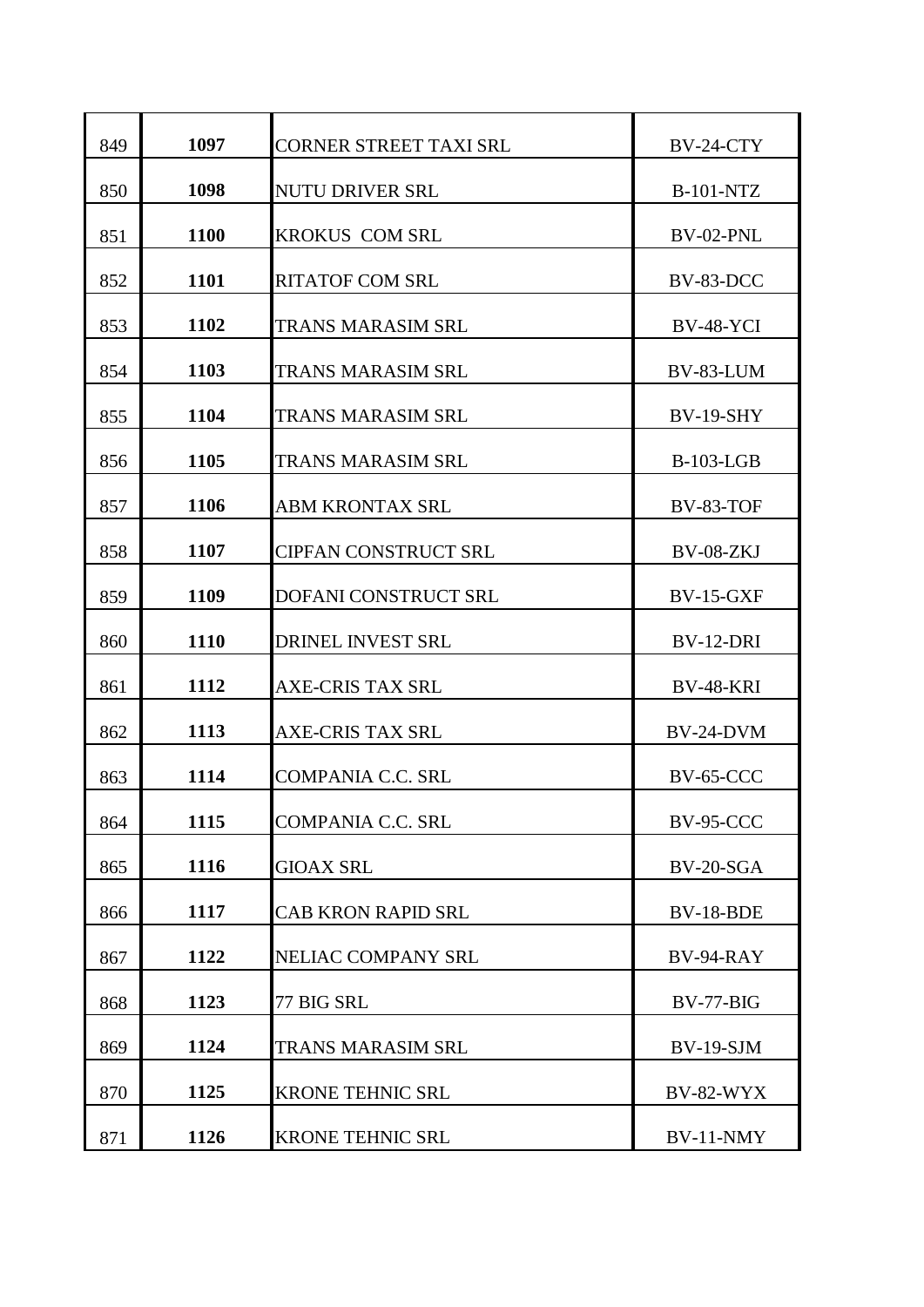| 872 | 1127 | <b>KRONE TEHNIC SRL</b>           | $BV-11-NMX$      |
|-----|------|-----------------------------------|------------------|
| 873 | 1128 | <b>STELADTAX SRL</b>              | <b>BV-75-CTY</b> |
| 874 | 1129 | <b>TRANSVIGAB SRL</b>             | <b>BV-13-SFN</b> |
| 875 | 1130 | <b>TRANSVIGAB SRL</b>             | $BV-49-VIO$      |
| 876 | 1131 | <b>OLTITA TAX SRL</b>             | <b>BV-15-SLU</b> |
| 877 | 1132 | <b>VILMA SRL</b>                  | <b>B-107-YCJ</b> |
| 878 | 1133 | <b>MITU VASILE PFA</b>            | <b>BV-44-GIM</b> |
| 879 | 1135 | <b>B.F.M. CONSULT TRADING SRL</b> | <b>B-19-BFM</b>  |
| 880 | 1136 | <b>TRAGER UV SRL</b>              | <b>BV-12-TFY</b> |
| 881 | 1137 | <b>KUNST TECH SRL</b>             | <b>BV-52-TNX</b> |
| 882 | 1140 | <b>VIRAGE SRL</b>                 | $BV-10-TGW$      |
| 883 | 1141 | <b>FAST CAR TEAM SRL</b>          | BV-99-LAY        |
| 884 | 1142 | <b>FAST CAR TEAM SRL</b>          | <b>BV-99-FSC</b> |
| 885 | 1143 | <b>MADIMIR TAX SRL</b>            | <b>BV-28-BOS</b> |
| 886 | 1145 | <b>VEROBAD SRL</b>                | <b>BV-18-VER</b> |
| 887 | 1146 | <b>VEROBAD SRL</b>                | <b>BV-19-VER</b> |
| 888 | 1147 | <b>VEROBAD SRL</b>                | BV-20-VER        |
| 889 | 1148 | UKA XPRESS SRL                    | $BV-23-JNO$      |
| 890 | 1150 | <b>IEREMINCIUC COM SRL</b>        | BV-71-ALI        |
| 891 | 1152 | RALUCA B. ELEGANT SRL             | BV-21-KLA        |
| 892 | 1159 | STELAD D.V.A. TAX SRL             | BV-40-CTY        |
| 893 | 1160 | LORDVAL PANAMERA SRL              | <b>B-103-HOA</b> |
| 894 | 1161 | NICOMERS SRL                      | <b>BV-78-NEI</b> |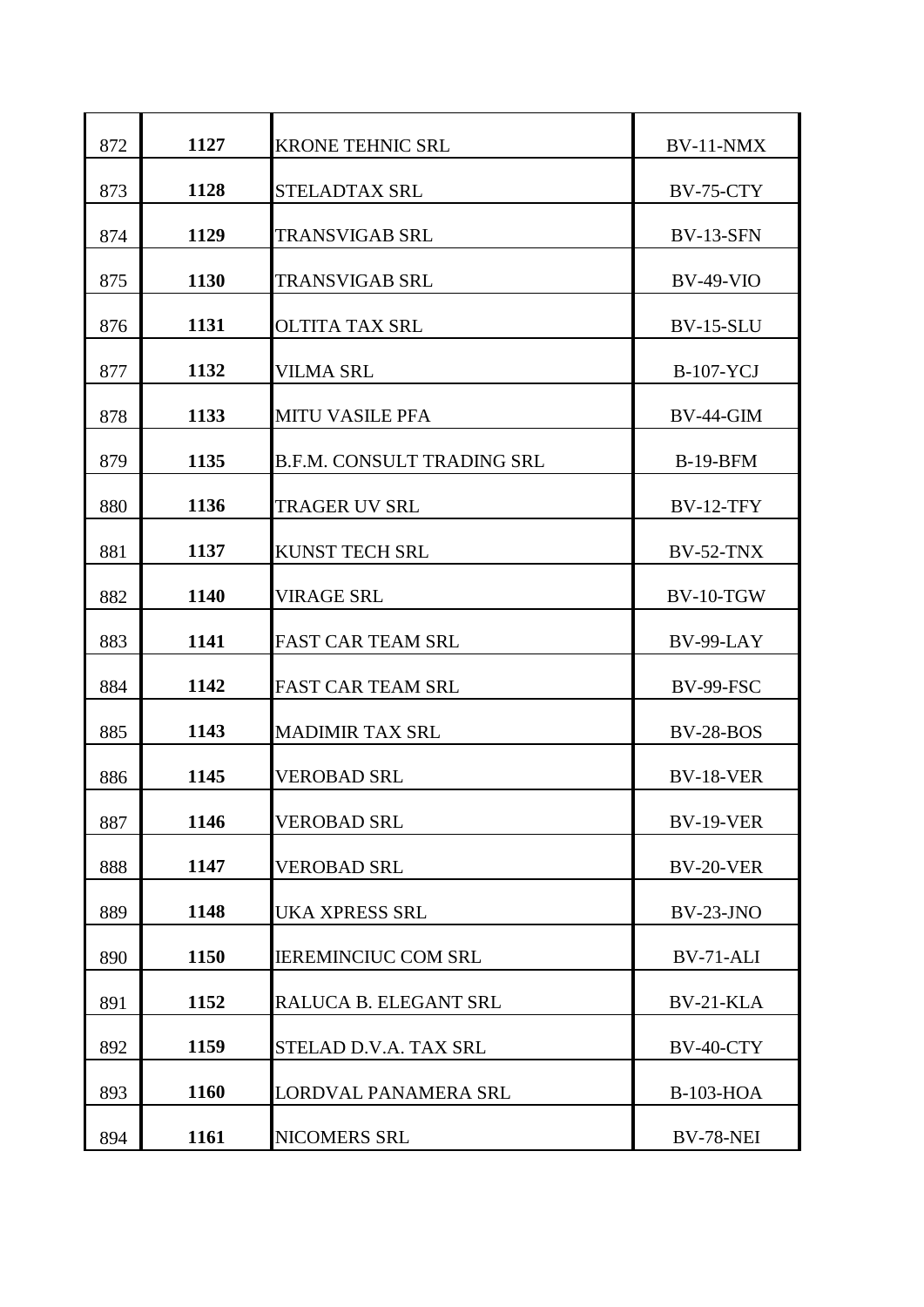| 895 | 1162 | <b>BEMANI COM SRL</b>                            | BV-29-MAT        |
|-----|------|--------------------------------------------------|------------------|
| 896 | 1163 | <b>BIRSAN TRANS SRL</b>                          | <b>BV-08-YJC</b> |
| 897 | 1164 | <b>SANDOR KAROL PFA</b>                          | $BV-13-DJN$      |
|     |      |                                                  |                  |
| 898 | 1165 | <b>SMART DESIGN SRL</b>                          | BV-13-NVU        |
| 899 | 1166 | <b>DEIUK SRL</b>                                 | <b>BV-13-SHJ</b> |
| 900 | 1167 | <b>MIGLES TRANS SRL</b>                          | BV-09-MIG        |
| 901 | 1168 | <b>SELCON - P SRL</b>                            | BV-04-PSH        |
| 902 | 1169 | <b>JOLY TAXI SRL</b>                             | BV-78-DDU        |
| 903 | 1170 | <b>VIRAGE SRL</b>                                | BV-11-HRD        |
| 904 | 1171 | <b>BELLAISA SRL</b>                              | BV-07-TDF        |
| 905 | 1172 | <b>DELCOM-IMPEX SRL</b>                          | BV-13-DVY        |
| 906 | 1173 | <b>DELCOM-IMPEX SRL</b>                          | BV-10-VLY        |
| 907 | 1174 | CARAMIDARU-CONSTANTINESCU<br><b>GABRIELA PFA</b> | <b>BV-47-EMI</b> |
| 908 | 1175 | <b>DUM TAXI SRL</b>                              | BV-11-CBY        |
| 909 | 1176 | <b>RACHETA TAX SRL</b>                           | $BV-14-ASY$      |
| 910 | 1177 | <b>DUM TAXI SRL</b>                              | BV-02-DGD        |
| 911 | 1190 | <b>LIACRIS-TAX SRL</b>                           | BV-97-LIA        |
| 912 | 1191 | <b>LIACRIS-TAX SRL</b>                           | BV-98-LIA        |
| 913 | 1192 | <b>MISODUM SRL</b>                               | <b>BV-28-WAW</b> |
| 914 | 1193 | <b>REDE FLODO TRANS SRL</b>                      | <b>BV-88-WAR</b> |
| 915 | 1198 | <b>TRANSVIGAB SRL</b>                            | <b>BV-08-XYS</b> |
| 916 | 1202 | PELENDAVA KRON TRANSPORT SRL                     | BV-81-CAB        |
| 917 | 1203 | CONTENTAUTO SRL                                  | BV-92-RAZ        |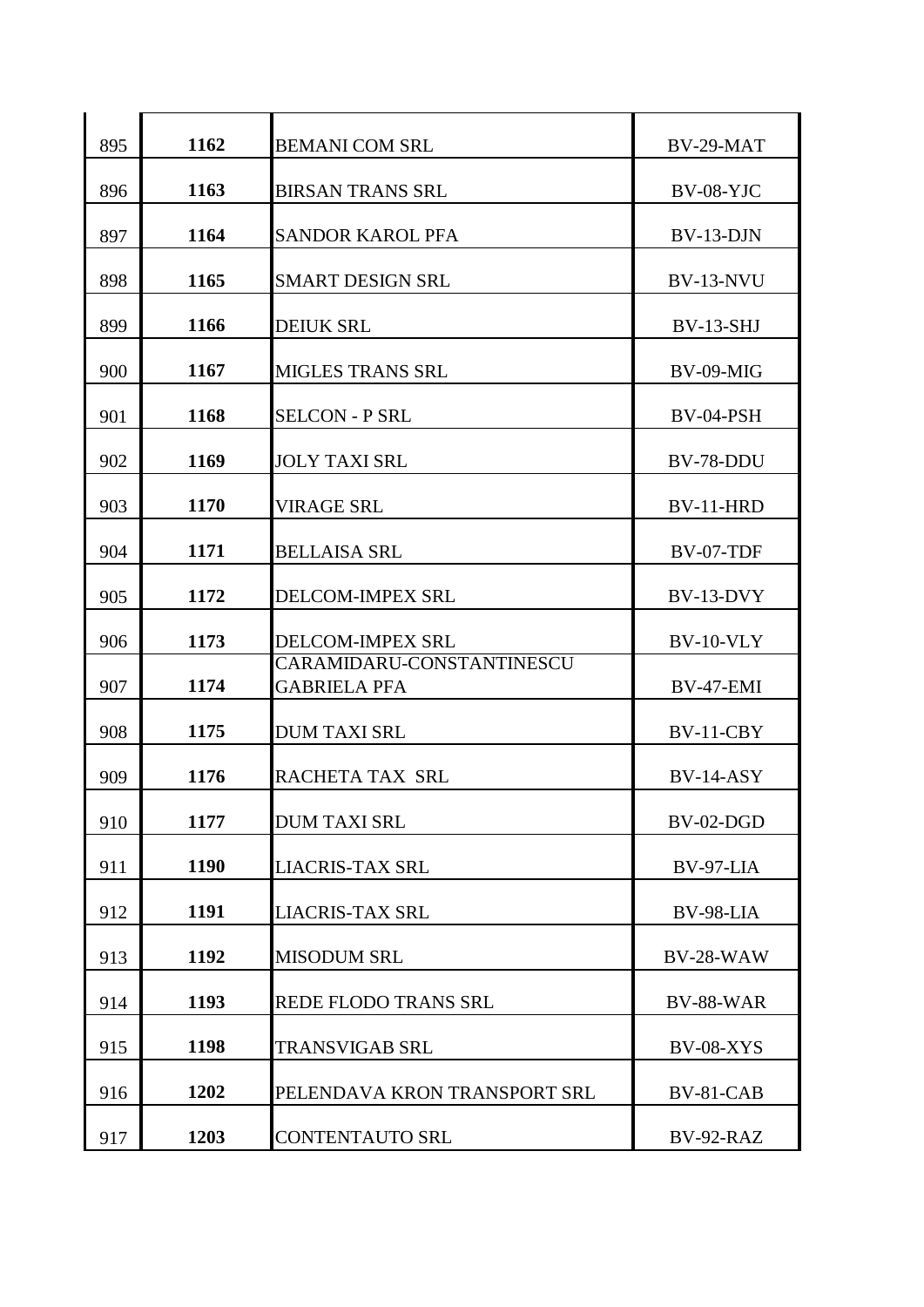| 918 | 1205 | <b>GOGNICOM SRL</b>     | <b>BV-81-GOG</b> |
|-----|------|-------------------------|------------------|
| 919 | 1206 | <b>SIPOS GYORGY PFA</b> | <b>BV-82-GOG</b> |
| 920 | 1207 | DANONA & VIO TRANS SRL  | BV-51-PBB        |
| 921 | 1209 | <b>ALEGAB SRL</b>       | <b>BV-51-SEB</b> |
| 922 | 1210 | <b>FILIPAVI SRL</b>     | BV-20-ALY        |
| 923 | 1212 | <b>TODFAX COMEX SRL</b> | BV-17-LKL        |
| 924 | 1213 | <b>TODFAX COMEX SRL</b> | $BV-14-JYX$      |
| 925 | 1214 | <b>TODFAX COMEX SRL</b> | BV-10-RCW        |
| 926 | 1215 | <b>TODFAX COMEX SRL</b> | BV-10-RDD        |
| 927 | 1216 | <b>TODFAX COMEX SRL</b> | $BV-13-JYM$      |
| 928 | 1217 | <b>TODFAX COMEX SRL</b> | BV-39-FAX        |
| 929 | 1218 | <b>TODFAX COMEX SRL</b> | BV-10-URF        |
| 930 | 1219 | <b>TODFAX COMEX SRL</b> | BV-13-UWX        |
| 931 | 1220 | <b>TODFAX COMEX SRL</b> | BV-12-MFM        |
| 932 | 1221 | <b>TODFAX COMEX SRL</b> | BV-13-UVZ        |
| 933 | 1222 | TODFAX COMEX SRL        | <b>BV-14-KKG</b> |
| 934 | 1223 | <b>TODFAX COMEX SRL</b> | BV-32-FAX        |
| 935 | 1224 | TODFAX COMEX SRL        | <b>BV-16-XSX</b> |
| 936 | 1225 | <b>TODFAX COMEX SRL</b> | BV-13-UWK        |
| 937 | 1226 | TODFAX COMEX SRL        | <b>BV-12-RSR</b> |
| 938 | 1227 | TODFAX COMEX SRL        | $BV-24-FAX$      |
| 939 | 1228 | <b>TODFAX COMEX SRL</b> | <b>BV-12-YKP</b> |
| 940 | 1229 | <b>TODFAX COMEX SRL</b> | BV-14-MKC        |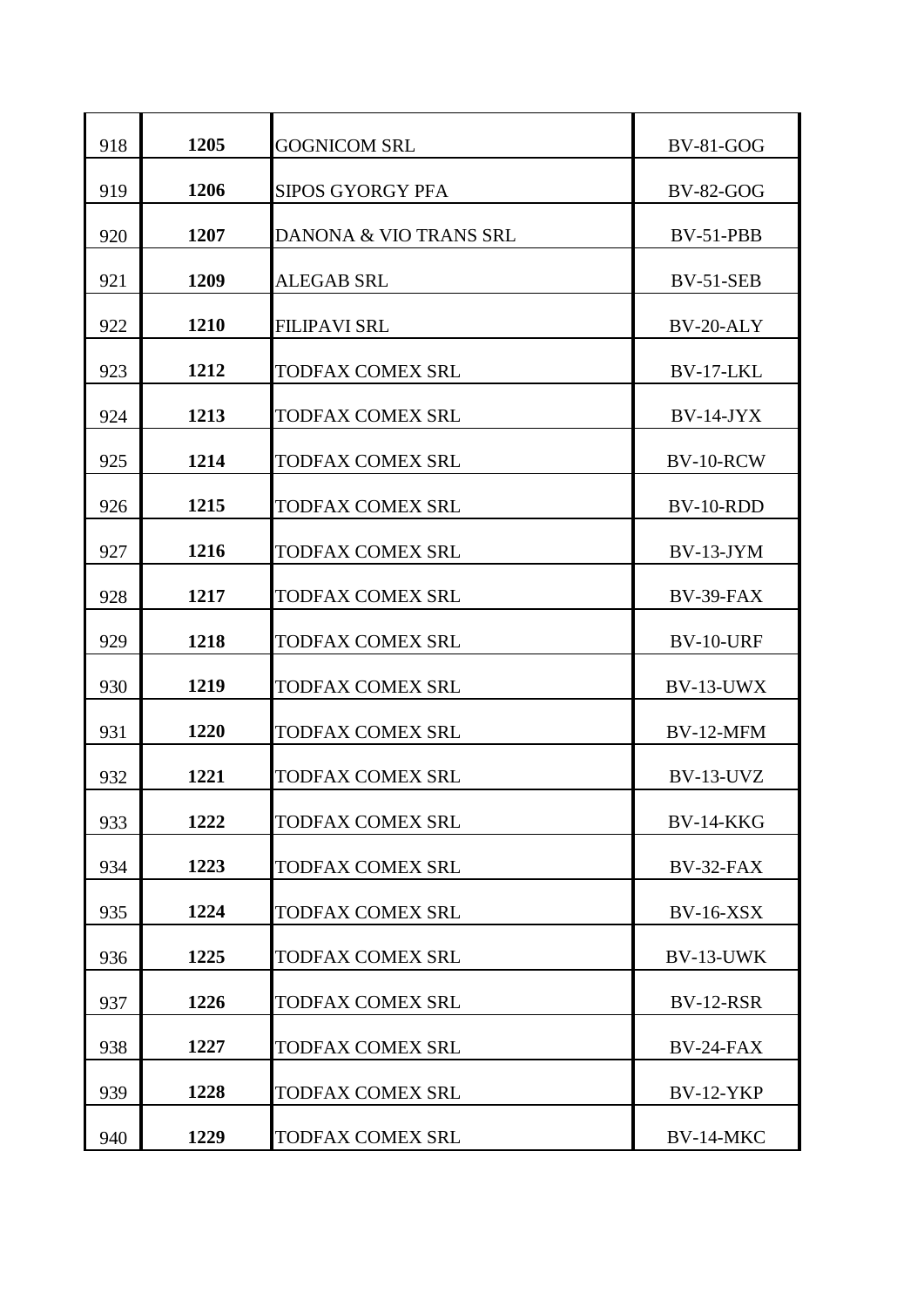| 941 | 1231 | <b>TODFAX COMEX SRL</b>        | BV-14-FAX        |
|-----|------|--------------------------------|------------------|
| 942 | 1232 | <b>TODFAX COMEX SRL</b>        | $BV-10-FAX$      |
| 943 | 1233 | <b>TODFAX COMEX SRL</b>        | BV-08-LHV        |
| 944 | 1234 | <b>TODFAX COMEX SRL</b>        | $BV-12-LZL$      |
| 945 | 1235 | <b>TODFAX COMEX SRL</b>        | BV-13-UWL        |
| 946 | 1236 | <b>TODFAX COMEX SRL</b>        | $BV-10-VGD$      |
| 947 | 1237 | <b>TODFAX COMEX SRL</b>        | BV-10-VFX        |
| 948 | 1238 | <b>TODFAX COMEX SRL</b>        | <b>BV-17-FXE</b> |
| 949 | 1239 | <b>TODFAX COMEX SRL</b>        | <b>BV-16-VPW</b> |
| 950 | 1240 | <b>TODFAX COMEX SRL</b>        | $BV-12-PGZ$      |
| 951 | 1241 | <b>TODFAX COMEX SRL</b>        | $BV-14-GJG$      |
| 952 | 1242 | <b>TODFAX COMEX SRL</b>        | <b>BV-10-VFZ</b> |
| 953 | 1243 | NICOVOLT SRL                   | <b>BV-99-REY</b> |
| 954 | 1244 | CRISTEA NICOLAE-LAURENȚIU PFA  | <b>BV-14-YTN</b> |
| 955 | 1245 | ALEXANDRE SPEED TRANS SRL      | <b>BV-45-NIN</b> |
| 956 | 1246 | NICOVOLT SRL                   | <b>BV-66-REY</b> |
| 957 | 1247 | STELAD D.V.A. TAX SRL          | <b>BV-42-CTY</b> |
| 958 | 1248 | <b>BUIA ALEXANDRU-VLAD PFA</b> | $BV-14-YTO$      |
| 959 | 1249 | NICOVOLT SRL                   | <b>BV-59-REY</b> |
| 960 | 1250 | <b>TAXI LAZIO SRL</b>          | BV-01-CFA        |
| 961 | 1251 | YAKIKOOP SRL                   | <b>BV-17-CSY</b> |
| 962 | 1252 | <b>M.I. REYSUN SRL</b>         | <b>BV-14-ZNX</b> |
| 963 | 1255 | KROKUS AUTOTAX SRL             | BV-10-YPA        |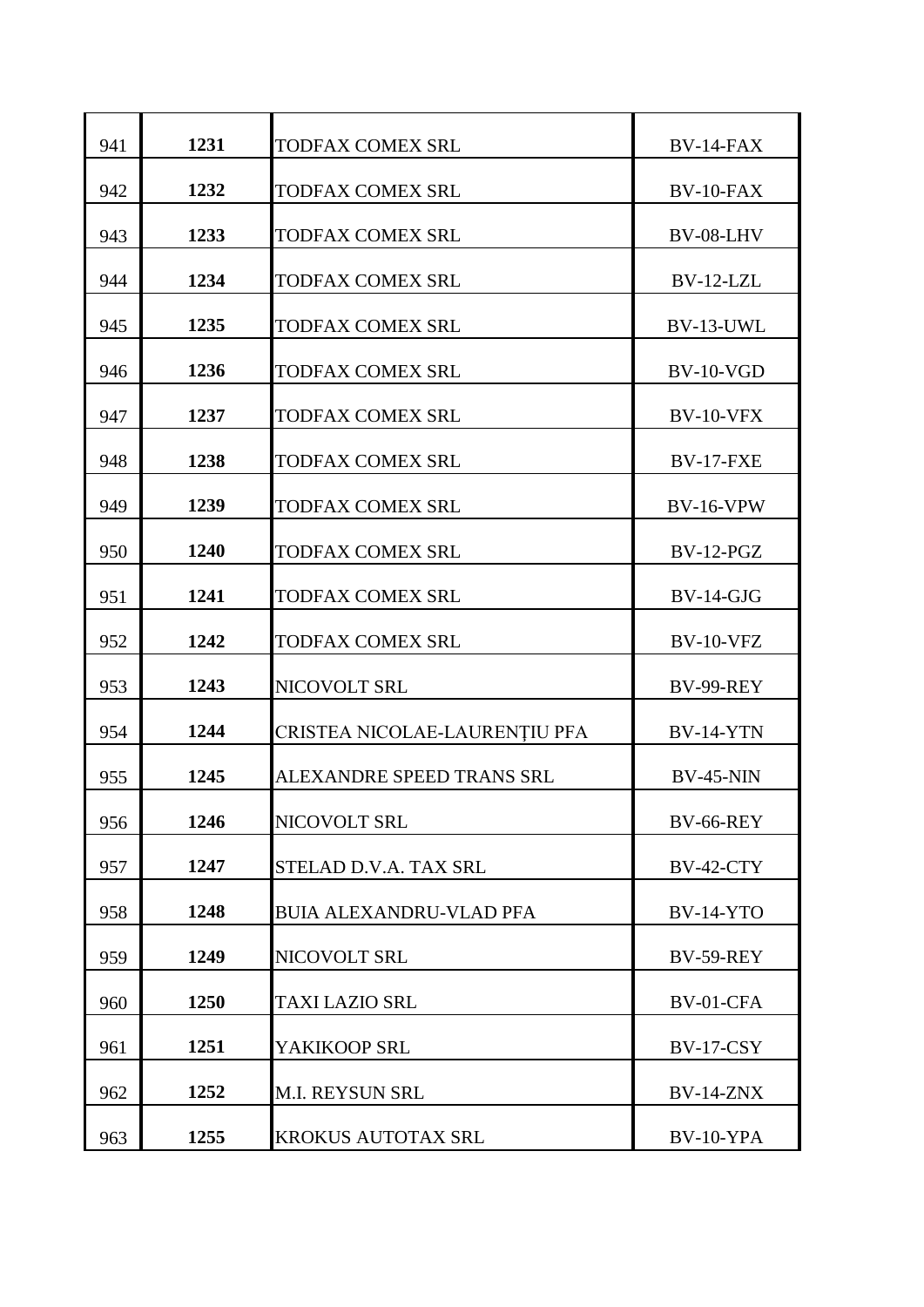| 964 | 1256 | <b>KROKUS AUTOTAX SRL</b>   | BV-07-YPA        |
|-----|------|-----------------------------|------------------|
| 965 | 1257 | <b>KROKUS COM SRL</b>       | BV-73-MAX        |
| 966 | 1259 | <b>MIGLES TRANS SRL</b>     | $BV-17-MIG$      |
| 967 | 1260 | <b>TEOSIA SPEDITION SRL</b> | BV-01-FSC        |
| 968 | 1261 | <b>FAST CAR SRL</b>         | BV-92-MIH        |
| 969 | 1262 | <b>MAXCAB MOTORS SRL</b>    | BV-40-BEA        |
| 970 | 1263 | THEO TIC TAX SRL            | BV-12-BEA        |
| 971 | 1264 | <b>FLORETAX SPEED SRL</b>   | BV-53-RAL        |
| 972 | 1265 | <b>MAXCAB MOTORS SRL</b>    | BV-38-LEX        |
| 973 | 1266 | <b>MIRACTIV ASTON SRL</b>   | BV-39-LEX        |
| 974 | 1267 | <b>JR TRUST TAXI SRL</b>    | BV-40-LEX        |
| 975 | 1268 | <b>MAXCAB MOTORS SRL</b>    | BV-41-LEX        |
| 976 | 1269 | DANONA & VIO TRANS SRL      | $BV-08-BIP$      |
| 977 | 1270 | <b>ENESCU C. ADRIAN PFA</b> | BV-42-LEX        |
| 978 | 1271 | <b>MAXCAB MOTORS SRL</b>    | BV-43-LEX        |
| 979 | 1272 | FRÂNCU MARIUS-VALY PFA      | BV-91-NLM        |
| 980 | 1273 | <b>FLORETAX SPEED SRL</b>   | BV-46-LEX        |
| 981 | 1282 | DAVALCOR TAX SRL            | BV-24-CFA        |
| 982 | 1284 | <b>NADASON SRL</b>          | $BV-57-BIT$      |
| 983 | 1285 | <b>NADASON SRL</b>          | <b>BV-96-BIT</b> |
| 984 | 1286 | NICOMERS SRL                | BV-80-NEI        |
| 985 | 1287 | NICOPERS SRL                | <b>BV-79-NEI</b> |
| 986 | 1288 | EUROPEAN BG GABI TRANS SRL  | BV-76-DWA        |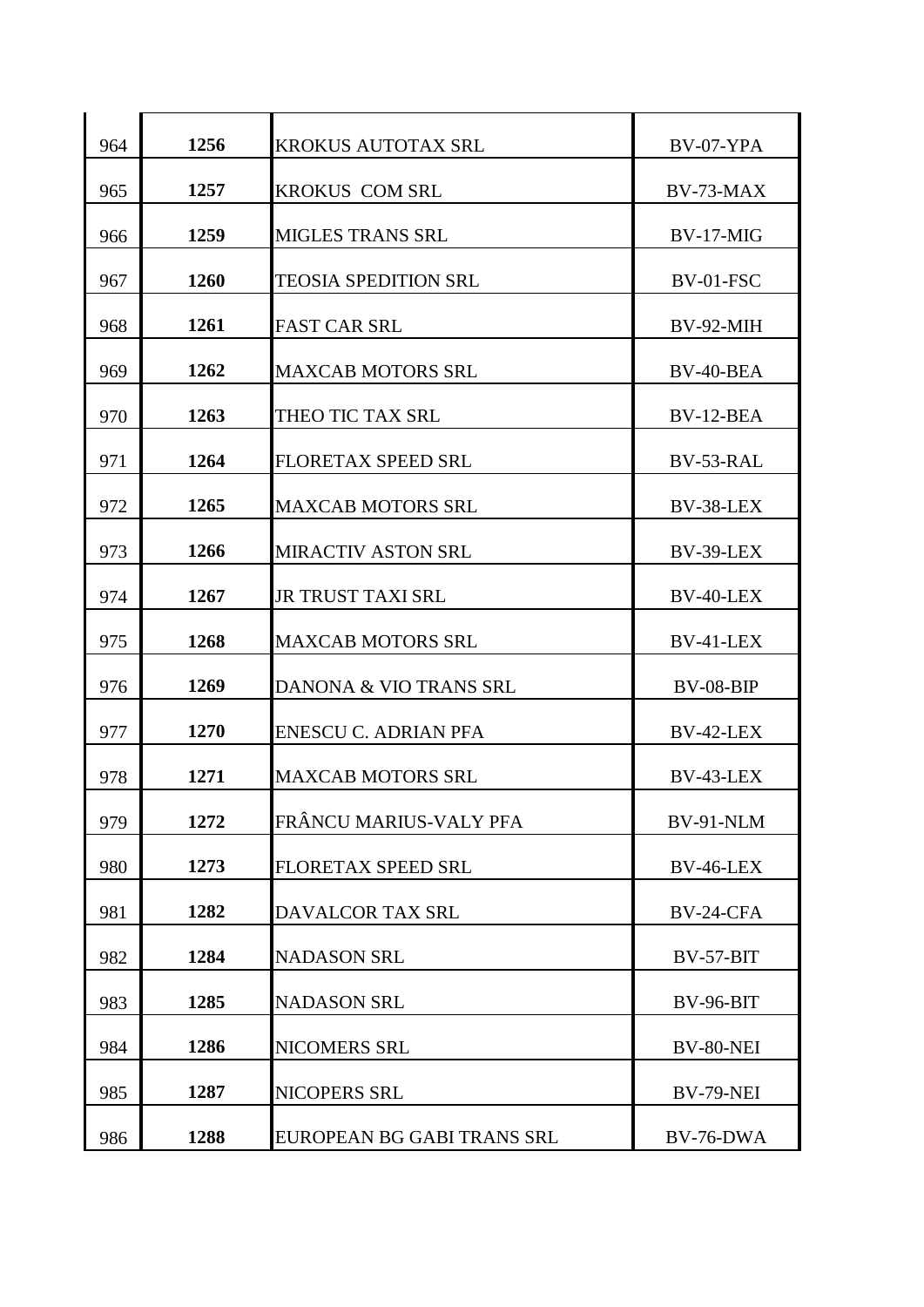| 987  | 1289 | <b>WHITETRICK SRL</b>                          | BV-25-LKY        |
|------|------|------------------------------------------------|------------------|
| 988  | 1290 | TAX MAF ALEXANDRA SRL                          | BV-05-LKY        |
| 989  | 1291 | <b>MIHNIC CAR SRL</b>                          | BV-08-MET        |
| 990  | 1292 | <b>CIOACA SPIRIT SRL</b>                       | BV-44-ADR        |
| 991  | 1293 | <b>CIOACA SPIRIT SRL</b>                       | BV-99-ADR        |
| 992  | 1295 | ROCELIA M.B. CAR SRL                           | BV-93-UCA        |
| 993  | 1296 | <b>WHITETRICK SRL</b>                          | <b>BV-06-LKY</b> |
| 994  | 1297 | <b>FLORETAX SPEED SRL</b>                      | BV-41-BEA        |
| 995  | 1298 | <b>GIM TAXI SRL</b>                            | $BV-59-TXD$      |
| 996  | 1299 | <b>GIM TAXI SRL</b>                            | <b>BV-59-TXH</b> |
| 997  | 1300 | <b>DAKTAX KRONSTADT SRL</b>                    | $BV-01-DIG$      |
| 998  | 1301 | <b>LORDVAL PANAMERA SRL</b>                    | BV-39-GAN        |
| 999  | 1303 | <b>RAISA SPEED CAB SRL</b>                     | BV-08-YSL        |
| 1000 | 1304 | <b>SARBETAX SRL</b>                            | BV-59-EAN        |
| 1001 | 1305 | VRIS TRANS SRL                                 | <b>BV-39-BOS</b> |
| 1002 | 1306 | <b>BRUMITAX ECO SRL</b>                        | BV-68-BEA        |
| 1003 | 1307 | <b>SARBETAX SRL</b>                            | BV-87-EAN        |
| 1004 | 1308 | <b>DADU OVIDIU PFA</b>                         | BV-87-MKY        |
| 1005 | 1309 | BIZDIDEANU ALEXANDRU SILVIU IOAN<br><b>PFA</b> | BV-09-HDB        |
| 1006 | 1310 | <b>VRIS TRANS SRL</b>                          | BV-20-JAF        |
| 1007 | 1311 | <b>SARBETAX SRL</b>                            | <b>BV-08-VYM</b> |
| 1008 | 1312 | <b>ANCOREX CONF SRL</b>                        | BV-44-ANC        |
| 1009 | 1313 | <b>CLADA IMPEX SRL</b>                         | $B-78-MJZ$       |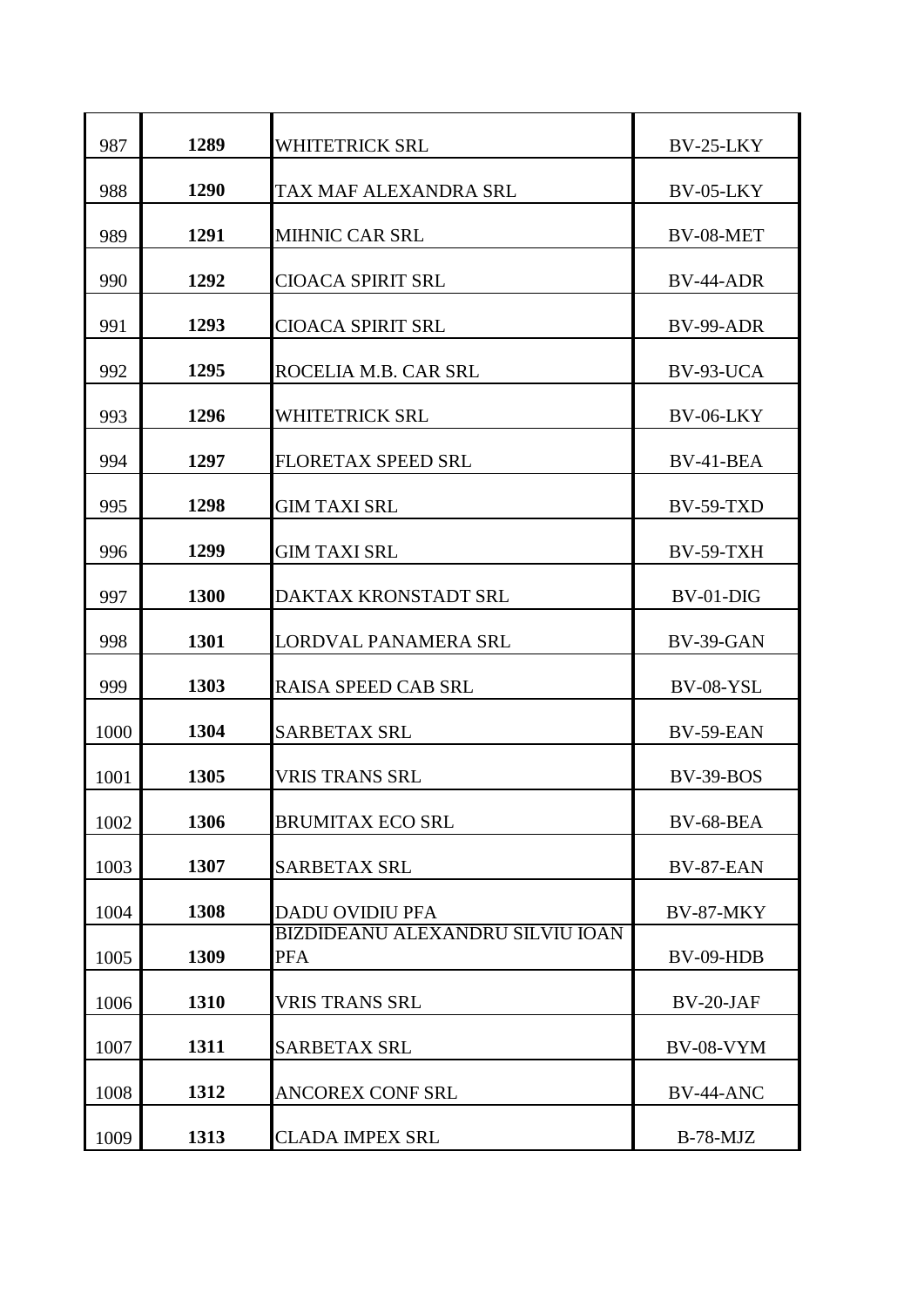| 1010 | 1316 | <b>CATIU-GAZA VASILE PFA</b>  | BV-10-GLV        |
|------|------|-------------------------------|------------------|
| 1011 | 1317 | TATU G. GHEORGHE PFA          | BV-10-UPF        |
| 1012 | 1318 | GHIMBĂȘANU DAN PFA            | BV-11-LWK        |
| 1013 | 1319 | <b>GRIGORAS V. ADRIAN PFA</b> | $BV-10-XMB$      |
| 1014 | 1320 | <b>FORDEM SRL</b>             | <b>B-68-XHN</b>  |
| 1015 | 1321 | <b>M.I. REYSUN SRL</b>        | BV-07-MET        |
| 1016 | 1322 | <b>STEGA REY SRL</b>          | BV-01-REY        |
| 1017 | 1323 | <b>KRONTAX AGY SRL</b>        | BV-35-CFA        |
| 1018 | 1325 | NICOVOLT SRL                  | <b>BV-46-NIN</b> |
| 1019 | 1326 | <b>M.I. REYSUN SRL</b>        | <b>BV-25-SEV</b> |
| 1020 | 1327 | M.I. REYSUN SRL               | <b>BV-15-AFX</b> |
| 1021 | 1328 | <b>CASSIA NANDI SRL</b>       | <b>BV-15-LNV</b> |
| 1022 | 1329 | TOP MULTIMARCA SRL            | BV-70-POR        |
| 1023 | 1330 | <b>NEW VEMAR SRL</b>          | <b>BV-05-CST</b> |
| 1024 | 1332 | PATRU COMEXIM SRL             | <b>BV-25-GRY</b> |
| 1025 | 1334 | <b>MONIK BME TAXI SRL</b>     | BV-10-LHT        |
| 1026 | 1335 | <b>CIURITRANS SRL</b>         | <b>B-78-SVW</b>  |
| 1027 | 1336 | <b>MONIK BME TAXI SRL</b>     | BV-63-ZHH        |
| 1028 | 1337 | RB ELEGANT TAXI SRL           | <b>BV-78-GLS</b> |
| 1029 | 1338 | <b>JOLY TAXI SRL</b>          | BV-99-LUM        |
| 1030 | 1339 | <b>JOLY TAXI SRL</b>          | BV-98-MRY        |
| 1031 | 1340 | <b>KROPEX SRL</b>             | BV-10-HDP        |
| 1032 | 1341 | <b>KROPEX SRL</b>             | BV-12-KTZ        |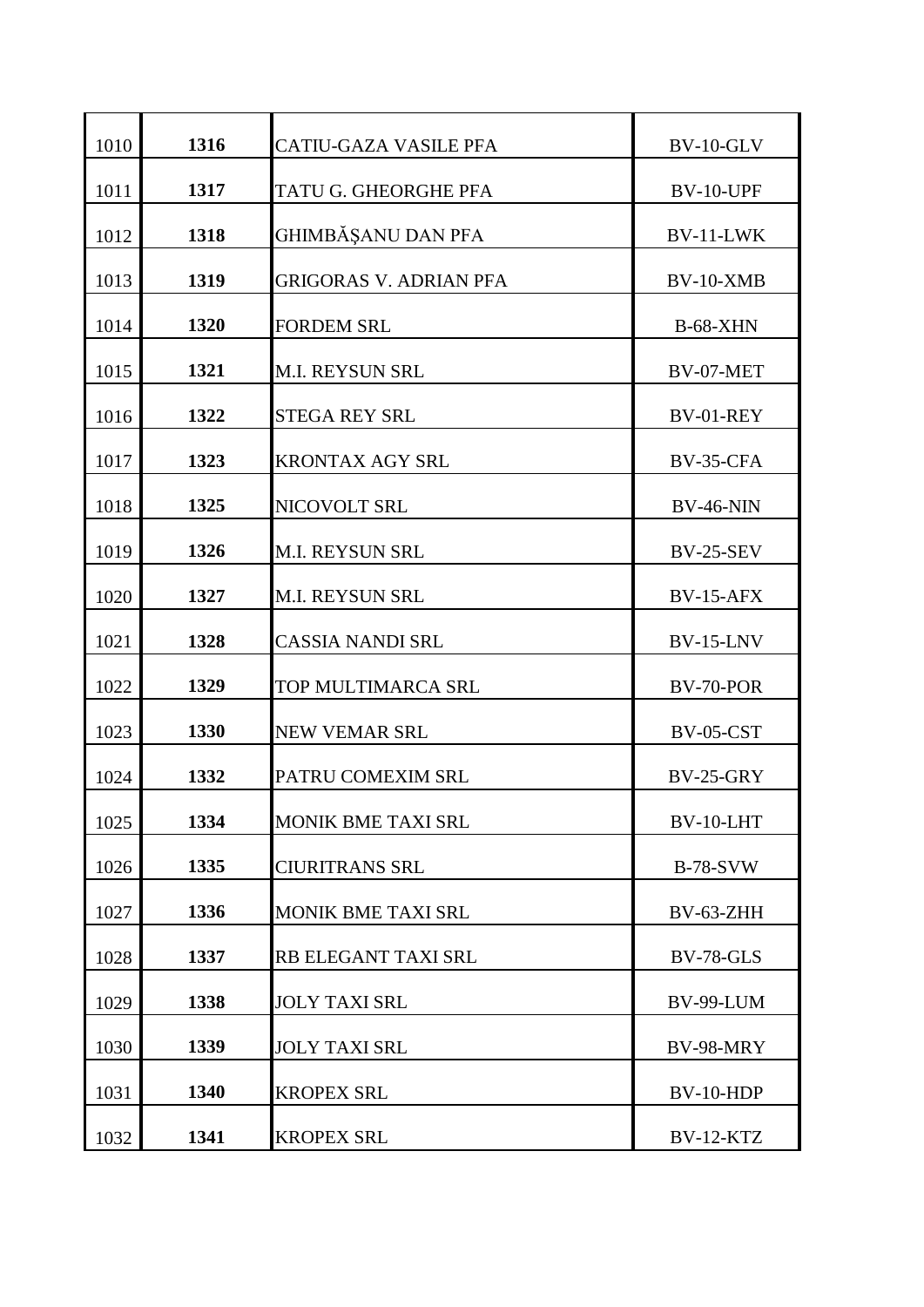| 1033 | 1342 | <b>KROPEX SRL</b>               | $BV-10-HDO$      |
|------|------|---------------------------------|------------------|
| 1034 | 1343 | <b>KROPEX SRL</b>               | <b>BV-15-MVW</b> |
| 1035 | 1344 | <b>PAVIAN SRL</b>               | BV-10-PAV        |
| 1036 | 1345 | <b>PAVIAN SRL</b>               | <b>BV-09-HNN</b> |
| 1037 | 1346 | CIOBOTARU I. COSTEL PFA         | $BV-13-TOJ$      |
| 1038 | 1347 | MARIGAM G.M.A. SRL              | BV-71-GMA        |
| 1039 | 1348 | <b>CONTACT P.A.G. SRL</b>       | <b>BV-67-PAV</b> |
| 1040 | 1349 | <b>VRABIE MIHAI CIPRIAN PFA</b> | <b>BV-68-VRC</b> |
| 1041 | 1350 | <b>GESOMI IMOB SRL</b>          | BV-22-ARY        |
| 1042 | 1351 | <b>LELIOARA PREST SRL</b>       | <b>BV-14-HFK</b> |
| 1043 | 1352 | <b>LELIOARA PREST SRL</b>       | BV-14-HFL        |
| 1044 | 1353 | 77 BIG SRL                      | $BV-76-BIG$      |
| 1045 | 1354 | LUNGU MARCIAN PFA               | <b>BV-10-ZNI</b> |
| 1046 | 1355 | <b>KUNST TECH SRL</b>           | $BV-10-ZNJ$      |
| 1047 | 1356 | <b>SPRINTENUL SRL</b>           | <b>BV-11-FKI</b> |
| 1048 | 1357 | SPRINTENUL SRL                  | BV-14-ELP        |
| 1049 | 1358 | SPRINTENUL SRL                  | $BV-11-JLP$      |
| 1050 | 1359 | SPRINTENUL SRL                  | <b>BV-10-WOE</b> |
| 1051 | 1360 | SPRINTENUL SRL                  | $BV-15-JHS$      |
| 1052 | 1369 | NICOVOLT SRL                    | BV-50-REY        |
| 1053 | 1370 | DAVSONG I & S SRL               | <b>BV-15-LNW</b> |
| 1054 | 1371 | <b>CASSIA NANDI SRL</b>         | BV-14-YTU        |
| 1055 | 1372 | DAMIAN GH. MARIUS PFA           | <b>BV-15-KZH</b> |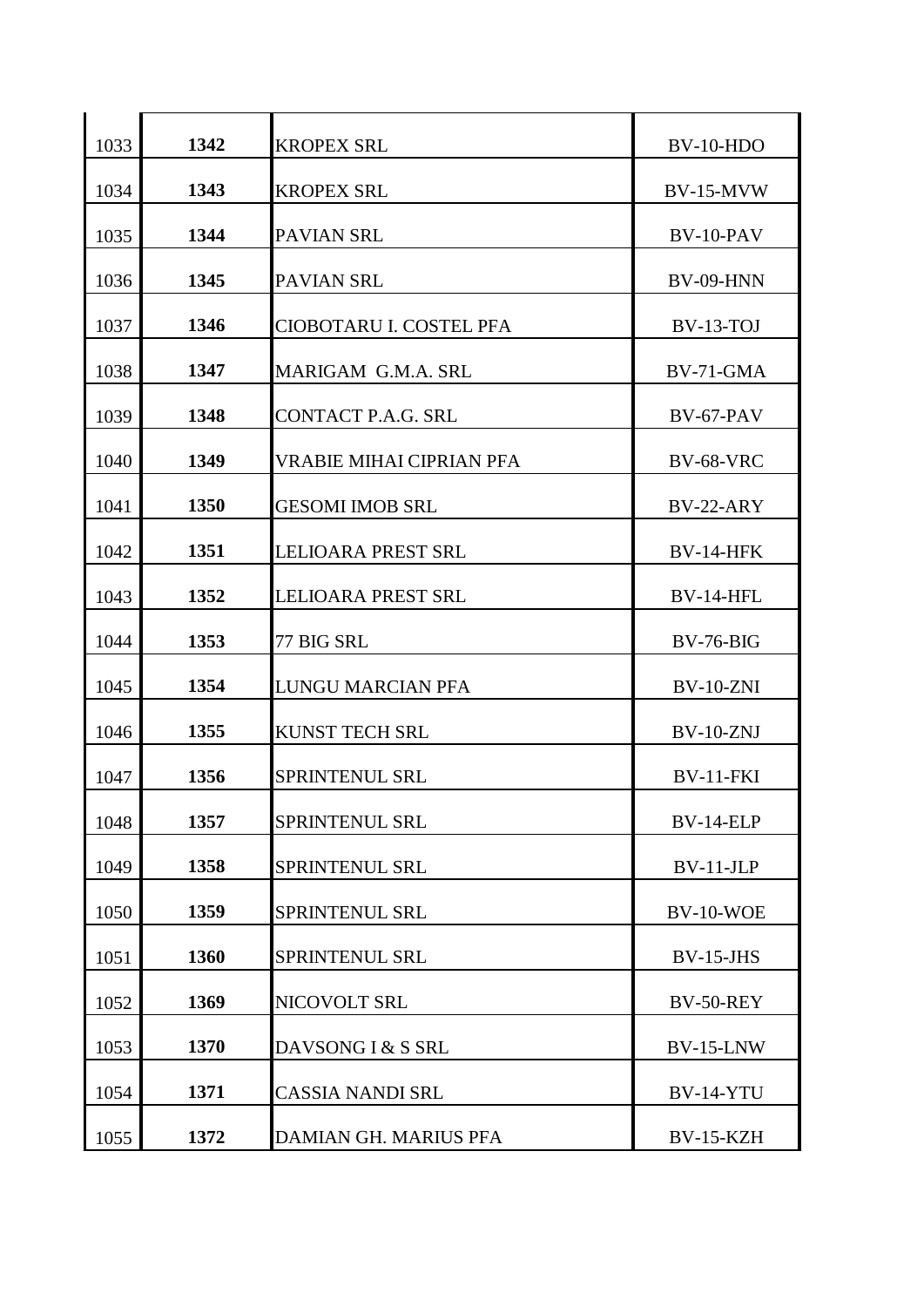| 1056 | 1373 | <b>QUICK KRONTAX SRL</b>     | <b>BV-14-YTR</b> |
|------|------|------------------------------|------------------|
| 1057 | 1376 | <b>SIMION KRONTAX SRL</b>    | <b>BV-14-YTP</b> |
| 1058 | 1378 | ADMONDO D.M. SRL             | BV-30-ADM        |
| 1059 | 1379 | <b>CASSIA NANDI SRL</b>      | BV-15-LNT        |
| 1060 | 1380 | <b>SEGATINA WAY SRL</b>      | BV-23-FCR        |
| 1061 | 1381 | <b>REMISTEF IAN SRL</b>      | BV-31-FCR        |
| 1062 | 1382 | TRANSFERCCC PERSOANE SRL     | BV-74-FCR        |
| 1063 | 1388 | <b>CIURITRANS SRL</b>        | $B-68-YSX$       |
| 1064 | 1389 | <b>DIABEN TRANS TAXI SRL</b> | $BV-14-ZPI$      |
| 1065 | 1390 | AVANTAJ MARDIA TAXI SRL      | <b>BV-12-FRM</b> |
| 1066 | 1391 | <b>DIABEN TRANS TAXI SRL</b> | <b>BV-14-ZPK</b> |
| 1067 | 1392 | <b>JUSTIN TAXI SRL</b>       | <b>BV-76-FRM</b> |
| 1068 | 1394 | <b>RS TEAM TAXI SRL</b>      | <b>BV-15-EXB</b> |
| 1069 | 1395 | <b>ELPIONO RICERO SRL</b>    | BV-09-YAA        |
| 1070 | 1396 | <b>R.A. VASIFLO SRL</b>      | <b>BV-95-FLO</b> |
| 1071 | 1397 | <b>DIABEN TRANS TAXI SRL</b> | <b>BV-09-XIS</b> |
| 1072 | 1399 | <b>MARITAX ADEL SRL</b>      | BV-07-DDY        |
| 1073 | 1400 | <b>SOMAGA MAN SRL</b>        | <b>BV-86-SSD</b> |
| 1074 | 1401 | <b>SOMAGA MAN SRL</b>        | BV-54-ALL        |
| 1075 | 1402 | RS TEAM TAXI SRL             | $BV-12-GZZ$      |
| 1076 | 1403 | A-D COST SISTEM SRL          | $BV-12-GZY$      |
| 1077 | 1404 | <b>TERION TAXI SRL</b>       | <b>BV-58-VAC</b> |
| 1078 | 1405 | <b>ELPIONO RICERO SRL</b>    | <b>BV-35-ERW</b> |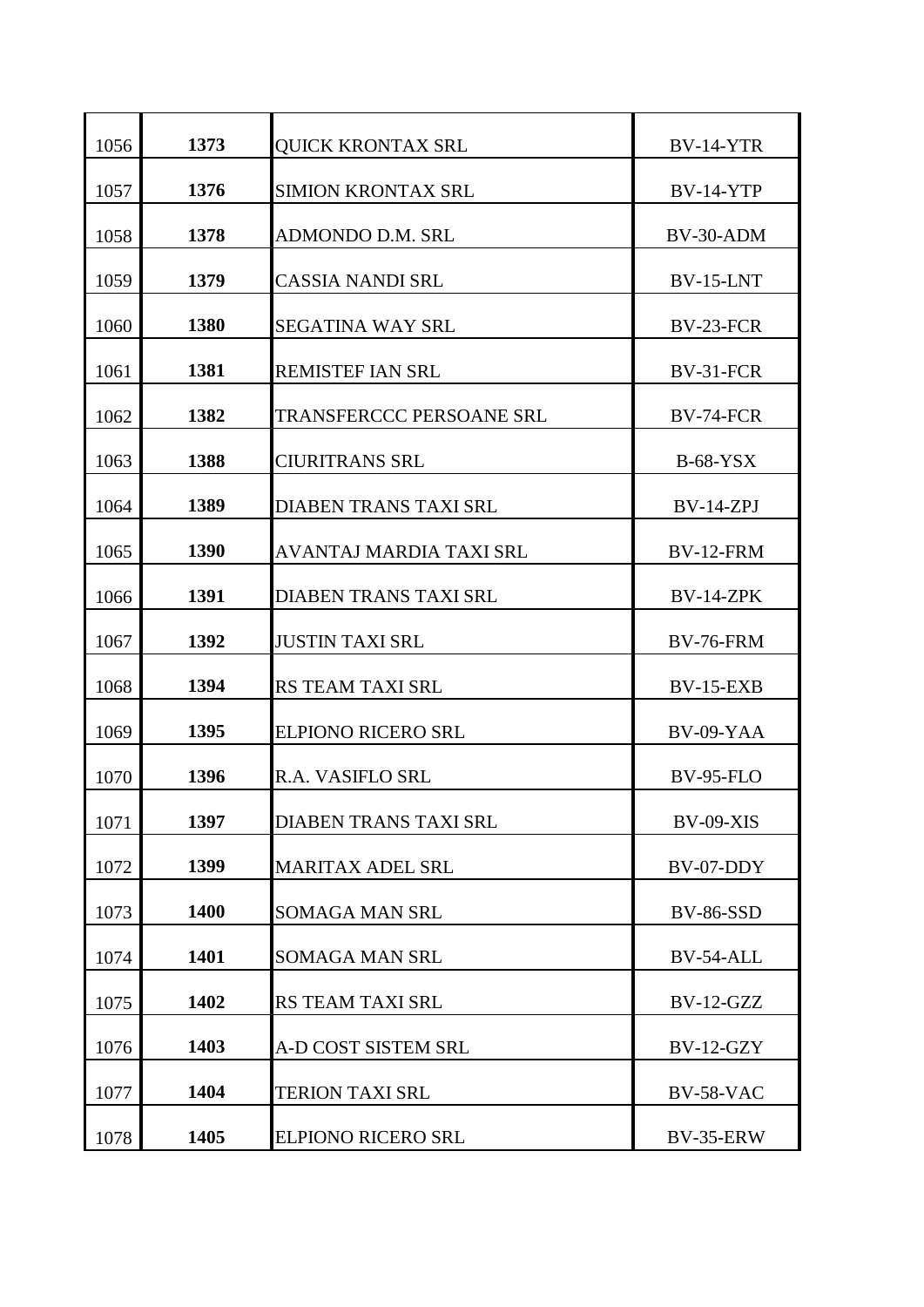| 1079 | 1406 | <b>A-D COST SISTEM SRL</b>      | <b>BV-14-XMW</b> |
|------|------|---------------------------------|------------------|
| 1080 | 1407 | <b>ELPIONO RICERO SRL</b>       | BV-33-ERW        |
| 1081 | 1408 | A-D COST SISTEM SRL             | <b>BV-37-SEV</b> |
| 1082 | 1409 | <b>MONIK BME TAXI SRL</b>       | <b>BV-87-HVP</b> |
| 1083 | 1410 | TOP MUNTEAN SRL                 | <b>BV-77-TOP</b> |
| 1084 | 1411 | TOP MULTIMARCA SRL              | <b>BV-99-TOP</b> |
| 1085 | 1413 | TURCITU IONUT-MIHAI PFA         | $BV-13-BSI$      |
| 1086 | 1414 | <b>JARTAX SRL</b>               | <b>BV-09-AYO</b> |
| 1087 | 1415 | N.N.N. SILVIU TAX SRL           | $BV-10-TVX$      |
| 1088 | 1416 | <b>TODFAX COMEX SRL</b>         | <b>BV-16-EPM</b> |
| 1089 | 1417 | <b>TODFAX COMEX SRL</b>         | <b>BV-16-GYU</b> |
| 1090 | 1418 | TODFAX COMEX SRL                | BV-26-MGM        |
| 1091 | 1420 | <b>MAXIM-TRANS SRL</b>          | BV-70-MAX        |
| 1092 | 1425 | <b>TODFAX COMEX SRL</b>         | <b>BV-16-GLJ</b> |
| 1093 | 1426 | TODFAX COMEX SRL                | BV-08-NMZ        |
| 1094 | 1427 | TODFAX COMEX SRL                | <b>BV-16-VPX</b> |
| 1095 | 1428 | <b>LOW SAVESCU SRL</b>          | BV-10-ZEK        |
| 1096 | 1429 | <b>CATIN TRANSERV SRL</b>       | $BV-61-PXZ$      |
| 1097 | 1430 | <b>REIN PRO INVEST SRL</b>      | <b>BV-74-HVB</b> |
| 1098 | 1431 | GÎLCĂ DANIEL                    | BV-24-CAM        |
| 1099 | 1432 | DAVALESSCAR SRL                 | BV-26-CAM        |
| 1100 | 1433 | <b>BORDFLO TRANS SRL</b>        | <b>BV-17-NTY</b> |
| 1101 | 1434 | <b>JUKE LAB &amp; TRANS SRL</b> | BV-32-CAM        |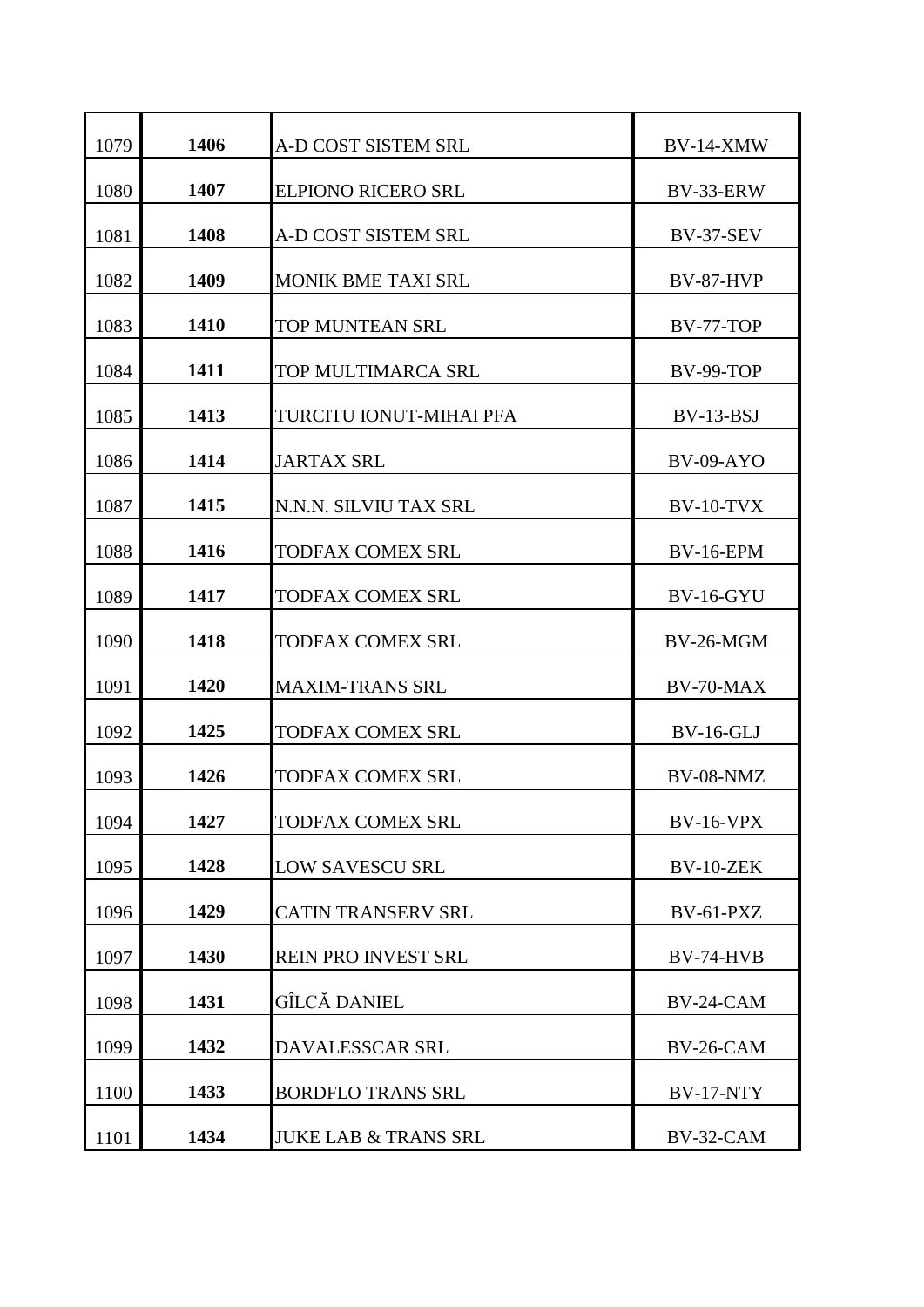| 1102 | 1435 | <b>DANIDAF TAXI SRL</b>            | $BV-99-TAX$      |
|------|------|------------------------------------|------------------|
| 1103 | 1436 | <b>CLADA IMPEX SRL</b>             | BV-88-TAX        |
| 1104 | 1438 | <b>GELIVMA TAXI SRL</b>            | BV-38-TAX        |
| 1105 | 1439 | <b>GELIVMA TAXI SRL</b>            | $BV-20-TAX$      |
| 1106 | 1440 | RADULESCU DANIEL-MIHAI PFA         | BV-88-HAI        |
| 1107 | 1441 | <b>CAZACLIU GEORGE CIPRIAN PFA</b> | <b>BV-16-XVM</b> |
| 1108 | 1442 | ONCIANU JENICA CONSTANTIN PFA      | BV-18-MOC        |
| 1109 | 1443 | <b>MYOCTA M.T. SRL</b>             | BV-09-DUH        |
| 1110 | 1444 | <b>NICOPERS SRL</b>                | <b>BV-76-NEI</b> |
| 1111 | 1445 | NICOPERS SRL                       | BV-33-MIR        |
| 1112 | 1446 | <b>TODFAX COMEX SRL</b>            | BV-08-PBI        |
| 1113 | 1447 | TODFAX COMEX SRL                   | <b>BV-16-VPZ</b> |
| 1114 | 1448 | <b>TODFAX COMEX SRL</b>            | BV-13-UWG        |
| 1115 | 1449 | <b>FRITULESCU SRL</b>              | <b>B-106-BIM</b> |
| 1116 | 1450 | <b>FRITULESCU SRL</b>              | <b>BV-19-SIE</b> |
| 1117 | 1451 | <b>BMA YOLO FAMILY SRL</b>         | BV-13-HAL        |
| 1118 | 1452 | <b>BMA YOLO FAMILY SRL</b>         | BV-09-HAL        |
| 1119 | 1453 | <b>HAGE DORIANOSS SRL</b>          | <b>BV-15-HAL</b> |
| 1120 | 1454 | <b>BMA YOLO FAMILY SRL</b>         | BV-16-HAL        |
| 1121 | 1455 | STELADTAX SRL                      | <b>BV-25-CTY</b> |
| 1122 | 1456 | TAX GEDYMAR SRL                    | BV-14-DYA        |
| 1123 | 1457 | <b>INTEGRATIVE CONSULTING SRL</b>  | BV-81-MIN        |
| 1124 | 1458 | <b>MOBILSERV SRL</b>               | BV-10-PCA        |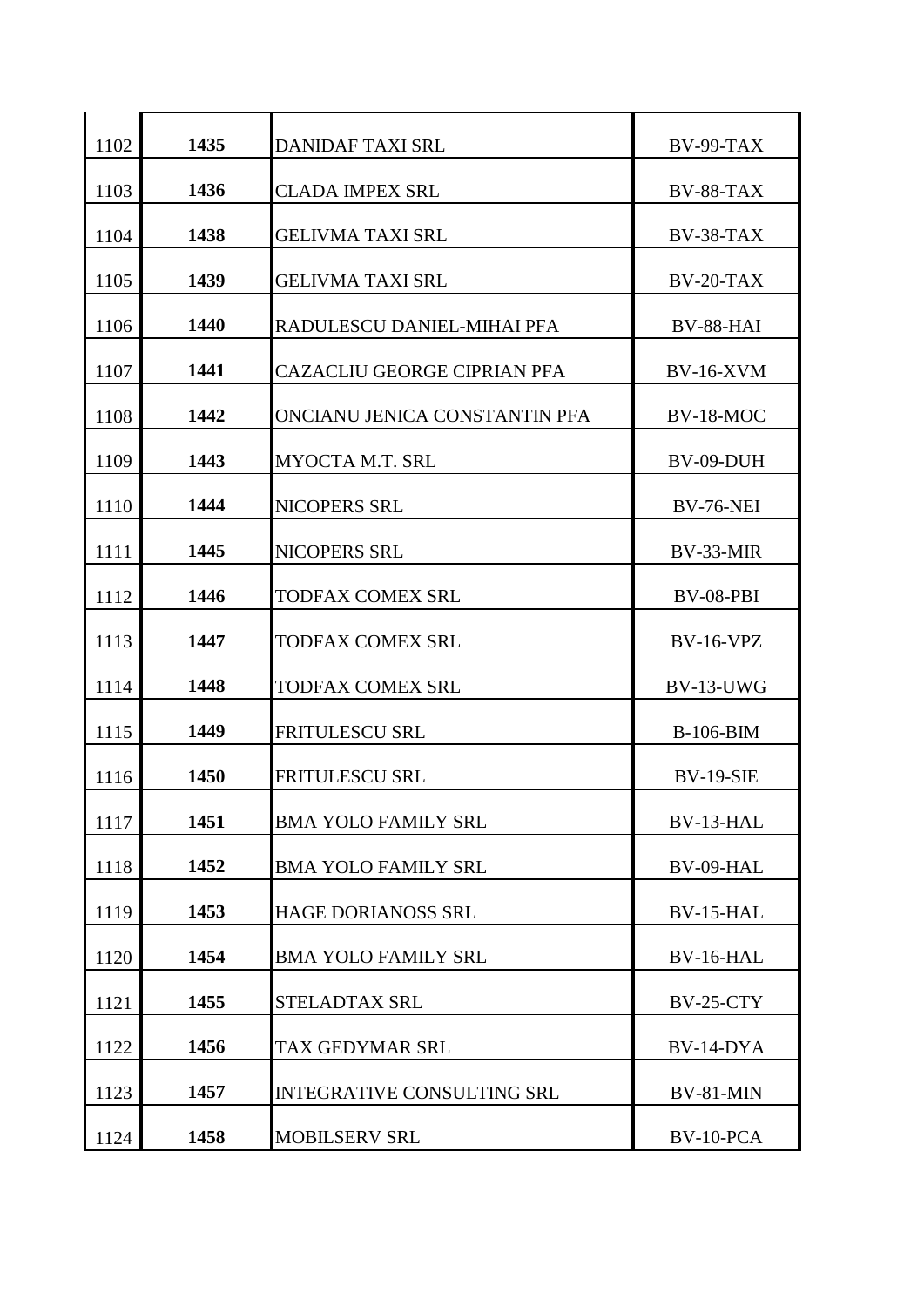| 1125 | 1459 | <b>MOBILSERV SRL</b>        | <b>BV-90-SYL</b> |
|------|------|-----------------------------|------------------|
| 1126 | 1460 | PREMIUM TRANS KRONSTADT SRL | BV-50-LCA        |
| 1127 | 1461 | <b>NOILIM SO SRL</b>        | BV-08-FDB        |
| 1128 | 1462 | <b>MADIMIR TAX SRL</b>      | BV-88-MDM        |
| 1129 | 1463 | DIAN CO SRL                 | BV-05-NUY        |
| 1130 | 1464 | <b>DIAN CO SRL</b>          | $BV-10-YBX$      |
| 1131 | 1465 | <b>DIAN CO SRL</b>          | <b>BV-10-VYP</b> |
| 1132 | 1468 | <b>RABOMIRO TRANS SRL</b>   | $BV-16-TAF$      |
| 1133 | 1473 | <b>FORDEM SRL</b>           | $BV-27-TAF$      |
| 1134 | 1474 | ALEX-MAR SIRTRANS SRL       | BV-77-KIS        |
| 1135 | 1475 | <b>TRANS VAS SRL</b>        | $BV-11-JXN$      |
| 1136 | 1476 | <b>KRON RAMST SRL</b>       | <b>BV-95-MST</b> |
| 1137 | 1478 | <b>SORYVIKA SRL</b>         | $BV-14-TPZ$      |
| 1138 | 1483 | <b>ADI BMA TRANS SRL</b>    | BV-22-HAL        |
| 1139 | 1484 | <b>TRANSVIGAB SRL</b>       | <b>BV-14-SSR</b> |
| 1140 | 1486 | <b>DUM TAXI SRL</b>         | BV-02-DUM        |
| 1141 | 1487 | <b>SMART DESIGN SRL</b>     | <b>BV-09-PHI</b> |
| 1142 | 1493 | <b>COMALRID-TRADING SRL</b> | BV-30-BVL        |
| 1143 | 1494 | <b>ANCOREX CONF SRL</b>     | <b>BV-16-ECY</b> |
| 1144 | 1496 | <b>KEVTAXI SRL</b>          | BV-40-DDY        |
| 1145 | 1497 | KUNST TECH SRL              | BV-10-ZNH        |
| 1146 | 1498 | <b>KEVTAXI SRL</b>          | <b>BV-23-KEV</b> |
| 1147 | 1499 | <b>KEVTAXI SRL</b>          | BV-20-DDY        |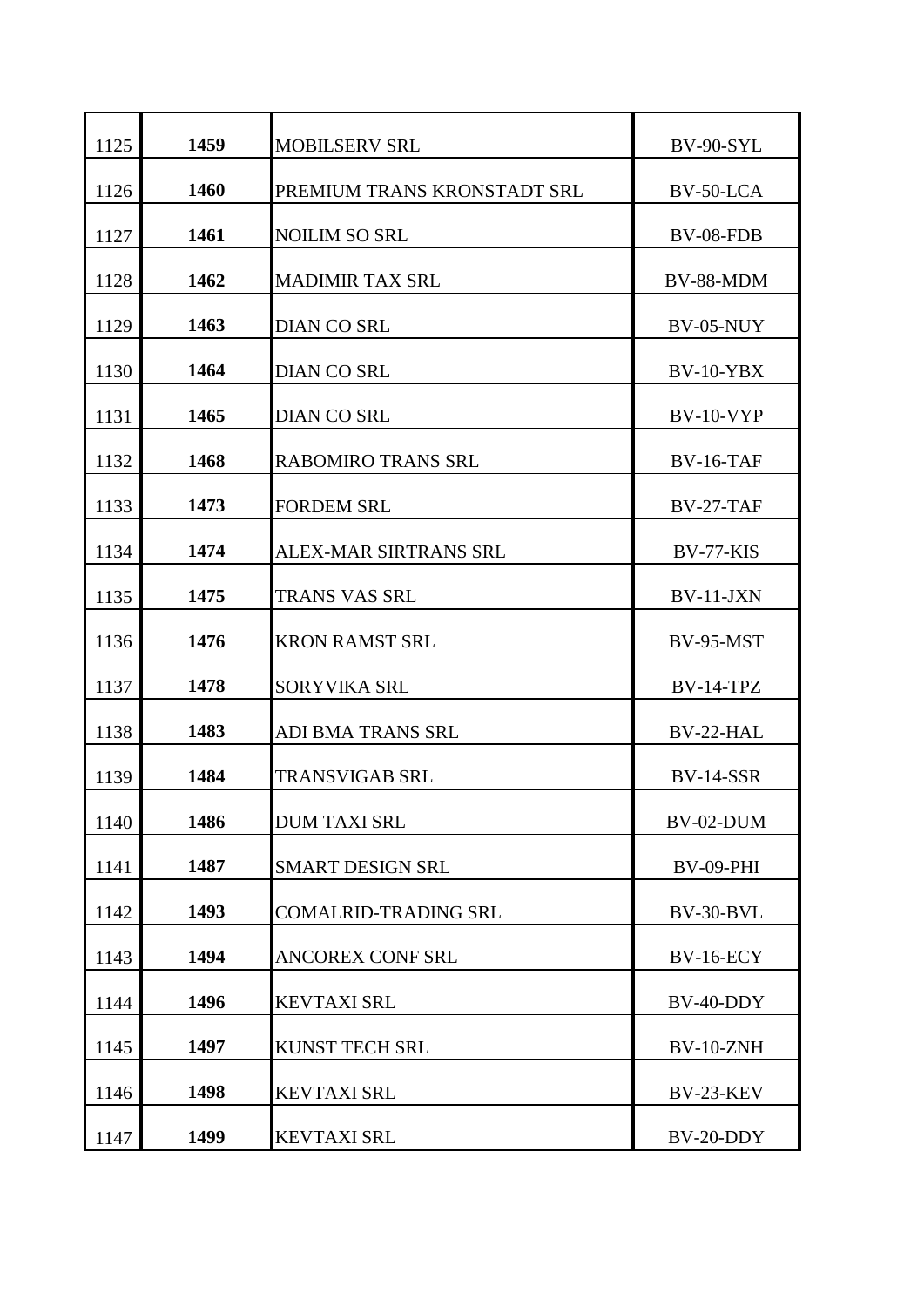| 1148 | 1500 | <b>EUROPEAN L&amp;C SRL</b>      | BV-77-DWA        |
|------|------|----------------------------------|------------------|
| 1149 | 1501 | EDIAN MULTIMARCA SRL             | <b>BV-19-TIC</b> |
| 1150 | 1502 | <b>DANESCU MIRCEA PFA</b>        | BV-08-JCO        |
| 1151 | 1503 | <b>DASVER TRANS SRL</b>          | <b>BV-93-TLG</b> |
| 1152 | 1504 | <b>GENIUS TRAFIC EXPRESS SRL</b> | BV-09-NMP        |
| 1153 | 1505 | <b>FURTUNA GENICA PFA</b>        | $BV-61-JAN$      |
| 1154 | 1507 | MARI & ION TAX SRL               | <b>BV-66-MRI</b> |
| 1155 | 1508 | <b>FAN-WINNER SRL</b>            | BV-07-WSC        |
| 1156 | 1510 | <b>BUNICU&amp;ROBERT SRL</b>     | BV-58-LCJ        |
| 1157 | 1511 | MACREANU IONUT BOGDAN PFA        | BV-09-RCM        |
| 1158 | 1512 | <b>MATEI ADRIAN VIOREL PFA</b>   | $BV-77-KAP$      |
| 1159 | 1516 | MOLDOVAN OVIDIU CRISTIAN PFA     | BV-11-FAO        |
| 1160 | 1517 | MOROGAN DANIEL EVELIN PFA        | BV-09-FLX        |
| 1161 | 1521 | <b>OANA IOAN PFA</b>             | <b>BV-99-NEO</b> |
| 1162 | 1522 | POCOD TAXI SRL                   | BV-72-KMI        |
| 1163 | 1523 | <b>KRONRADEN TAXI SRL</b>        | BV-86-DBD        |
| 1164 | 1526 | RED LUMINA-TAXI SRL              | BV-51-RBU        |
| 1165 | 1527 | <b>HERME CAR ELEGANCE SRL</b>    | BV-08-FOP        |
| 1166 | 1529 | TUDOROIU FLORIN MIHAI PFA        | BV-08-TAM        |
| 1167 | 1530 | <b>VIIU MARIAN PFA</b>           | BV-74-MAD        |
| 1168 | 1531 | <b>VOINEA MARIUS PFA</b>         | BV-14-MAU        |
| 1169 | 1532 | <b>BORDEA VIOREL PFA</b>         | BV-08-KDY        |
| 1170 | 1534 | <b>GRAB TAXI SRL</b>             | <b>BV-26-ANT</b> |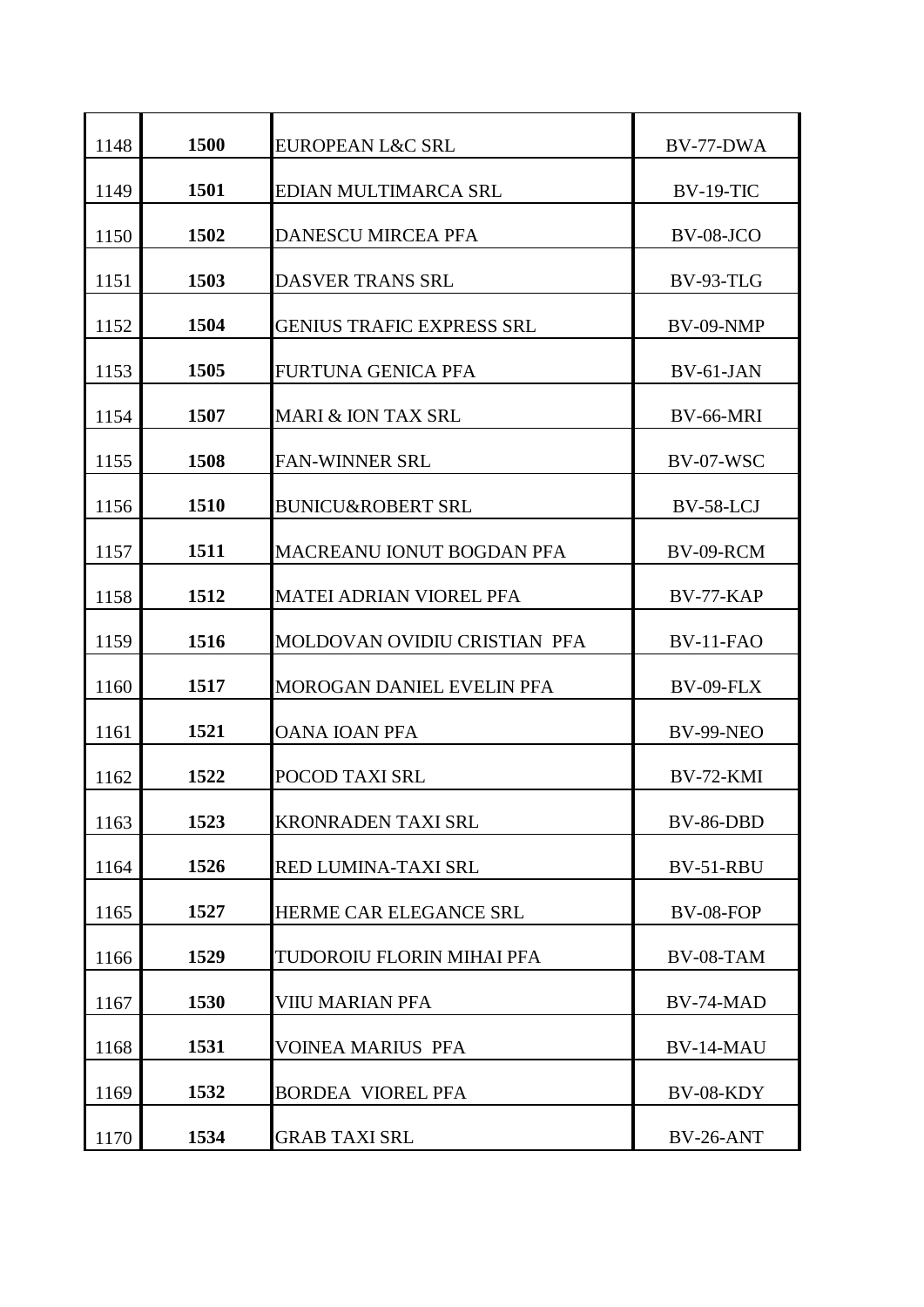|      |      | MOLDOVAN PELIGRAD LOREDAN       |                  |
|------|------|---------------------------------|------------------|
| 1171 | 1535 | <b>MIHAI PFA</b>                | <b>BV-07-FRF</b> |
| 1172 | 1537 | DRAGOMIR DUMITRU PFA            | BV-79-WUW        |
| 1173 | 1538 | <b>KLAUS SANY TRANS SRL</b>     | <b>BV-96-VIO</b> |
| 1174 | 1539 | CĂTĂ & ERIK TAXI SRL            | <b>BV-54-LVN</b> |
| 1175 | 1540 | <b>NECULA RELU PFA</b>          | BV-34-LOR        |
| 1176 | 1542 | LEPSA LUCIAN CONSTANTIN PFA     | BV-53-LUC        |
| 1177 | 1543 | PESTEAN CORNEL PFA              | <b>BV-98-SBI</b> |
| 1178 | 1544 | TST TRANS SEB SRL               | BV-09-FOP        |
| 1179 | 1549 | <b>DITU ION PFA</b>             | <b>BV-68-DIM</b> |
| 1180 | 1550 | DARISMART SPRINT SRL            | BV-88-VID        |
| 1181 | 1552 | <b>CIMPAN VASILE GAVRIL PFA</b> | <b>BV-09-HSI</b> |
| 1182 | 1553 | <b>DOBRAVIM SRL</b>             | BV-49-ALX        |
| 1183 | 1554 | <b>BFA TRANS SRL</b>            | BV-08-BTV        |
| 1184 | 1555 | <b>BRANDIBURG CRISTIAN PFA</b>  | <b>BV-56-CRY</b> |
| 1185 | 1558 | <b>LON-CRE SRL</b>              | BV-18-LON        |
| 1186 | 1559 | LUNGU P. PETRE PFA              | BV-10-SAU        |
| 1187 | 1563 | <b>MIRAD CIP TRANS SRL</b>      | BV-08-MCD        |
| 1188 | 1565 | <b>MIO SERV SRL</b>             | BV-81-MIO        |
| 1189 | 1566 | <b>BANCIU TRANS SRL</b>         | <b>BV-83-FPG</b> |
| 1190 | 1570 | <b>OVIGAB GETAX SRL</b>         | <b>BV-08-RCE</b> |
| 1191 | 1571 | <b>BOJTE MIRCEA PFA</b>         | BV-40-MRE        |
| 1192 | 1572 | <b>ECOFEST RIN SRL</b>          | <b>BV-59-RIN</b> |
| 1193 | 1573 | TAX TRANS F.D.G. SRL            | <b>BV-17-DGF</b> |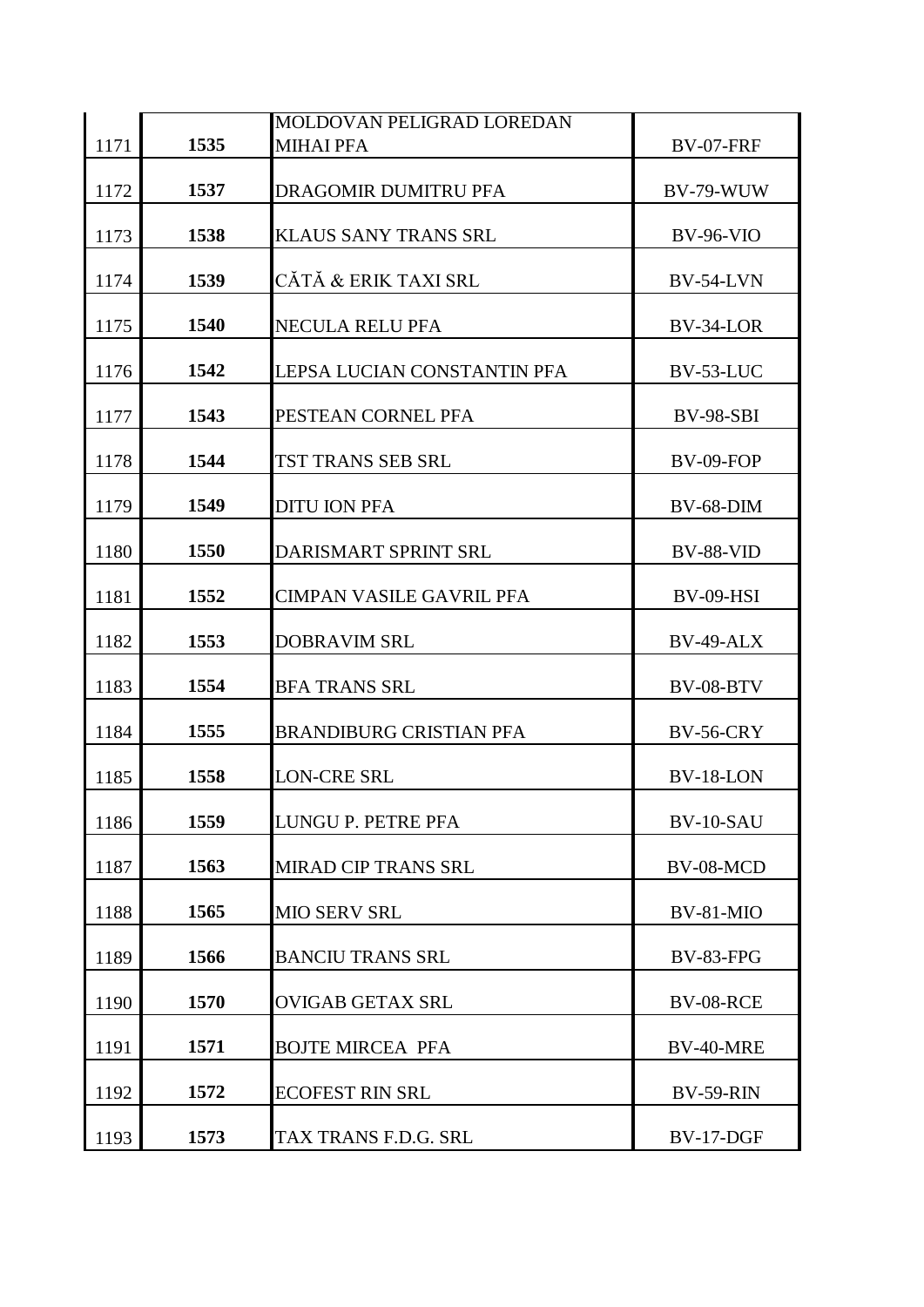| 1194 | 1575 | <b>HIRLAB NICOLAE CALIN PFA</b>       | BV-43-NAE        |
|------|------|---------------------------------------|------------------|
| 1195 | 1576 | <b>DANMIR TAXI SRL</b>                | $BV-09-BVN$      |
| 1196 | 1577 | FLORIA DANIEL MIHAI PFA               | BV-43-FAM        |
| 1197 | 1578 | LIBERAL FELD TAXI SRL                 | BV-14-RTX        |
| 1198 | 1579 | OANA ALEXANDRU HORATIU PFA            | BV-03-DAX        |
| 1199 | 1580 | <b>MOLDO KRON TAX SRL</b>             | BV-08-HGU        |
| 1200 | 1581 | ROSU VALENTIN DANIEL PFA              | BV-07-EIE        |
| 1201 | 1582 | PASCUTOI TRANS & SERV SRL             | $BV-02-TDI$      |
| 1202 | 1584 | <b>COJOCARU GELU PFA</b>              | BV-68-COJ        |
| 1203 | 1586 | <b>ALEAND EURO TRANS SRL</b>          | BV-33-BBE        |
| 1204 | 1587 | <b>GEO VASY SUPER TAXI SRL</b>        | $BV-07-TSY$      |
| 1205 | 1592 | <b>MANAILA ION MARIAN STEFAN PFA</b>  | <b>BV-77-JON</b> |
| 1206 | 1593 | URSU MARIAN ADRIAN PFA                | BV-08-KAU        |
| 1207 | 1595 | PIRLOG ION PFA                        | $BV-10-KJO$      |
| 1208 | 1596 | <b>INCZE EDVARD PFA</b>               | BV-62-EDY        |
| 1209 | 1597 | <b>GARAGE TAXI SRL</b>                | BV-09-NOT        |
| 1210 | 1598 | <b>HUTANU MIRCEA PFA</b>              | <b>BV-19-HUT</b> |
| 1211 | 1600 | <b>CRISTIAN SI FIII A&amp;C SRL</b>   | <b>BV-11-YLI</b> |
| 1212 | 1601 | TATARUS TAXI SRL                      | BV-33-PCV        |
| 1213 | 1602 | <b>DMT ELMAN TRANS SRL</b>            | BV-10-UPH        |
| 1214 | 1603 | FLOREA MARIAN OLIVIU PFA              | BV-20-LYV        |
| 1215 | 1605 | Suciu Sorin - Intreprindere Familiala | BV-28-SRN        |
| 1216 | 1608 | <b>SIERB LIVIU PFA</b>                | BV-08-MOK        |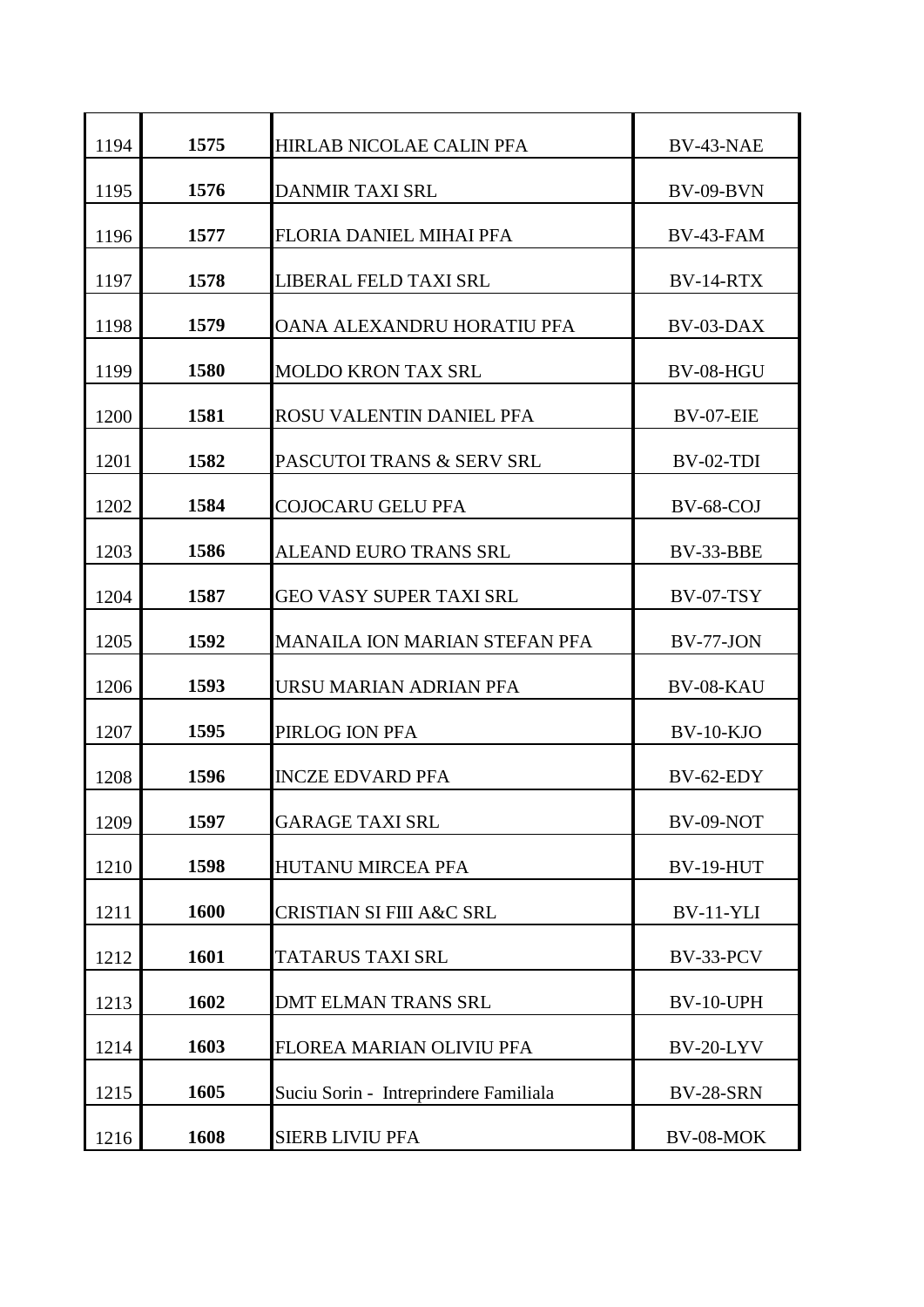| 1217 | 1609 | <b>BREBEANU ION EMIL PFA</b>   | <b>BV-86-EMI</b> |
|------|------|--------------------------------|------------------|
| 1218 | 1612 | <b>TROSCOLAN ION PFA</b>       | $BV-05-AIT$      |
| 1219 | 1615 | <b>IONESCU LULU IULIAN PFA</b> | BV-01-UEL        |
| 1220 | 1617 | <b>T.C. MERCAR SRL</b>         | $BV-21-MGD$      |
| 1221 | 1618 | <b>COBRATAX SRL</b>            | BV-07-JXR        |
| 1222 | 1620 | <b>GURZUN JENICA PFA</b>       | BV-58-JAN        |
| 1223 | 1625 | <b>KRON SHERPA 66 SRL</b>      | <b>BV-76-YKA</b> |
| 1224 | 1626 | <b>STOIAN NECULAE PFA</b>      | <b>BV-66-NYK</b> |
| 1225 | 1630 | DRAGOMIR GHEORGHE BIATRIS PFA  | <b>BV-09-HHJ</b> |
| 1226 | 1631 | <b>DASCALU IOAN PFA</b>        | BV-78-VIC        |
| 1227 | 1633 | <b>ADRIAN KRONTAXI SRL</b>     | $B-105-YOF$      |
| 1228 | 1634 | PETER PAL PFA                  | BV-05-LPL        |
| 1229 | 1636 | ALO DO TAXI TRANS SRL          | BV-25-HAL        |
| 1230 | 1637 | <b>HAL DOR PREST SERV SRL</b>  | BV-26-HAL        |
| 1231 | 1638 | <b>AMN PICA PICA SRL</b>       | BV-27-HAL        |
| 1232 | 1639 | <b>ADI BMA TRANS SRL</b>       | BV-28-HAL        |
|      | 1640 | <b>HAL DOR PREST SERV SRL</b>  | BV-30-HAL        |
| 1233 |      |                                |                  |
| 1234 | 1641 | PARTAX IEGHINA SRL             | <b>BV-75-MOM</b> |
| 1235 | 1652 | DRINEL INVEST SRL              | BV-13-DRI        |
| 1236 | 1654 | REIN PRO INVEST SRL            | BV-74-HVL        |
| 1237 | 1655 | NIFEDA EN GROS SRL             | <b>BV-18-RHE</b> |
| 1238 | 1656 | <b>STANICA PRODCOM SRL</b>     | <b>BV-79-GDE</b> |
| 1239 | 1657 | STANICA PRODCOM SRL            | BV-73-WJS        |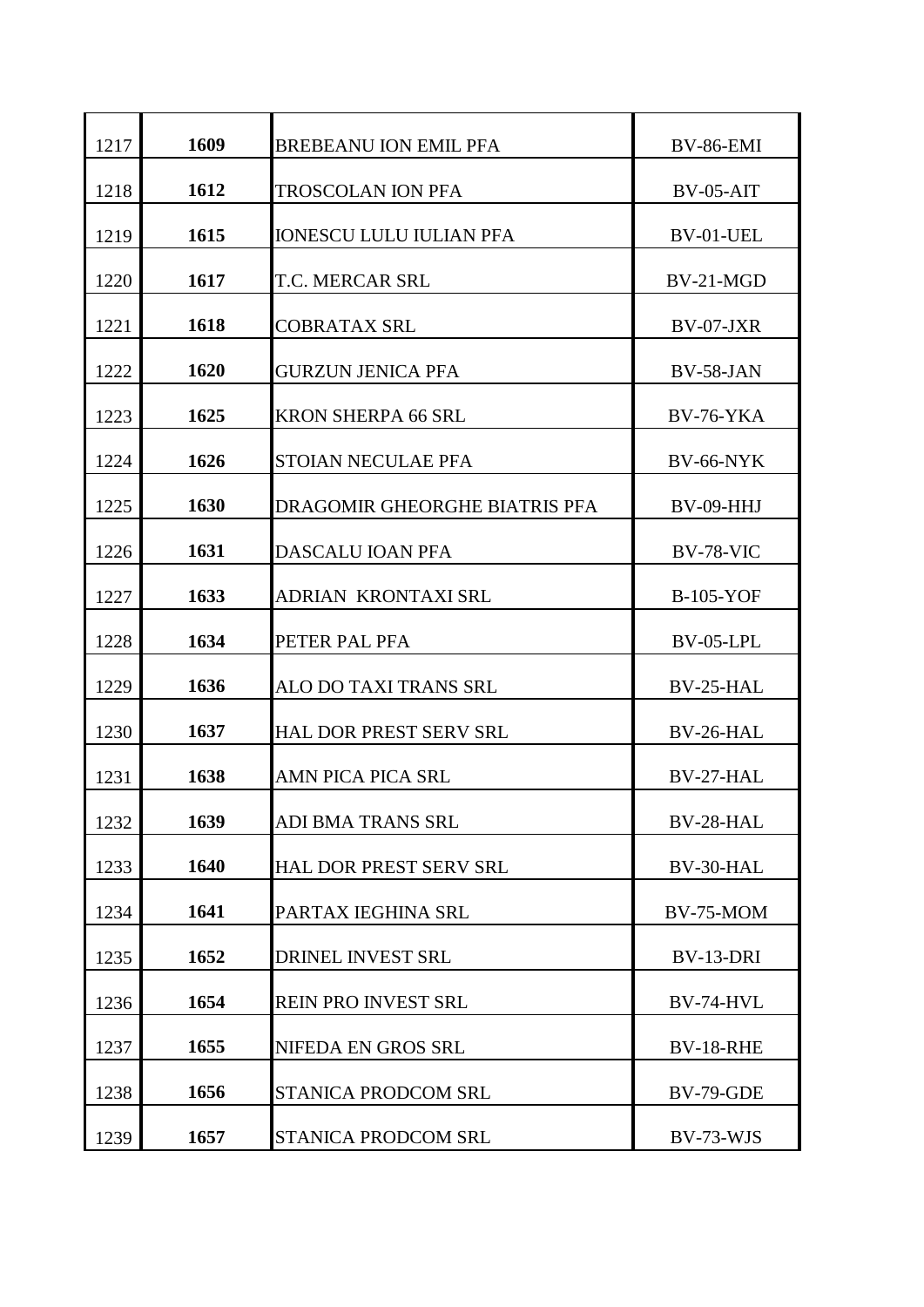| 1240 | 1658 | <b>ALSCAR TRANS SRL</b>           | BV-70-ALS        |
|------|------|-----------------------------------|------------------|
| 1241 | 1660 | <b>COMALRID-TRADING SRL</b>       | BV-88-BVL        |
| 1242 | 1661 | N.C. FORTUNA XXL SRL              | $BV-18-WWG$      |
| 1243 | 1662 | <b>CYP PREMIUM SRL</b>            | BV-04-CYP        |
| 1244 | 1663 | CIOBANU ADRIAN-MARIAN PFA         | BV-77-MUK        |
| 1245 | 1666 | <b>ALEGAB SRL</b>                 | $BV-11-XDM$      |
| 1246 | 1667 | <b>ALEGAB SRL</b>                 | <b>BV-37-SEB</b> |
| 1247 | 1668 | <b>ALEGAB SRL</b>                 | <b>BV-53-SEB</b> |
| 1248 | 1669 | <b>ALEGAB SRL</b>                 | <b>BV-47-SEB</b> |
| 1249 | 1670 | PELEGRINUS MAC SRL                | BV-17-LGU        |
| 1250 | 1671 | <b>FORDEM SRL</b>                 | <b>B-86-PRJ</b>  |
| 1251 | 1672 | <b>GELIVMA TAXI SRL</b>           | $BV-13-TAX$      |
| 1252 | 1673 | <b>CLADA IMPEX SRL</b>            | BV-23-KAM        |
|      | 1674 | <b>VIMANA TAX SRL</b>             |                  |
| 1253 |      |                                   | $B-73-KIB$       |
| 1254 | 1683 | <b>BORZ I. FLORIN PFA</b>         | BV-64-ROC        |
| 1255 | 1684 | NICULAE S. MIHAIL PFA             | <b>BV-02-YSO</b> |
| 1256 | 1685 | <b>RUME TRANS SRL</b>             | <b>BV-20-RRR</b> |
| 1257 | 1686 | <b>CUCIUREANU I. GHEORGHE PFA</b> | BV-17-LPH        |
| 1258 | 1687 | TAX GEDYMAR SRL                   | BV-46-DYA        |
| 1259 | 1688 | TAX GEDYMAR SRL                   | BV-47-DYA        |
| 1260 | 1689 | TAX GEDYMAR SRL                   | BV-52-DYA        |
| 1261 | 1690 | TAX GEDYMAR SRL                   | BV-98-DYA        |
| 1262 | 1691 | TODFAX COMEX SRL                  | BV-10-WLU        |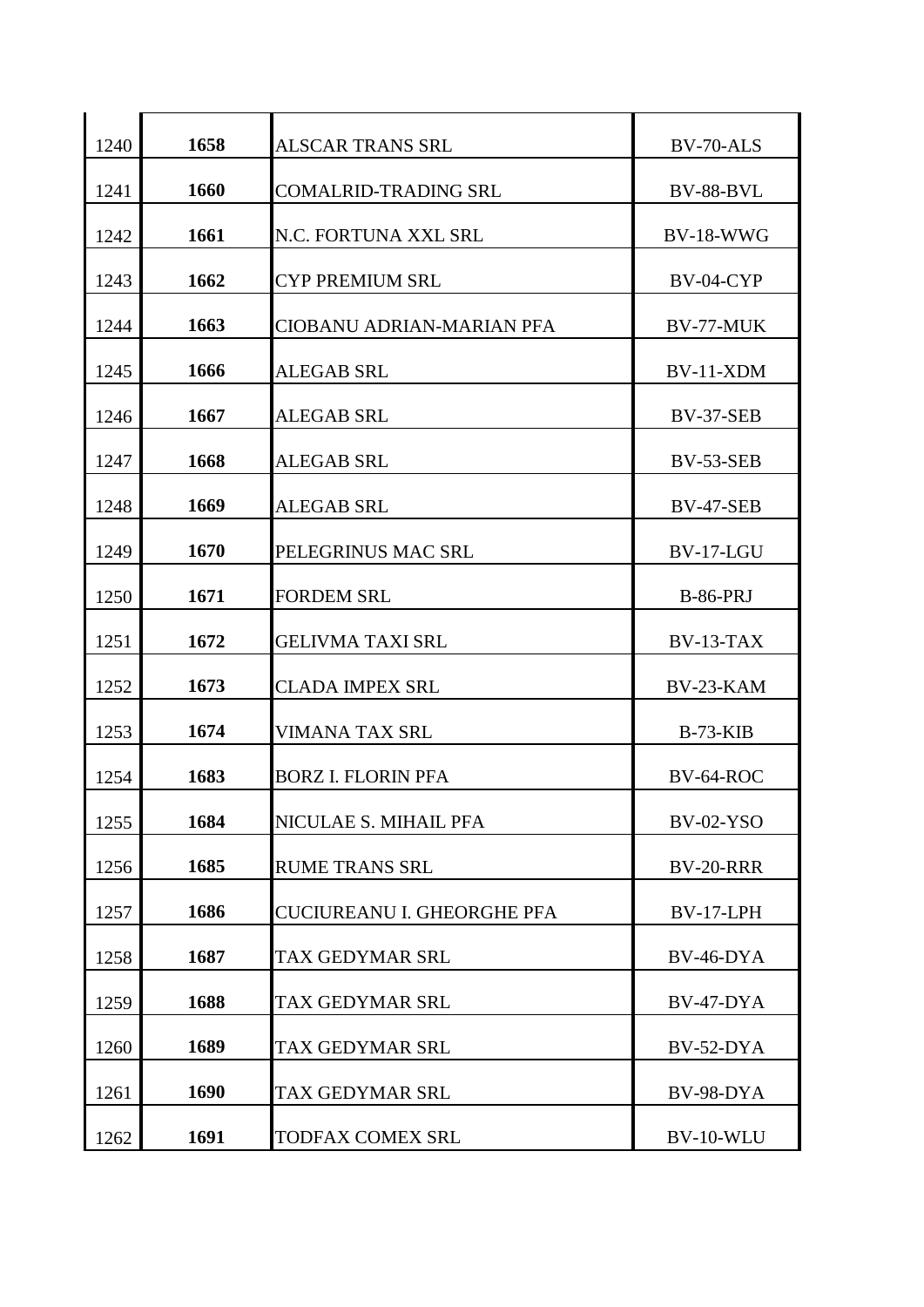| 1263 | 1692 | <b>COMINDAL SRL</b>                 | BV-31-TRI        |
|------|------|-------------------------------------|------------------|
| 1264 | 1694 | <b>MANILA &amp; ROYAL SRL</b>       | BV-34-HAL        |
| 1265 | 1695 | <b>GEO &amp; SOOS TAXITRANS SRL</b> | BV-35-HAL        |
| 1266 | 1696 | <b>ION DOR HAL SRL</b>              | BV-36-HAL        |
| 1267 | 1697 | ADI BMA TRANS SRL                   | BV-37-HAL        |
| 1268 | 1698 | ADI BMA TRANS SRL                   | BV-39-HAL        |
| 1269 | 1701 | <b>TRIO SYMBOL SRL</b>              | <b>BV-15-NCG</b> |
| 1270 | 1702 | <b>AGER MONO CONCEPT SRL</b>        | $BV-12-LIW$      |
| 1271 | 1703 | PAKOSIM TRANS SRL                   | $BV-15-SYB$      |
| 1272 | 1704 | <b>DINAMIC CAR TEAM SRL</b>         | BV-10-VUP        |
| 1273 | 1705 | <b>MARTAX SRL</b>                   | $BV-12-LHX$      |
| 1274 | 1706 | <b>MARTAX SRL</b>                   | <b>BV-10-VUR</b> |
| 1275 | 1707 | <b>AGER MONO CONCEPT SRL</b>        | $BV-12-LIU$      |
| 1276 | 1708 | <b>MARTAX SRL</b>                   | $BV-12-LJA$      |
| 1277 | 1709 | <b>MARTAX SRL</b>                   | $BV-10-VUM$      |
| 1278 | 1710 | <b>MARTAX SRL</b>                   | $BV-12-LIG$      |
| 1279 | 1711 | <b>MARTAX SRL</b>                   | BV-10-VUT        |
| 1280 | 1712 | FILIP ALEXANDRU MARIAN PFA          | <b>BV-78-FYL</b> |
| 1281 | 1713 | <b>MARTAX SRL</b>                   | $BV-12-LJC$      |
| 1282 | 1714 | TRIO SYMBOL SRL                     | BV-12-BMR        |
| 1283 | 1715 | MOISĂ C. ADRIAN PFA                 | <b>BV-15-NCJ</b> |
| 1284 | 1716 | <b>AGER MONO CONCEPT SRL</b>        | <b>BV-66-RLE</b> |
| 1285 | 1717 | MIHARI TAXI SRL                     | BV-17-MXX        |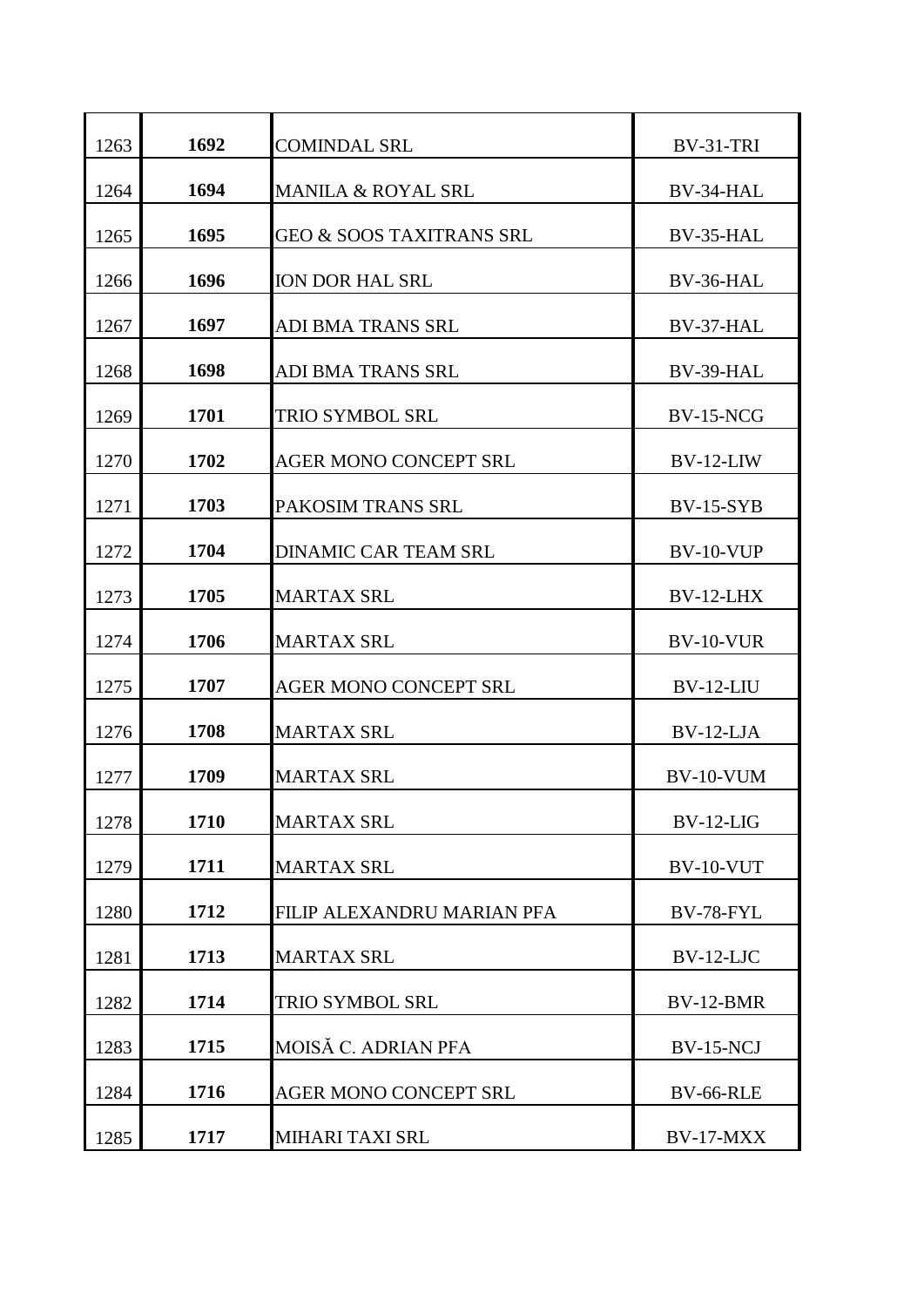| 1286 | 1718 | <b>MARTAX SRL</b>            | $BV-12-LIY$      |
|------|------|------------------------------|------------------|
| 1287 | 1719 | <b>AGER MONO CONCEPT SRL</b> | BV-12-LHW        |
| 1288 | 1720 | <b>TRIO SYMBOL SRL</b>       | <b>BV-15-VVM</b> |
| 1289 | 1721 | <b>MARTAX SRL</b>            | BV-10-VUS        |
| 1290 | 1722 | <b>MARTAX SRL</b>            | $BV-12-LIR$      |
| 1291 | 1723 | <b>MARTAX SRL</b>            | BV-12-LHP        |
| 1292 | 1724 | <b>AGER MONO CONCEPT SRL</b> | BV-12-LHU        |
| 1293 | 1725 | <b>AGER MONO CONCEPT SRL</b> | BV-12-LHY        |
| 1294 | 1726 | <b>TRIO SYMBOL SRL</b>       | <b>BV-15-NCH</b> |
| 1295 | 1727 | <b>MARTAX SRL</b>            | BV-12-LHZ        |
| 1296 | 1728 | <b>MARTAX SRL</b>            | BV-12-LIK        |
| 1297 | 1729 | <b>TRIO SYMBOL SRL</b>       | <b>BV-15-TLO</b> |
| 1298 | 1730 | UNGUREANU EUGEN FLAVIUS PFA  | BV-83-FLV        |
| 1299 | 1731 | <b>TRIO SYMBOL SRL</b>       | <b>BV-09-FVI</b> |
| 1300 | 1732 | <b>TRIO SYMBOL SRL</b>       | BV-10-TZH        |
| 1301 | 1733 | TRIO SYMBOL SRL              | BV-10-TZK        |
| 1302 | 1734 | <b>TRIO SYMBOL SRL</b>       | BV-09-FVJ        |
| 1303 | 1735 | <b>MARTAX SRL</b>            | <b>BV-09-FVH</b> |
| 1304 | 1740 | <b>ALBENA CRIS SRL</b>       | BV-09-PSJ        |
| 1305 | 1741 | <b>ALBENA CRIS SRL</b>       | <b>BV-09-PSK</b> |
| 1306 | 1742 | <b>GOGNICOM SRL</b>          | <b>BV-12-GOG</b> |
| 1307 | 1743 | <b>KRONSETAX SRL</b>         | <b>BV-12-PEP</b> |
| 1308 | 1744 | <b>VIRVAL SRL</b>            | BV-07-LZT        |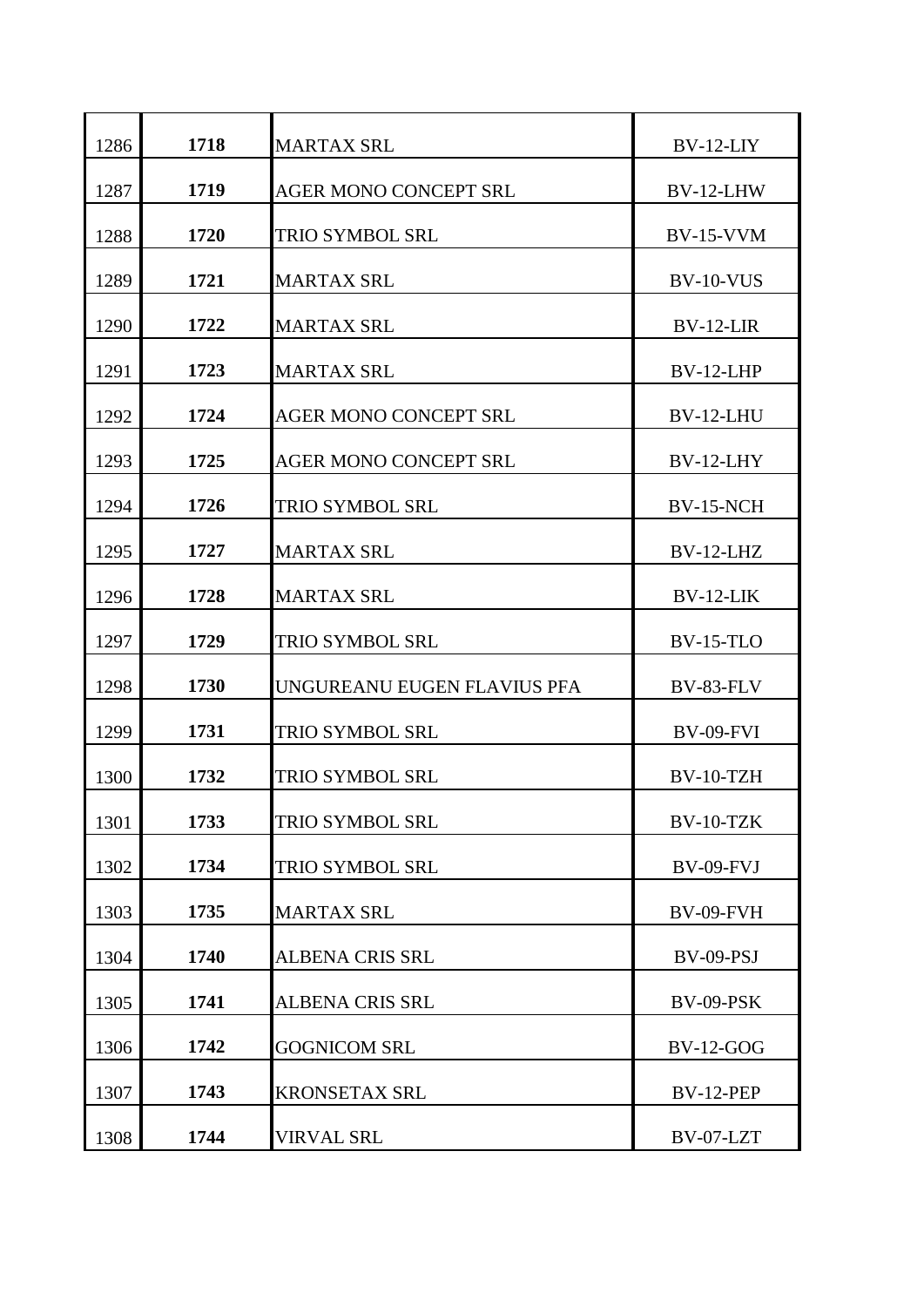| 1309 | 1745 | <b>DOFANI CONSTRUCT SRL</b>   | <b>BV-15-SGI</b> |
|------|------|-------------------------------|------------------|
| 1310 | 1746 | DOFANI CONSTRUCT SRL          | <b>BV-15-NFA</b> |
| 1311 | 1747 | DIF PROIECT TRANS SRL         | $BV-12-DIF$      |
| 1312 | 1748 | TIMYONS T.P.X. SRL            | <b>BV-14-TPX</b> |
| 1313 | 1751 | <b>COMPANIA C.C. SRL</b>      | BV-96-CCC        |
| 1314 | 1752 | <b>SPRINTENUL SRL</b>         | $BV-15-JUY$      |
| 1315 | 1753 | <b>SPRINTENUL SRL</b>         | BV-07-XWN        |
| 1316 | 1754 | <b>SPRINTENUL SRL</b>         | BV-13-KTD        |
| 1317 | 1755 | <b>SPRINTENUL SRL</b>         | <b>BV-15-RCG</b> |
| 1318 | 1756 | <b>SPRINTENUL SRL</b>         | <b>BV-12-VUP</b> |
| 1319 | 1757 | <b>CASIL STILAD TRANS SRL</b> | BV-62-LUK        |
| 1320 | 1758 | <b>GIM TAXI SRL</b>           | <b>BV-08-UBO</b> |
| 1321 | 1759 | <b>GIM TAXI SRL</b>           | <b>BV-79-REN</b> |
| 1322 | 1763 | <b>MARTAX SRL</b>             | BV-13-AME        |
| 1323 | 1764 | <b>AGER MONO CONCEPT SRL</b>  | <b>BV-10-VUO</b> |
| 1324 | 1766 | ROROMI TAXI SRL               | <b>BV-15-WRY</b> |
| 1325 | 1767 | <b>DANYCRIS 75 TAXI SRL</b>   | $BV-15-ZHP$      |
| 1326 | 1768 | <b>MARTAX SRL</b>             | <b>BV-10-TZI</b> |
| 1327 | 1769 | <b>MARTAX SRL</b>             | <b>BV-10-TZJ</b> |
| 1328 | 1770 | <b>CANOSSA SRL</b>            | $BV-11-RJI$      |
| 1329 | 1774 | <b>VIMANA TAX SRL</b>         | $B-63-ZAJ$       |
| 1330 | 1778 | <b>CALESAN SRL</b>            | <b>BV-68-SAN</b> |
| 1331 | 1779 | <b>CALESAN SRL</b>            | BV-72-SAN        |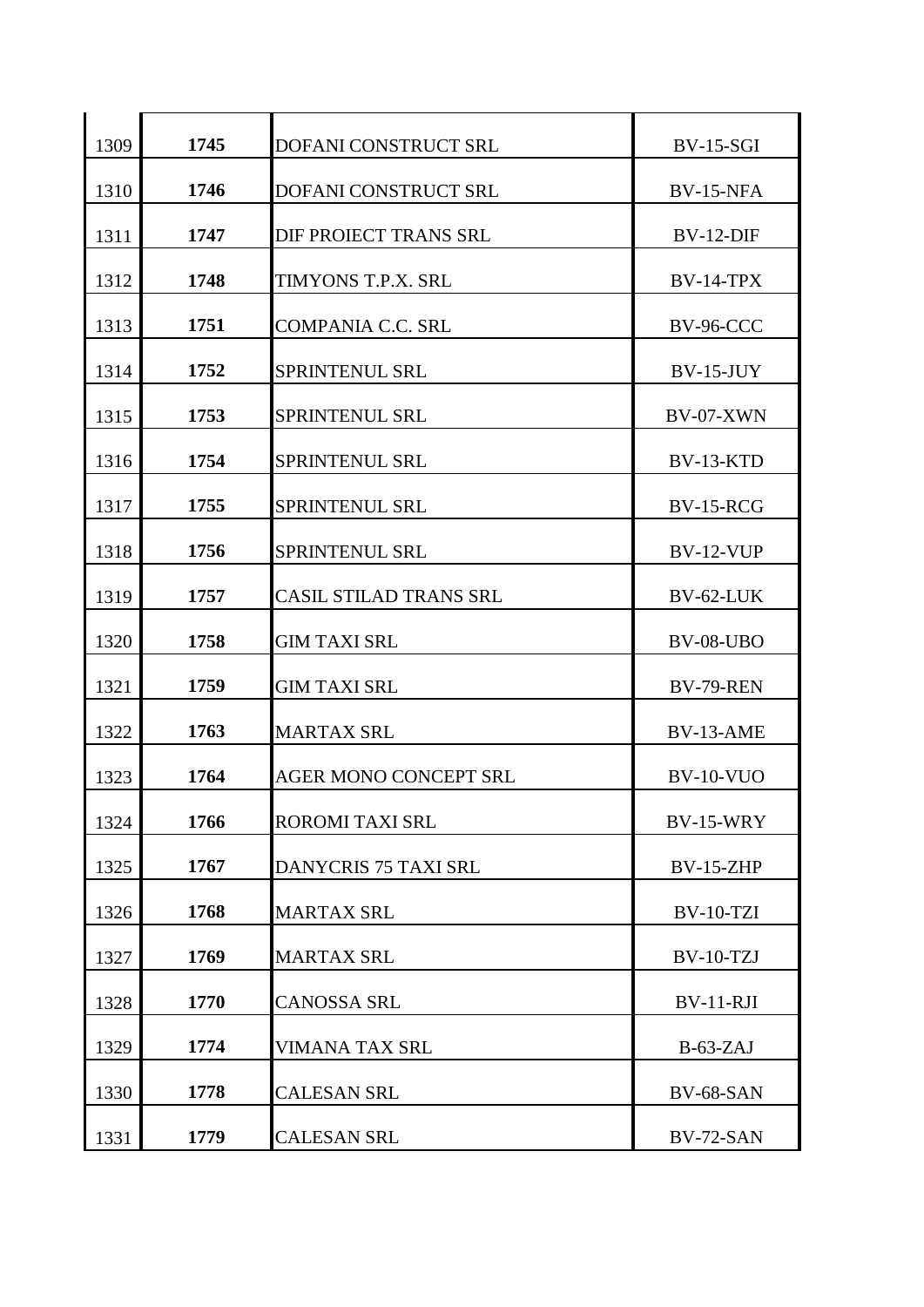| 1332 | 1780 | <b>CALESAN SRL</b>          | BV-15-ULA        |
|------|------|-----------------------------|------------------|
| 1333 | 1781 | <b>AHA 4LIFE SRL</b>        | BV-31-HAL        |
| 1334 | 1782 | <b>HAGE DORIANOSS SRL</b>   | BV-32-HAL        |
| 1335 | 1783 | <b>HAGE DORIANOSS SRL</b>   | BV-33-HAL        |
| 1336 | 1784 | <b>HAI-HUI DRIVER SRL</b>   | BV-09-NRL        |
| 1337 | 1785 | <b>NAXCAR SPEDITION SRL</b> | BV-09-NTJ        |
| 1338 | 1786 | <b>BRV LOGISTIC SRL</b>     | <b>BV-15-EBH</b> |
| 1339 | 1787 | CONFORT ACCELERATE SRL-D    | BV-07-AUU        |
| 1340 | 1788 | <b>AZATREX CONTI 92 SRL</b> | <b>BV-26-FCR</b> |
| 1341 | 1790 | DANONA & VIO TRANS SRL      | BV-51-PBF        |
| 1342 | 1792 | <b>VIMANA TAX SRL</b>       | BV-36-MIO        |
| 1343 | 1793 | <b>VIMANA TAX SRL</b>       | <b>B-60-RYI</b>  |
| 1344 | 1794 | <b>CALESAN SRL</b>          | $BV-42-SAN$      |
| 1345 | 1795 | TITAN ROBI M.G. SRL         | <b>BV-50-RRR</b> |
| 1346 | 1796 | <b>DIAN CO SRL</b>          | $BV-10-KJN$      |
| 1347 | 1797 | <b>DIAN CO SRL</b>          | BV-10-SCY        |
| 1348 | 1798 | <b>DIAN CO SRL</b>          | BV-30-LGD        |
| 1349 | 1799 | NOVASO SRL                  | <b>BV-96-NVS</b> |
| 1350 | 1800 | <b>NOVASO SRL</b>           | <b>BV-08-XLX</b> |
| 1351 | 1801 | <b>SILUCADMA SRL</b>        | BV-02-HYB        |
| 1352 | 1805 | <b>ERBE SERV SRL</b>        | <b>BV-08-WVO</b> |
| 1353 | 1806 | <b>DAC TRANS SRL</b>        | BV-08-WVP        |
| 1354 | 1807 | DAC TRANS SRL               | <b>BV-08-WVR</b> |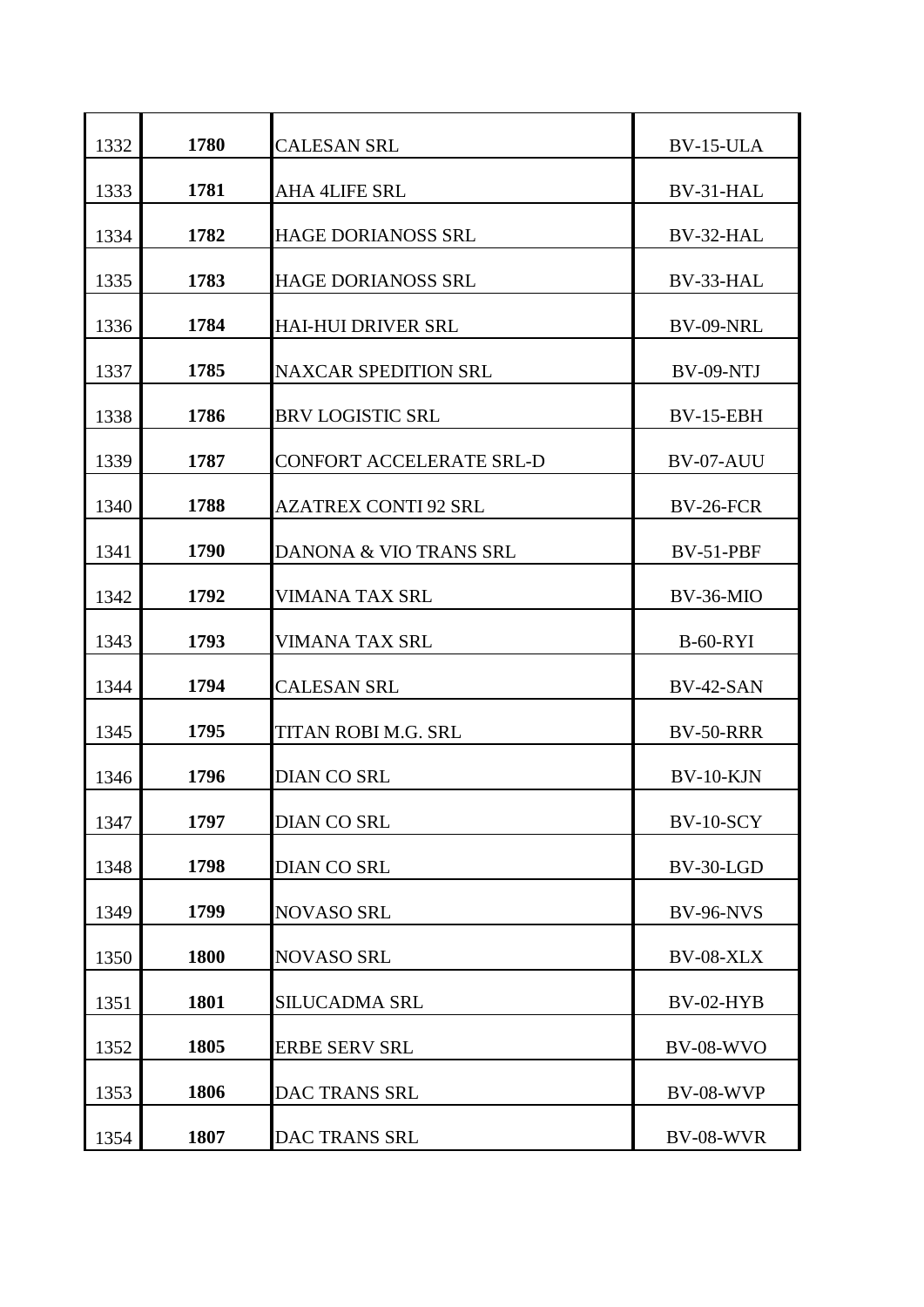| 1355                 | 1809                 | <b>DAC TRANS SRL</b>                                                             | BV-07-VOM                                         |
|----------------------|----------------------|----------------------------------------------------------------------------------|---------------------------------------------------|
| 1356                 | 1810                 | <b>ERBE SERV SRL</b>                                                             | <b>BV-08-WVU</b>                                  |
| 1357                 | 1811                 | <b>SELY KRONTAX SRL</b>                                                          | <b>BV-08-WVV</b>                                  |
| 1358                 | 1812                 | <b>VIRAGE SRL</b>                                                                | $BV-10-TVW$                                       |
| 1359                 | 1813                 | <b>VIRAGE SRL</b>                                                                | BV-12-TMK                                         |
| 1360                 | 1815                 | <b>TODFAX COMEX SRL</b>                                                          | BV-01-MGM                                         |
| 1361                 | 1816                 | <b>TODFAX COMEX SRL</b>                                                          | BV-12-EHF                                         |
| 1362                 | 1817                 | <b>NAXCAR SPEDITION SRL</b>                                                      | <b>BV-78-BRV</b>                                  |
| 1363                 | 1818                 | <b>FIRE HORSE SRL</b>                                                            | <b>BV-15-ETE</b>                                  |
| 1364                 | 1819                 | <b>MAXIM CROTAX SRL</b>                                                          | BV-98-NLZ                                         |
| 1365                 | 1820                 | W.R.O. TOOLS SRL                                                                 | <b>BV-85-PRO</b>                                  |
| 1366                 | 1821                 | <b>NAXCAR SPEDITION SRL</b>                                                      | BV-96-NLZ                                         |
| 1367                 | 1822                 | <b>NAXCAR SPEDITION SRL</b>                                                      | BV-09-BTG                                         |
| 1368                 | 1823                 | <b>COMPANIA DE TAXIMETRE BRIVIX SRL</b>                                          | BV-13-DTE                                         |
| 1369                 | 1824                 | <b>NOILIM SO SRL</b>                                                             | <b>BV-79-BRV</b>                                  |
| 1370                 | 1825                 | <b>SIEM TAXI SRL</b>                                                             | <b>BV-16-UFR</b>                                  |
| 1371                 | 1826                 | <b>SIEM TAXI SRL</b>                                                             | BV-14-JZN                                         |
| 1372                 | 1827                 | POIANA HANDOR 48 SRL                                                             | BV-33-BJA                                         |
| 1373                 | 1828                 | RB ELEGANT TAXI SRL                                                              | BV-64-NBK                                         |
| 1374                 | 1829                 | PRIDE & JOY SRL                                                                  | <b>BV-89-BIE</b>                                  |
|                      |                      |                                                                                  |                                                   |
|                      |                      |                                                                                  |                                                   |
|                      |                      |                                                                                  |                                                   |
| 1375<br>1376<br>1377 | 1830<br>1831<br>1832 | <b>CARMIBIA IMPEX SRL</b><br><b>CARMIBIA IMPEX SRL</b><br><b>OFAI TAX 92 SRL</b> | <b>BV-16-PVU</b><br>BV-71-FCR<br><b>BV-93-FCR</b> |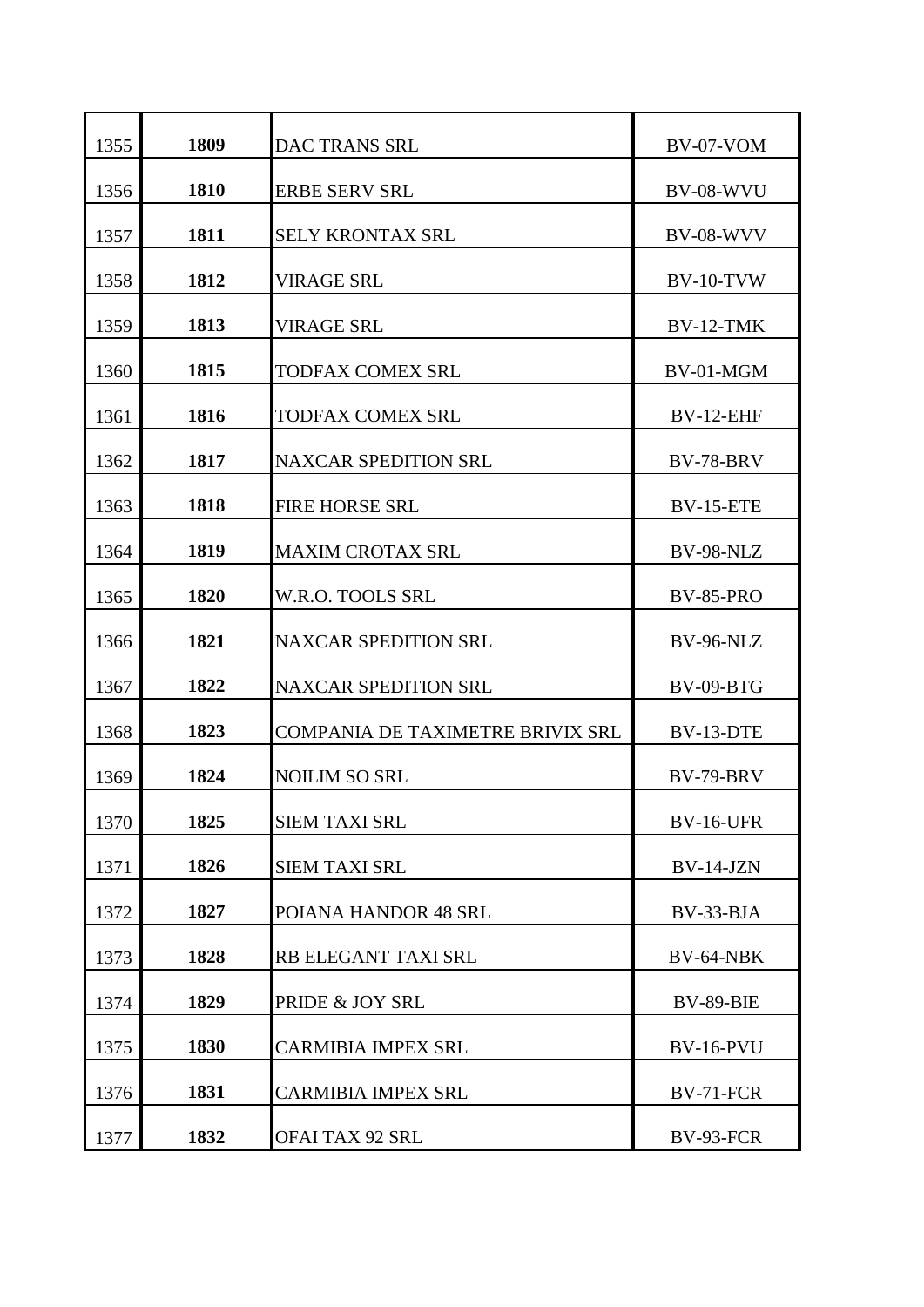| 1378 | 1833 | <b>GYATRANS CRI SRL</b>   | <b>BV-96-FCR</b> |
|------|------|---------------------------|------------------|
| 1379 | 1835 | THEOMI SERVICES SRL       | <b>BV-99-TMT</b> |
| 1380 | 1836 | THEOMI SERVICES SRL       | <b>BV-17-HUE</b> |
| 1381 | 1837 | VIMANA TAX SRL            | <b>B-72-VTV</b>  |
| 1382 | 1840 | <b>CARBRIV SRL</b>        | <b>BV-15-EFF</b> |
| 1383 | 1841 | <b>SMART FLAY SRL</b>     | $BV-15-ACK$      |
| 1384 | 1842 | <b>FAST TEAM CONF SRL</b> | <b>BV-44-KLS</b> |
| 1385 | 1843 | <b>KLASEV INDIGO SRL</b>  | BV-33-KLS        |
| 1386 | 1844 | <b>SMART FLAY SRL</b>     | <b>BV-55-KLS</b> |
| 1387 | 1845 | <b>KLASEV INDIGO SRL</b>  | BV-01-KLS        |
| 1388 | 1846 | <b>FAST TEAM CONF SRL</b> | BV-22-KLS        |
| 1389 | 1847 | <b>SMART FLAY SRL</b>     | <b>BV-66-KLS</b> |
| 1390 | 1848 | <b>KLASEV INDIGO SRL</b>  | <b>BV-99-KLS</b> |
| 1391 | 1849 | <b>FAST TEAM CONF SRL</b> | BV-88-KLS        |
| 1392 | 1850 | <b>KLASEV INDIGO SRL</b>  | BV-77-KLS        |
| 1393 | 1851 | <b>SIEM TAXI SRL</b>      | BV-12-MCE        |
| 1394 | 1852 | <b>AUTO RARISIMA SRL</b>  | BV-12-MYV        |
| 1395 | 1853 | <b>J.N. TRANS SRL</b>     | BV-12-MSL        |
| 1396 | 1854 | <b>BFE CLARM SRL</b>      | <b>BV-15-BFE</b> |
| 1397 | 1855 | <b>BFE CLAROX SRL</b>     | <b>BV-26-STF</b> |
| 1398 | 1856 | <b>BFE CLAROX SRL</b>     | <b>BV-17-BFE</b> |
| 1399 | 1861 | <b>MOBILSERV SRL</b>      | <b>BV-97-SRA</b> |
| 1400 | 1863 | EVER M CONSULTING SRL     | <b>BV-04-RIR</b> |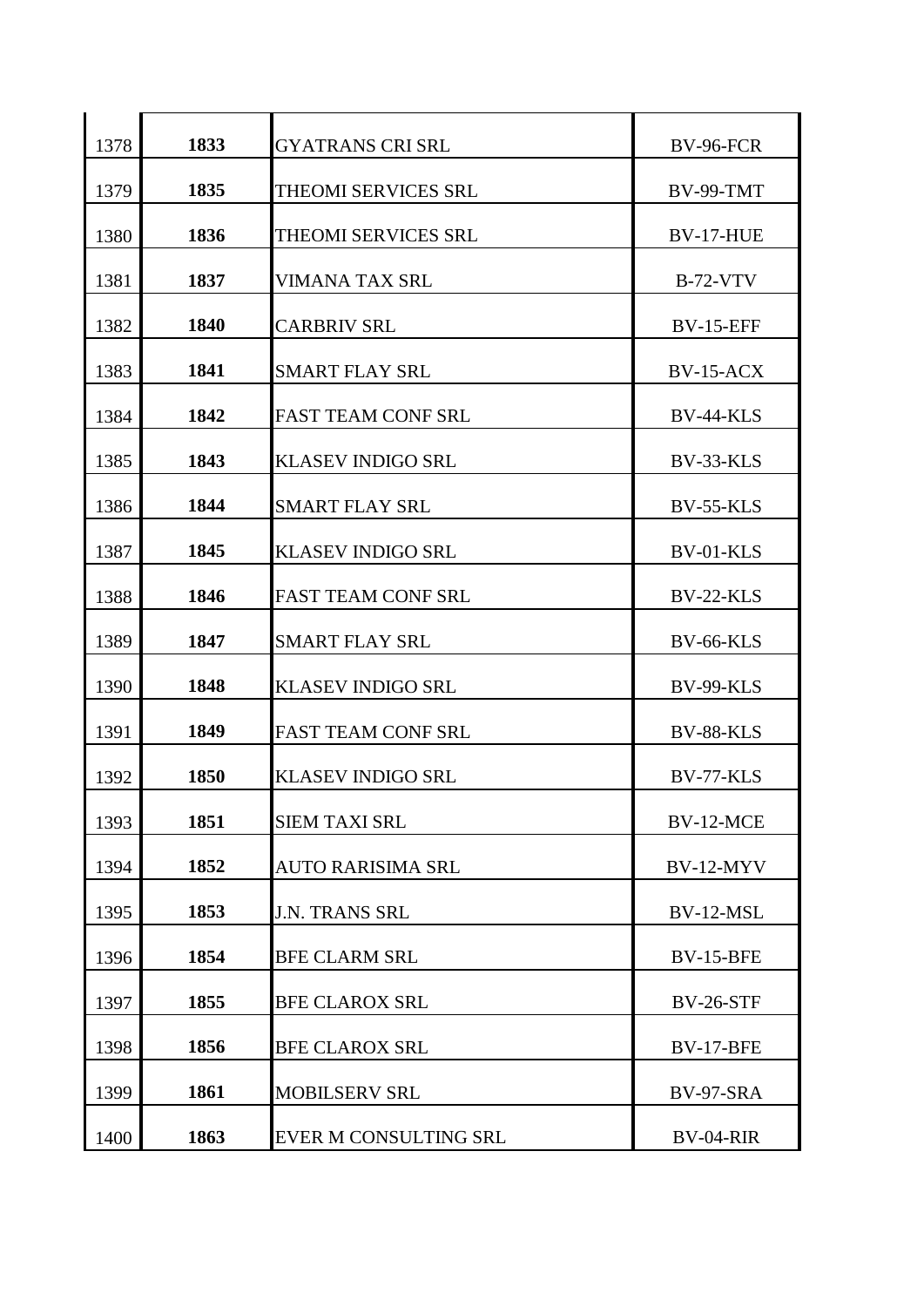| 1401 | 1864 | <b>EVER M CONSULTING SRL</b> | BV-08-UAF        |
|------|------|------------------------------|------------------|
| 1402 | 1865 | <b>EVER M CONSULTING SRL</b> | BV-41-VAL        |
| 1403 | 1867 | LUMADRIN M.L.R. SRL          | BV-14-WLR        |
| 1404 | 1868 | <b>TRAGER UV SRL</b>         | <b>BV-18-XYI</b> |
| 1405 | 1869 | <b>REIN PRO INVEST SRL</b>   | $BV-52-JFY$      |
| 1406 | 1870 | <b>BENTARU TAXI SRL</b>      | <b>BV-98-ANG</b> |
| 1407 | 1871 | STANCIU C. ALEXANDRU PFA     | <b>BV-71-NRF</b> |
| 1408 | 1872 | <b>CONTACT P.A.G. SRL</b>    | $BV-16-PAV$      |
| 1409 | 1880 | STELAD D.V.A. TAX SRL        | BV-43-CTY        |
| 1410 | 1881 | STELAD D.V.A. TAX SRL        | BV-41-CTY        |
| 1411 | 1884 | TUDORANCEA MARIUS-DANIEL PFA | BV-34-TMD        |
| 1412 | 1888 | <b>CENTURY A.D.S. SRL</b>    | <b>BV-15-LNX</b> |
| 1413 | 1890 | <b>CENTURY A.D.S. SRL</b>    | <b>BV-15-LNU</b> |
| 1414 | 1892 | <b>CENTURY A.D.S. SRL</b>    | $BV-14-YTW$      |
| 1415 | 1894 | NICOVOLT SRL                 | <b>BV-42-NIN</b> |
| 1416 | 1895 | <b>TAXI GIRLS SRL</b>        | <b>B-104-BMY</b> |
| 1417 | 1897 | <b>GIM TAXI SRL</b>          | BV-98-LLA        |
| 1418 | 1898 | <b>FAST CAR SRL</b>          | <b>B-500-DBV</b> |
| 1419 | 1899 | <b>GLOBAL DUM SRL</b>        | BV-09-RRU        |
| 1420 | 1900 | <b>MAXIM-TRANS SRL</b>       | <b>BV-25-SAK</b> |
| 1421 | 1901 | <b>MAXIM-TRANS SRL</b>       | BV-08-XSA        |
| 1422 | 1902 | <b>MAXIM-TRANS SRL</b>       | BV-11-MIR        |
| 1423 | 1903 | <b>CONTENTAUTO SRL</b>       | <b>BV-82-MXM</b> |